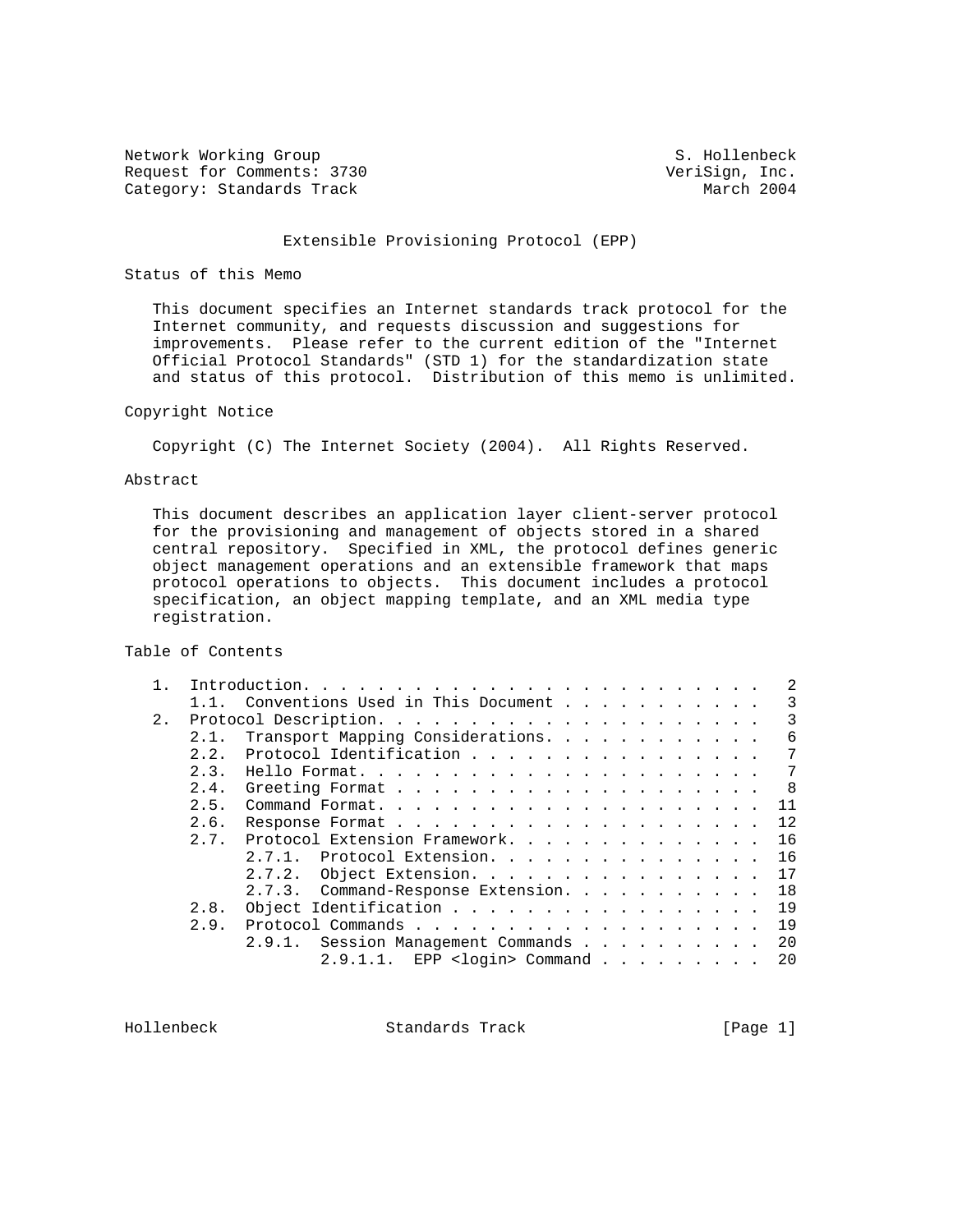|    |                                                           | 2.9.1.2.                                  |            | EPP <logout> Command.</logout>         |  |  |  |    |  |  |  | 22 |
|----|-----------------------------------------------------------|-------------------------------------------|------------|----------------------------------------|--|--|--|----|--|--|--|----|
|    | 2.9.2.                                                    | Query Commands.                           |            |                                        |  |  |  |    |  |  |  | 23 |
|    |                                                           | 2.9.2.1.                                  |            | EPP <check> Command</check>            |  |  |  |    |  |  |  | 24 |
|    |                                                           | 2.9.2.2.                                  |            | EPP $\langle$ info> Command.           |  |  |  |    |  |  |  | 26 |
|    |                                                           | 2.9.2.3.                                  |            | EPP <poll> Command.</poll>             |  |  |  |    |  |  |  | 27 |
|    |                                                           | $2.9.2.4$ .                               |            | EPP $\langle$ transfer> Query Command. |  |  |  |    |  |  |  | 32 |
|    | 2.9.3.                                                    | Object Transform Commands                 |            |                                        |  |  |  |    |  |  |  | 34 |
|    |                                                           | 2.9.3.1.                                  |            | EPP <create> Command.</create>         |  |  |  |    |  |  |  | 34 |
|    |                                                           | 2.9.3.2.                                  |            | EPP <delete> Command.</delete>         |  |  |  |    |  |  |  | 35 |
|    |                                                           | 2.9.3.3.                                  | <b>EPP</b> | <renew> Command</renew>                |  |  |  |    |  |  |  | 37 |
|    |                                                           | 2.9.3.4.                                  |            | EPP <transfer> Command.</transfer>     |  |  |  |    |  |  |  | 38 |
|    |                                                           | $2.9.3.5.$ EPP <update> Command.</update> |            |                                        |  |  |  |    |  |  |  | 41 |
| 3. |                                                           |                                           |            |                                        |  |  |  |    |  |  |  | 42 |
| 4. |                                                           |                                           |            |                                        |  |  |  |    |  |  |  | 48 |
|    | 4.1                                                       |                                           |            |                                        |  |  |  |    |  |  |  | 49 |
|    | 4.2.                                                      | Shared Structure Schema                   |            |                                        |  |  |  |    |  |  |  | 58 |
| 5. | Internationalization Considerations                       |                                           |            |                                        |  |  |  |    |  |  |  | 60 |
| б. |                                                           |                                           |            |                                        |  |  |  |    |  |  |  | 61 |
| 7. |                                                           |                                           |            |                                        |  |  |  |    |  |  |  | 62 |
| 8. |                                                           |                                           |            |                                        |  |  |  |    |  |  |  | 62 |
| 9. |                                                           |                                           |            |                                        |  |  |  |    |  |  |  | 63 |
|    | 9.1. Normative References.                                |                                           |            |                                        |  |  |  |    |  |  |  | 63 |
|    | 9.2.                                                      | Informative References.                   |            |                                        |  |  |  |    |  |  |  | 64 |
|    |                                                           |                                           |            |                                        |  |  |  |    |  |  |  | 65 |
|    | Appendix B: Media Type Registration: application/epp+xml. |                                           |            |                                        |  |  |  |    |  |  |  | 67 |
|    |                                                           |                                           |            |                                        |  |  |  |    |  |  |  | 68 |
|    |                                                           |                                           |            |                                        |  |  |  | 69 |  |  |  |    |

## 1. Introduction

 This document describes specifications for the Extensible Provisioning Protocol (EPP) version 1.0, an XML text protocol that permits multiple service providers to perform object provisioning operations using a shared central object repository. EPP is specified using the Extensible Markup Language (XML) 1.0 as described in [XML] and XML Schema notation as described in [XMLS-1] and [XMLS- 2]. EPP meets and exceeds the requirements for a generic registry registrar protocol as described in [RFC3375].

 EPP content is identified by MIME media type application/epp+xml. Registration information for this media type is included in an appendix to this document.

 EPP is intended for use in diverse operating environments where transport and security requirements vary greatly. It is unlikely that a single transport or security specification will meet the needs of all anticipated operators, so EPP was designed for use in a

Hollenbeck Standards Track [Page 2]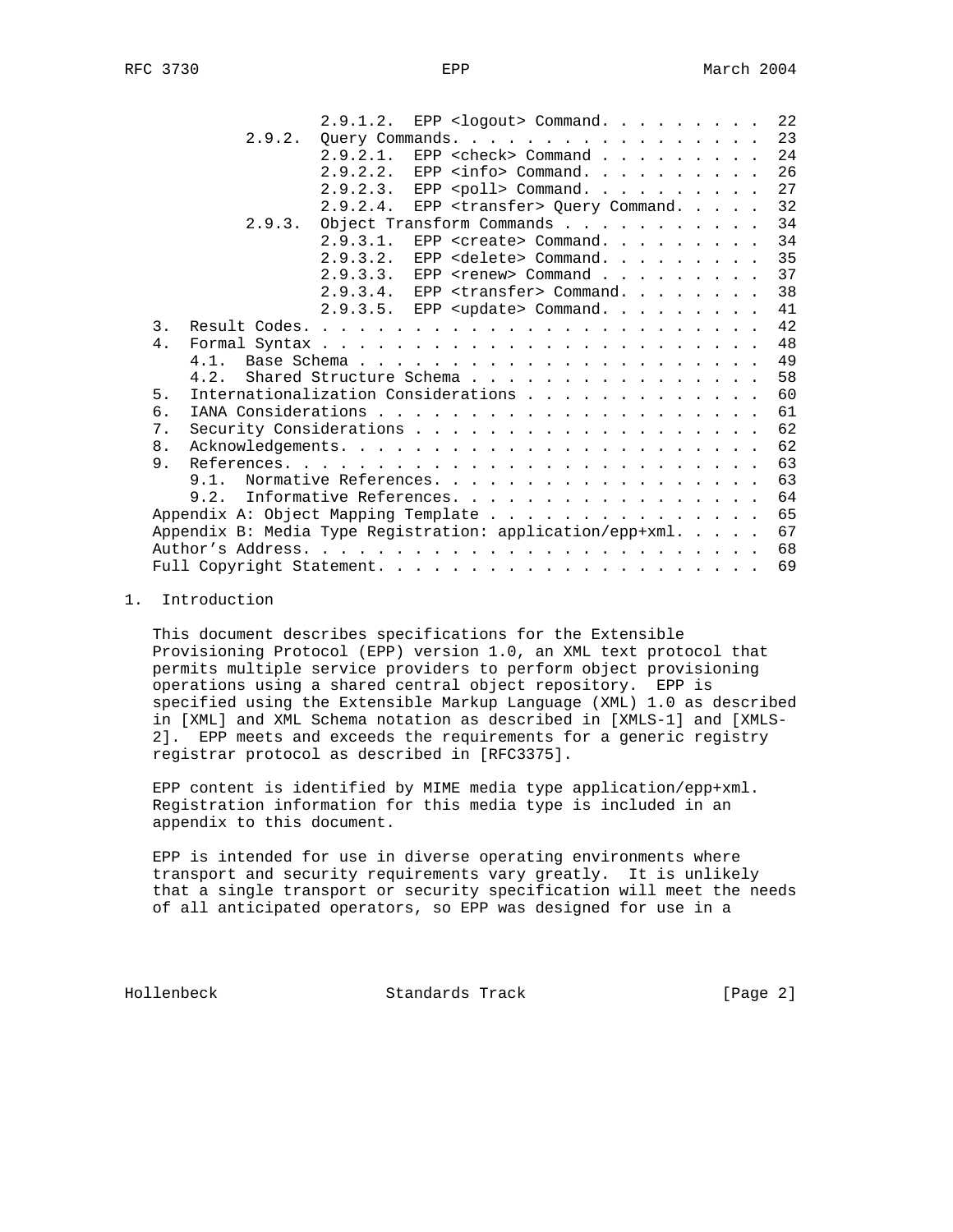layered protocol environment. Bindings to specific transport and security protocols are outside the scope of this specification.

 This original motivation for this protocol was to provide a standard Internet domain name registration protocol for use between domain name registrars and domain name registries. This protocol provides a means of interaction between a registrar's applications and registry applications. It is expected that this protocol will have additional uses beyond domain name registration.

 XML is case sensitive. Unless stated otherwise, XML specifications and examples provided in this document MUST be interpreted in the character case presented to develop a conforming implementation.

1.1. Conventions Used In This Document

 The key words "MUST", "MUST NOT", "REQUIRED", "SHALL", "SHALL NOT", "SHOULD", "SHOULD NOT", "RECOMMENDED", "MAY", and "OPTIONAL" in this document are to be interpreted as described in [RFC2119].

 In examples, "C:" represents lines sent by a protocol client and "S:" represents lines returned by a protocol server. Indentation and white space in examples is provided only to illustrate element relationships and is not a REQUIRED feature of this protocol.

2. Protocol Description

 EPP is a stateful XML protocol that can be layered over multiple transport protocols. Protected using lower-layer security protocols, clients exchange identification, authentication, and option information, and then engage in a series of client-initiated command-response exchanges. All EPP commands are atomic (there is no partial success or partial failure) and designed so that they can be made idempotent (executing a command more than once has the same net effect on system state as successfully executing the command once).

 EPP provides four basic service elements: service discovery, commands, responses, and an extension framework that supports definition of managed objects and the relationship of protocol requests and responses to those objects.

 An EPP server MUST respond to client-initiated communication (which can be either a lower-layer connection request or an EPP service discovery message) by returning a greeting to a client. A server MUST promptly respond to each EPP command with a coordinated response that describes the results of processing the command. The following server state machine diagram illustrates the message exchange process in detail:

Hollenbeck Standards Track [Page 3]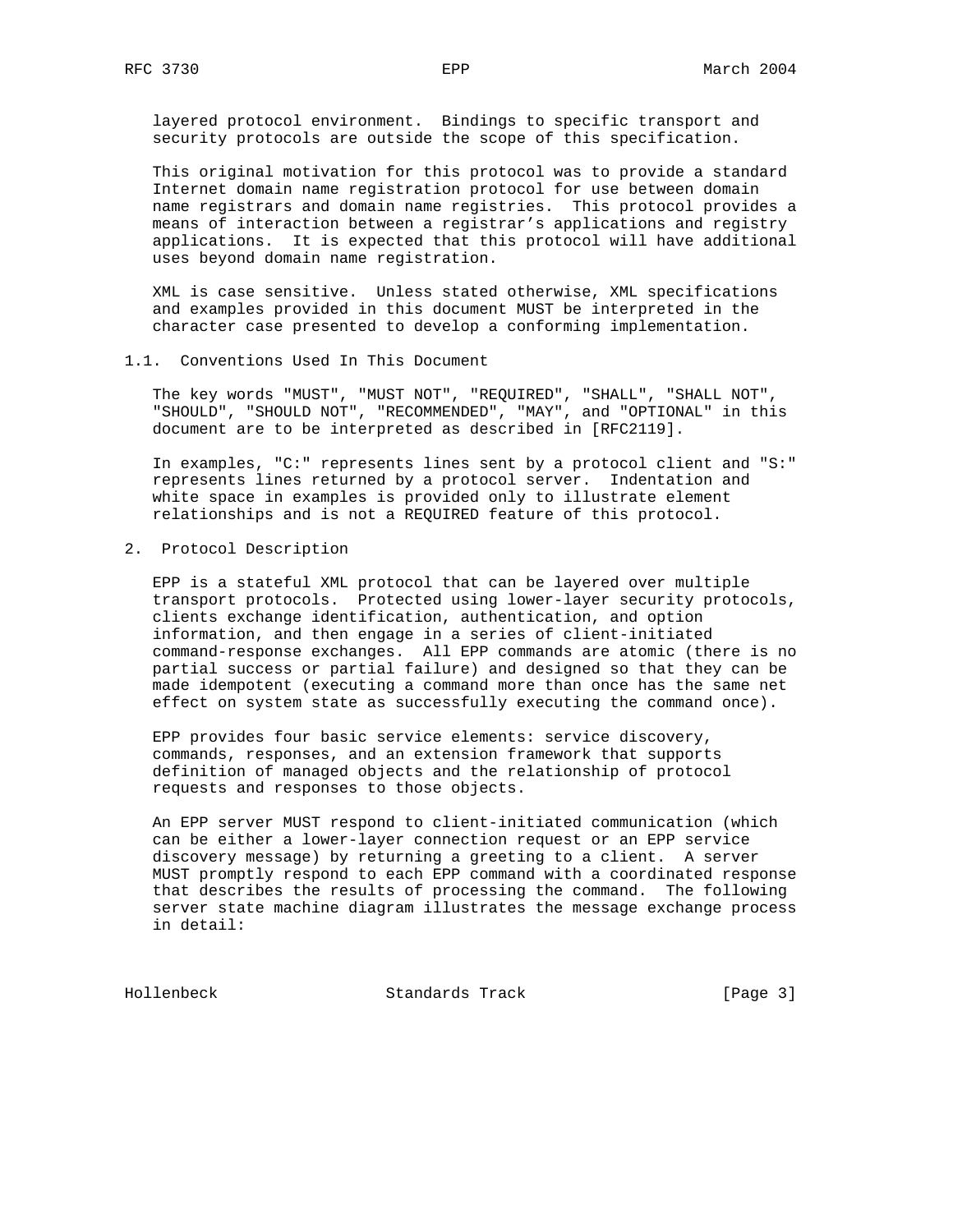| V +-----------------+ +-----------------+ | Waiting for | Connected | Prepare | | Client |----------------->| Greeting | +-----------------+ or <hello> +-----------------+ ^ | | Close Connection Send | | or Idle<br>---------------+ +-----------------+ V | End | Timeout +-----------------+ | Session |<-----------------| Waiting for | +-----------------+ | Client | ^ ^ ^ Send +-------->| Authentication | | | | Response | +-----------------+ | | | | | +--------------+ | | | | | | Prepare Fail | | <login> | | +-----| Response | | Received | | Send +--------------+ V | | 2501 ^ +-----------------+ | | Response | | Processing | | | +---------| <login> | Auth Fail +-----------------+ | | | | Auth OK | | V | | Timeout +-----------------+ | +----------------------------| Waiting for | | | Command | | Send x5xx +-----------------+ | Response +-----------------+ Send ^ | +-----------| Prepare | Response | | Command | Response |----------+ | Received +-----------------+ V ^ +-----------------+ Command | | Processing | Processed +----------| Command | +-----------------+

Figure 1: EPP Server State Machine

 EPP commands fall into three categories: session management commands, query commands, and data transform commands. Session management commands are used to establish and end persistent sessions with an EPP server. Query commands are used to perform read-only object information retrieval operations. Transform commands are used to perform read-write object management operations.

Hollenbeck Standards Track [Page 4]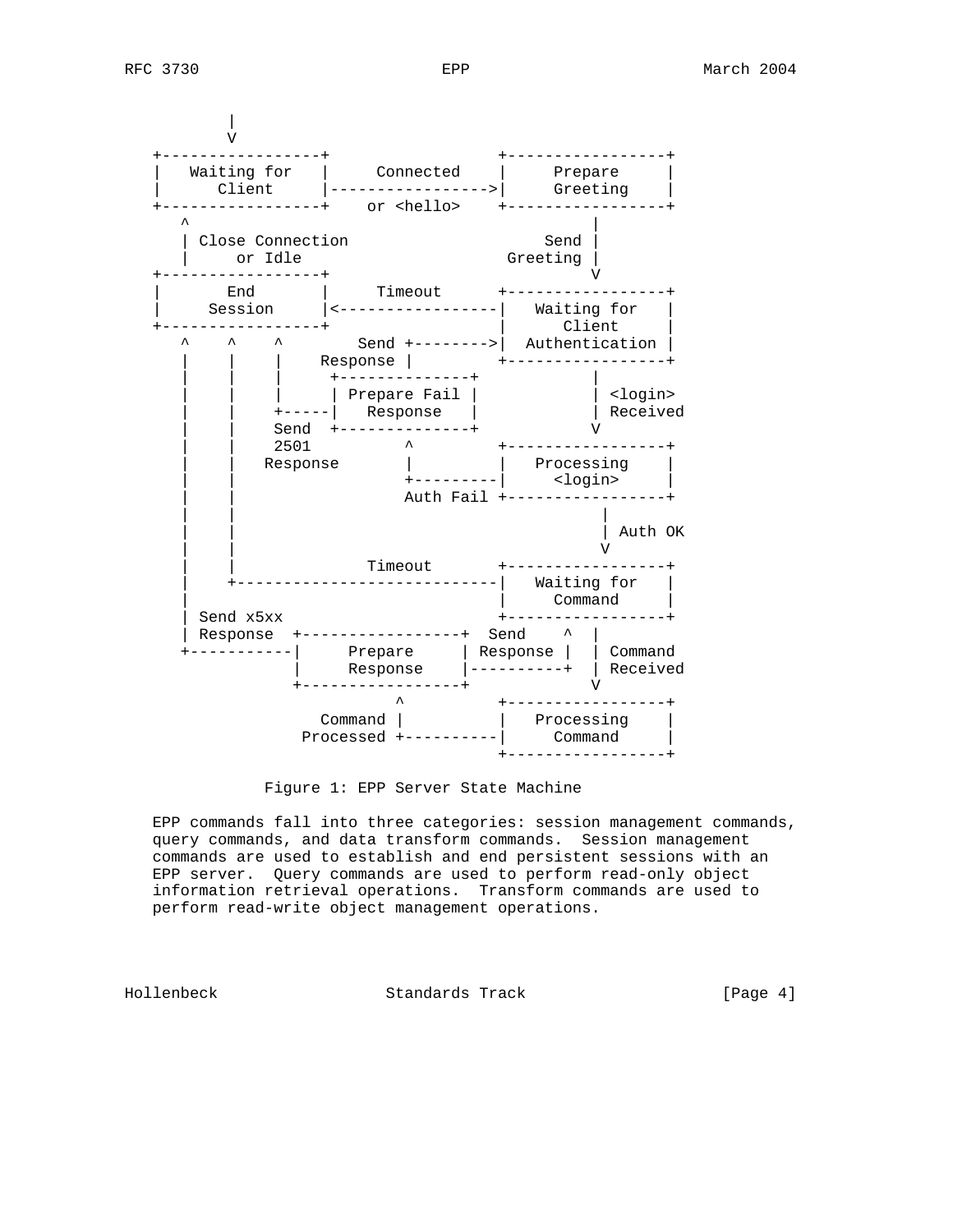Commands are processed by a server in the order they are received from a client. Though an immediate response confirming receipt and processing of the command is produced by the server, the protocol includes features that allow for offline review of transform commands before the requested action is actually completed. In such situations the response from the server MUST clearly note that the command has been received and processed, but the requested action is pending. The state of the corresponding object MUST clearly reflect processing of the pending action. The server MUST also notify the client when offline processing of the action has been completed. Object mappings SHOULD describe standard formats for notices that describe completion of offline processing.

 EPP uses XML namespaces to provide an extensible object management framework and to identify schemas required for XML instance parsing and validation. These namespaces and schema definitions are used to identify both the base protocol schema and the schemas for managed objects. The specific strings used to associate URIs and namespaces (such as the string "foo" in "xmlns:foo") in EPP are illustrative and are not needed for interoperability.

 All XML instances SHOULD begin with an <?xml?> declaration to identify the version of XML that is being used, optionally identify use of the character encoding used, and optionally provide a hint to an XML parser that an external schema file is needed to validate the XML instance. Conformant XML parsers recognize both UTF-8 (defined in RFC 2279 [RFC2279]) and UTF-16 (defined in RFC 2781 [RFC2781]); per RFC 2277 [RFC2277] UTF-8 is the RECOMMENDED character encoding for use with EPP.

 Character encodings other than UTF-8 and UTF-16 are allowed by XML. UTF-8 is the default encoding assumed by XML in the absence of an "encoding" attribute or a byte order mark (BOM), thus the "encoding" attribute in the XML declaration is OPTIONAL if UTF-8 encoding is used.

 Normative section 4.3.3 and non-normative appendix F of [XML] describe use of a BOM to identify the character encoding in the absence of an XML declaration or encapsulating headers. Appendix F includes a BOM to represent UTF-8 encoding, though section 4.3.3 notes that a BOM is not needed to identify UTF-8 encoding. Section 4.3.3 was later amended (see [XMLE]) to clarify that a BOM MAY be used to identify UTF-8 encoding. EPP clients and servers MUST accept a UTF-8 BOM if present, though emitting a UTF-8 BOM is NOT RECOMMENDED.

Hollenbeck Standards Track [Page 5]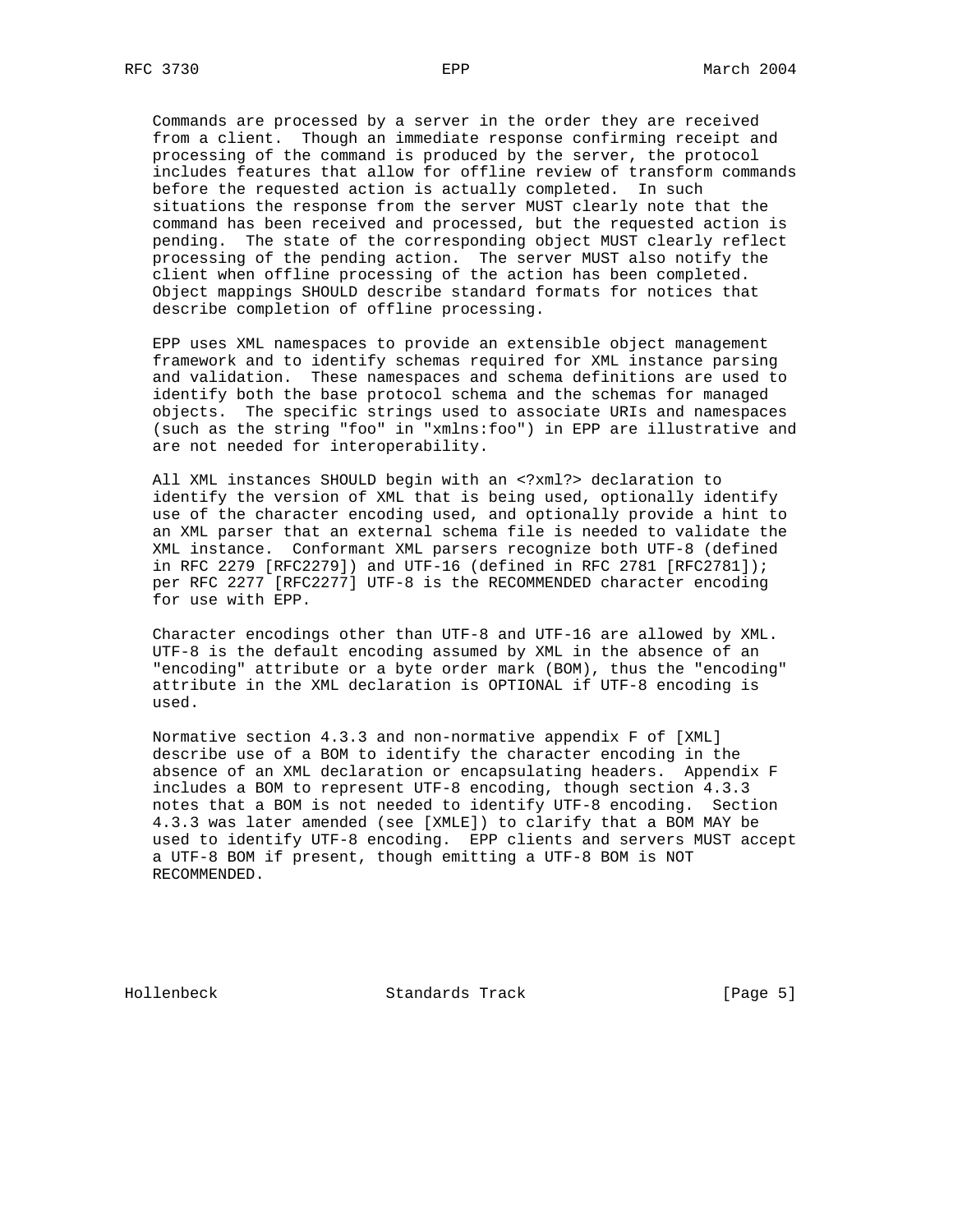Example XML declarations:

<?xml version="1.0" encoding="UTF-8" standalone="no"?>

<?xml version="1.0" standalone="no"?>

<?xml version="1.0" encoding="UTF-8"?>

<?xml version="1.0"?>

2.1. Transport Mapping Considerations

 As described previously, EPP can be layered over multiple transport protocols. There are, however, a common set of considerations that MUST be addressed by any transport mapping defined for EPP. These include:

- The transport mapping MUST preserve command order.
- The transport mapping MUST address the relationship between sessions and the client-server connection concept.
- The transport mapping MUST preserve the stateful nature of the protocol.
- The transport mapping MUST frame data units.
- The transport mapping MUST be onto a transport such as TCP [RFC793] or SCTP [RFC2960] that provides congestion avoidance that follows RFC 2914 [RFC2914], or if it maps onto a protocol such as SMTP [RFC2821] or BEEP [RFC3080], then the performance issues need to take into account issues of overload, server availability and so forth.
- The transport mapping MUST ensure reliability.
- The transport mapping MUST explicitly allow or prohibit pipelining.

 Pipelining, also known as command streaming, is when a client sends multiple commands to a server without waiting for each corresponding response. After sending the commands, the client waits for the responses to arrive in the order corresponding to the completed commands. Performance gains can sometimes be realized with pipelining, especially with high latency transports, but there are additional considerations associated with defining a transport mapping that supports pipelining:

Hollenbeck Standards Track [Page 6]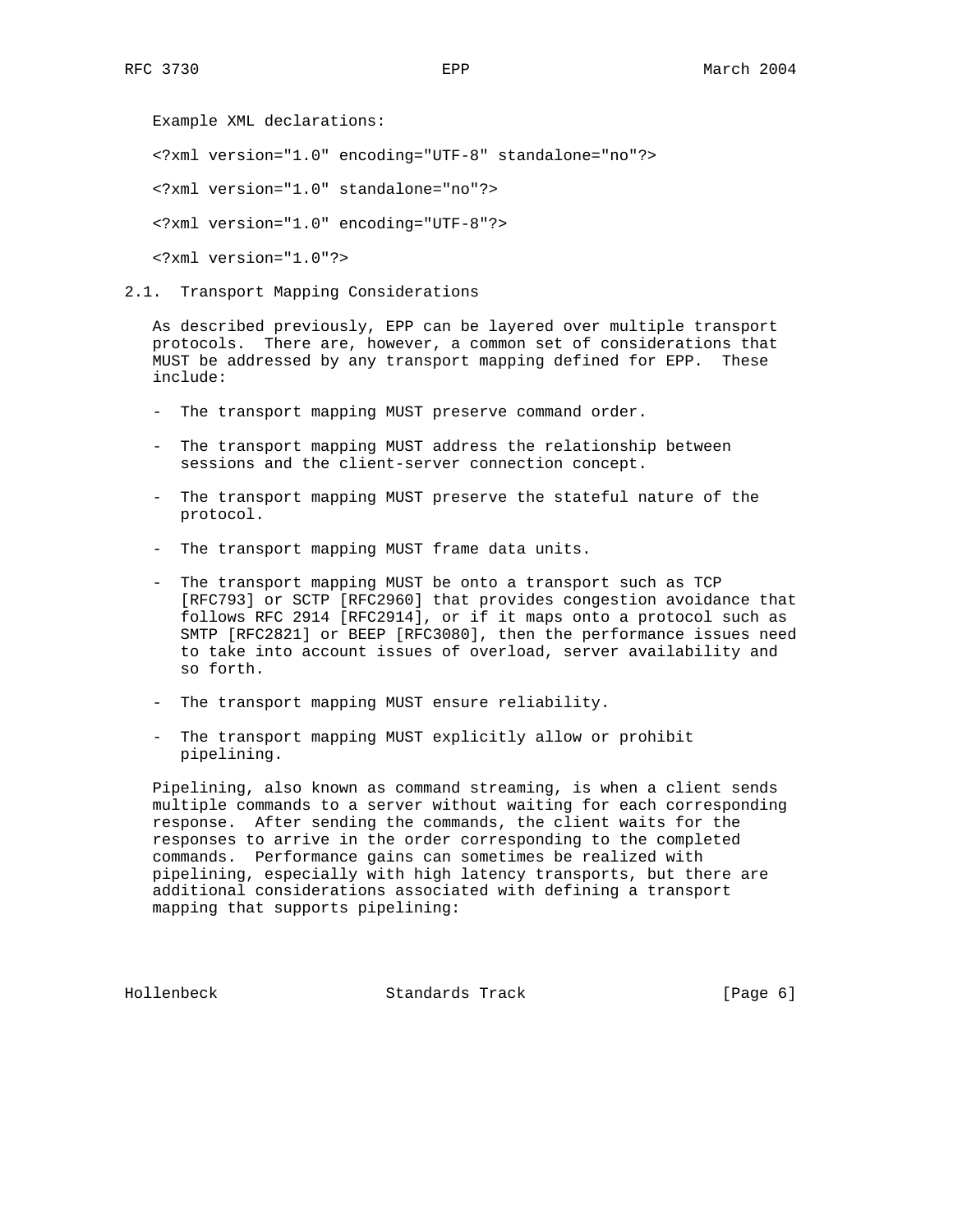- Commands MUST be processed independent of each other.
- Depending on the transport, pipelining MAY be possible in the form of sending a complete session in a well-defined "batch".
- The transport mapping MUST describe how an error in processing a command affects continued operation of the session.

 A transport mapping MUST explain how all of these requirements are met given the transport protocol being used to exchange data.

2.2. Protocol Identification

 All EPP XML instances MUST begin with an <epp> element. This element identifies the start of an EPP protocol element, the namespace used within the protocol, and the location of the protocol schema. The <epp> start element and the associated </epp> ending element MUST be applied to all structures sent by both clients and servers.

Example "start" and "end" EPP elements:

 <epp xmlns="urn:ietf:params:xml:ns:epp-1.0" xmlns:xsi="http://www.w3.org/2001/XMLSchema-instance" xsi:schemaLocation="urn:ietf:params:xml:ns:epp-1.0  $epp-1.0.xsd"$ </epp>

#### 2.3. Hello Format

 EPP MAY be carried over both connection-oriented and connection-less transport protocols. An EPP client MAY request a <greeting> from an EPP server at any time by sending a <hello> to a server. Use of this element is essential in a connection-less environment where a server can not return a <greeting> in response to a client-initiated connection. An EPP <hello> MUST be an empty element with no child elements.

```
 Example <hello>:
```

```
 C:<?xml version="1.0" encoding="UTF-8" standalone="no"?>
 C:<epp xmlns="urn:ietf:params:xml:ns:epp-1.0"
C: xmlns:xsi="http://www.w3.org/2001/XMLSchema-instance"<br>C: xsi:schemaLocation="urn:ietf:params:xml:ns:epp-1.0
       C: xsi:schemaLocation="urn:ietf:params:xml:ns:epp-1.0
C: epp-1.0.xsd" C: <hello/>
 C:</epp>
```
Hollenbeck Standards Track [Page 7]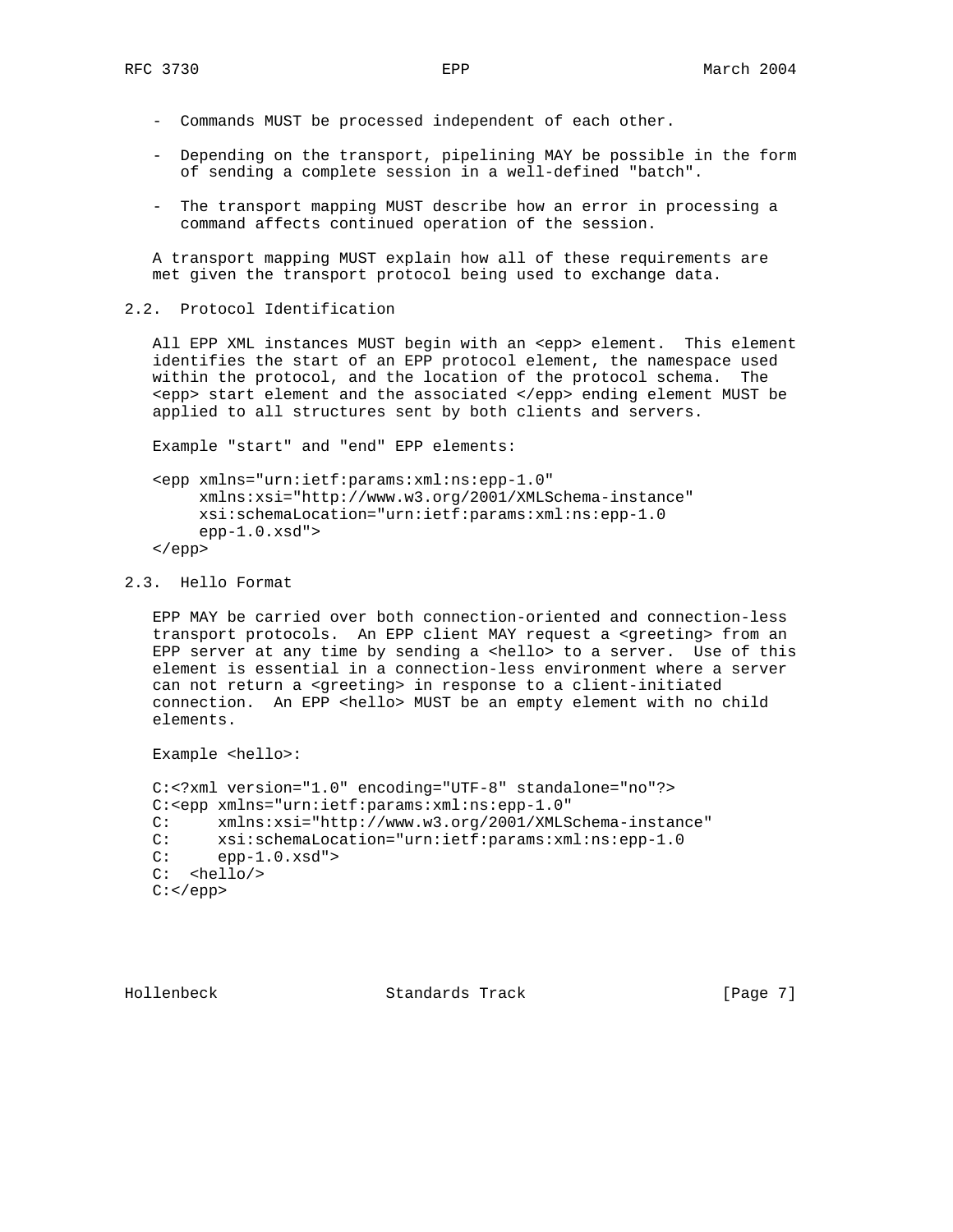#### 2.4. Greeting Format

An EPP server responds to a successful connection and <hello> element by returning a <greeting> element to the client. An EPP greeting contains the following elements:

- An <svID> element that contains the name of the server.
- An <svDate> element that contains the server's current date and time in UTC.
- An <svcMenu> element that identifies the services supported by the server, including:
- One or more <version> elements that identify the protocol versions supported by the server.
- One or more <lang> elements that contain the identifiers of the text response languages known by the server. Language identifiers MUST be structured as documented in [RFC3066].
- One or more <objURI> elements that contain namespace URIs representing the objects that the server is capable of managing. A server MAY limit object management privileges on a per-client basis.
- An OPTIONAL <svcExtension> element that contains one or more <extURI> elements that contain namespace URIs representing object extensions supported by the server.
- A <dcp> (data collection policy) element that contains child elements used to describe the server's privacy policy for data collection and management. Policy implications usually extend beyond the client-server relationship. Both clients and servers can have relationships with other entities that need to know the server operator's data collection policy to make informed provisioning decisions. Policy information MUST be disclosed to provisioning entities, though the method of disclosing policy data outside of direct protocol interaction is beyond the scope of this specification. Child elements include the following:
- An <access> element that describes the access provided by the server to the client on behalf of the originating data source. The <access> element MUST contain one of the following child elements:

<all/>: Access is given to all identified data.

Hollenbeck Standards Track [Page 8]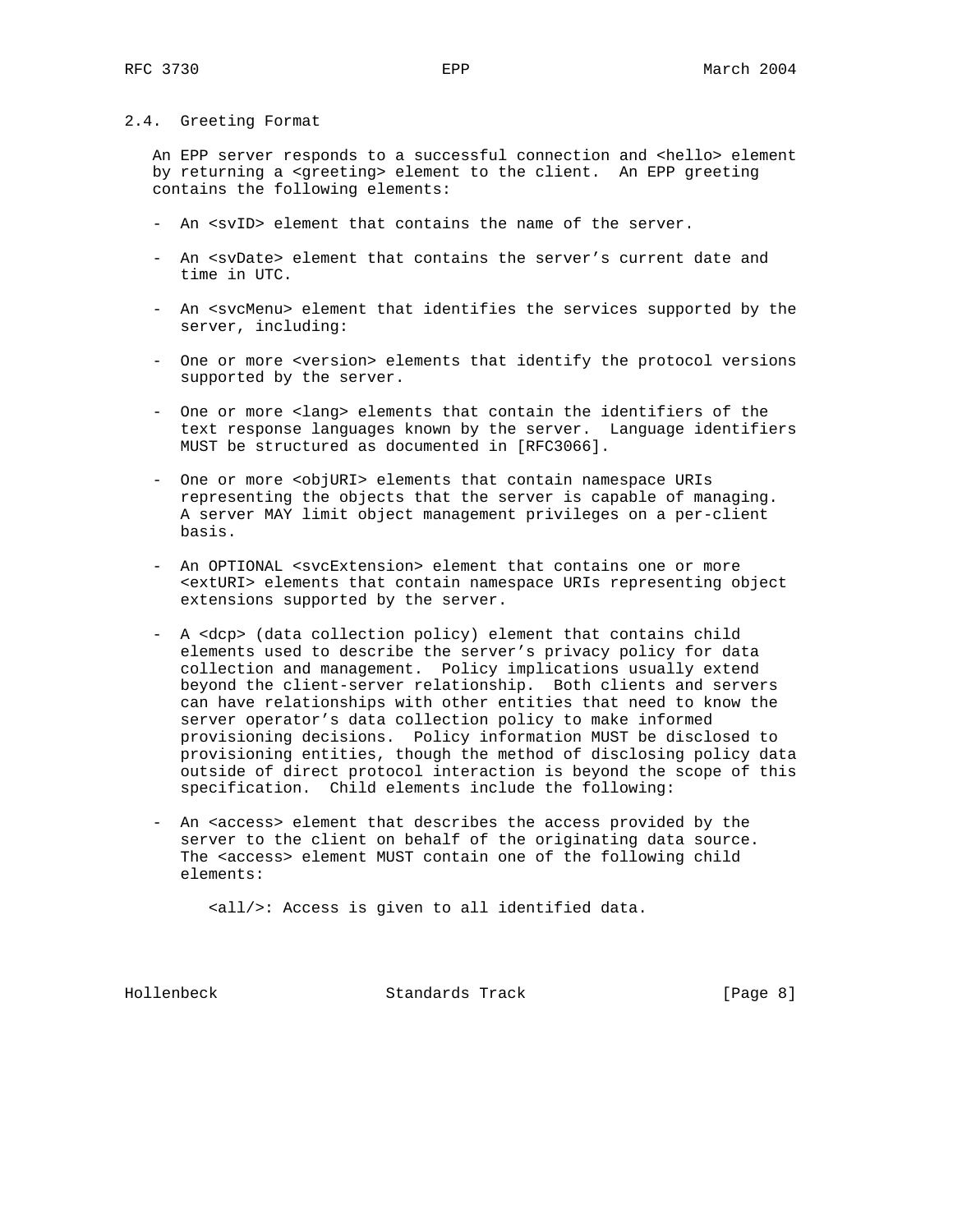<none/>: No access is provided to identified data.

<null/>: Data is not persistent, so no access is possible.

 <personal/>: Access is given to identified data relating to individuals and organizational entities.

 <personalAndOther/>: Access is given to identified data relating to individuals, organizational entities, and other data of a non-personal nature.

 <other/>: Access is given to other identified data of a non personal nature.

 - One or more <statement> elements that describe data collection purposes, data recipients, and data retention. Each <statement> element MUST contain a <purpose> element, a <recipient> element, and a <retention> element.

 The <purpose> element MUST contain one or more of the following child elements that describe the purposes for which data is collected:

 <admin/>: Administrative purposes. Information can be used for administrative and technical support of the provisioning system.

 <contact/>: Contact for marketing purposes. Information can be used to contact individuals, through a communications channel other than the protocol, for the promotion of a product or service.

 <prov/>: Object provisioning purposes. Information can be used to identify objects and inter-object relationships.

 <other/>: Other purposes. Information may be used in other ways not captured by the above definitions.

 The <recipient> element MUST contain one or more of the following child elements that describes the recipients of collected data:

<other/>: Other entities following unknown practices.

 <ours>: Server operator and/or entities acting as agents or entities for whom the server operator is acting as an agent. An agent in this instance is defined as a third party that processes data only on behalf of the service provider for the completion of the stated purposes. The <ours> element contains an OPTIONAL <recDesc> element that can be used to describe the recipient.

Hollenbeck Standards Track [Page 9]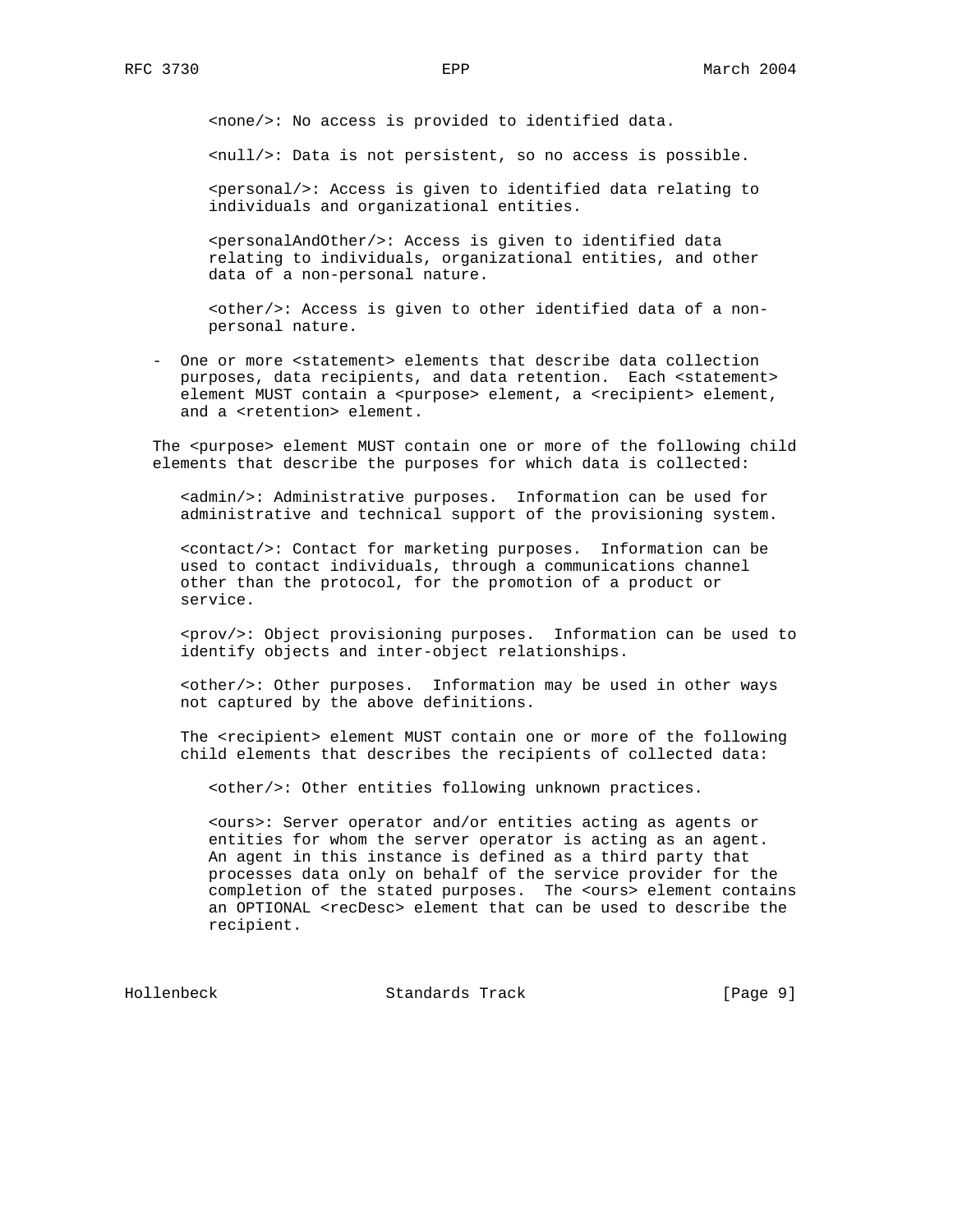<public/>: Public forums.

<same/>: Other entities following server practices.

<unrelated/>: Unrelated third parties.

 The <retention> element MUST contain one of the following child elements that describes data retention practices:

<business/>: Data persists per business practices.

<indefinite/>: Data persists indefinitely.

<legal/>: Data persists per legal requirements.

 <none/>: Data is not persistent, and is not retained for more than a brief period of time necessary to make use of it during the course of a single online interaction.

<stated/>: Data persists to meet the stated purpose.

 - An OPTIONAL <expiry> element that describes the lifetime of the policy. The <expiry> element MUST contain one of the following child elements:

 <absolute/>: The policy is valid from the current date and time until it expires on the specified date and time.

 <relative/>: The policy is valid from the current date and time until the end of the specified duration.

 Data collection policy elements are based on work described in the World Wide Web Consortium's Platform for Privacy Preferences [P3P] specification.

Hollenbeck Standards Track [Page 10]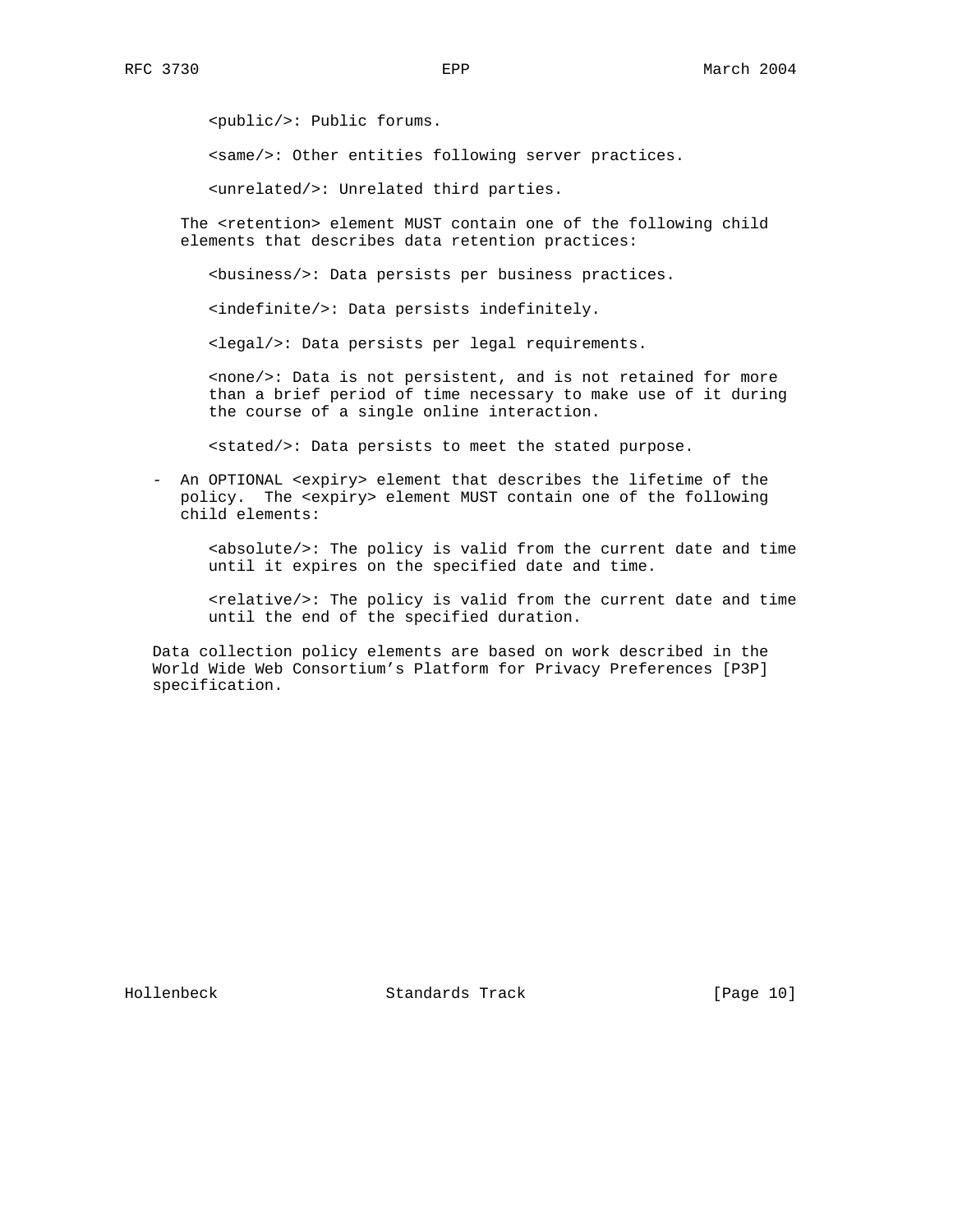Example greeting:

```
 S:<?xml version="1.0" encoding="UTF-8" standalone="no"?>
   S:<epp xmlns="urn:ietf:params:xml:ns:epp-1.0"
   S: xmlns:xsi="http://www.w3.org/2001/XMLSchema-instance"
  S: xsi:schemalocation="urn:ietf:params:xml:ns:epp-1.0<br>S: epp-1.0.xsd" >epp-1.0.xsd" S: <greeting>
  S: <svID>Example EPP server epp.example.com</svID>
   S: <svDate>2000-06-08T22:00:00.0Z</svDate>
   S: <svcMenu>
  S: < version>1.0</version>
   S: <lang>en</lang>
   S: <lang>fr</lang>
   S: <objURI>urn:ietf:params:xml:ns:obj1</objURI>
   S: <objURI>urn:ietf:params:xml:ns:obj2</objURI>
   S: <objURI>urn:ietf:params:xml:ns:obj3</objURI>
  S: <svcExtension><br>S: <extURI>http
            S: <extURI>http://custom/obj1ext-1.0</extURI>
 S: </svcExtension>
 S: </svcMenu>
   S: <dcp>
  S: <access><all/>>/2</access>
  S: <statement>
 S: <purpose><admin/><prov/></purpose>
 S: <recipient><ours/><public/></recipient>
   S: <retention><stated/></retention>
  S: </statement>
  S: </dcp>
   S: </greeting>
   S:</epp>
```
#### 2.5. Command Format

 An EPP client interacts with an EPP server by sending a command to the server and receiving a response from the server. In addition to the standard EPP elements, an EPP command contains the following elements:

- A command element whose tag corresponds to one of the valid EPP commands described in this document. The command element MAY contain either protocol-specified or object-specified child elements.
- An OPTIONAL <extension> element that MAY be used for server defined command extensions.

Hollenbeck Standards Track [Page 11]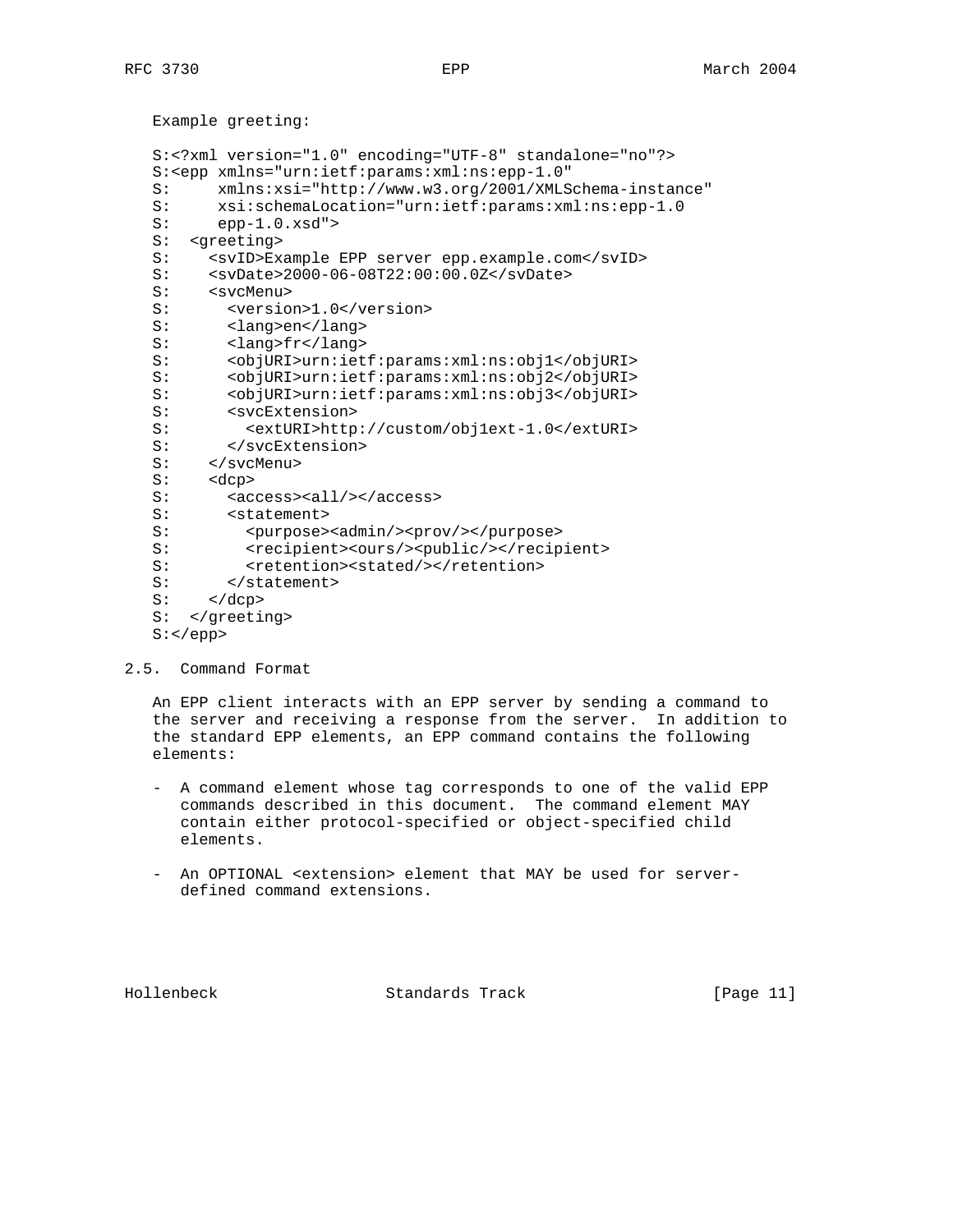- An OPTIONAL <clTRID> (client transaction identifier) element that MAY be used to uniquely identify the command to the client. Clients are responsible for maintaining their own transaction identifier space to ensure uniqueness.

Example command with object-specified child elements:

```
 C:<?xml version="1.0" encoding="UTF-8" standalone="no"?>
 C:<epp xmlns="urn:ietf:params:xml:ns:epp-1.0"
 C: xmlns:xsi="http://www.w3.org/2001/XMLSchema-instance"
 C: xsi:schemaLocation="urn:ietf:params:xml:ns:epp-1.0
C: epp-1.0.xsd"C: < command>
C: <info><br>C: <obi
       C: <obj:info xmlns:obj="urn:ietf:params:xml:ns:obj"
 C: xsi:schemaLocation="urn:ietf:params:xml:ns:obj obj.xsd">
C: <obj:name>example</obj:name>
 C: </obj:info>
C: </obj<br>C: </info>
 C: <clTRID>ABC-12345</clTRID>
 C: </command>
C: </epp>
```
2.6. Response Format

 An EPP server responds to a client command by returning a response to the client. EPP commands are atomic, so a command will either succeed completely or fail completely. Success and failure results MUST NOT be mixed. In addition to the standard EPP elements, an EPP response contains the following elements:

- One or more <result> elements that document the success or failure of command execution. If the command was processed successfully, only one <result> element MUST be returned. If the command was not processed successfully, multiple <result> elements MAY be returned to document failure conditions. Each <result> element contains the following attribute and child elements:
	- A "code" attribute whose value is a four-digit, decimal number that describes the success or failure of the command.
	- A <msg> element containing a human-readable description of the response code. The language of the response is identified via an OPTIONAL "lang" attribute. If not specified, the default attribute value MUST be "en" (English).

Hollenbeck Standards Track [Page 12]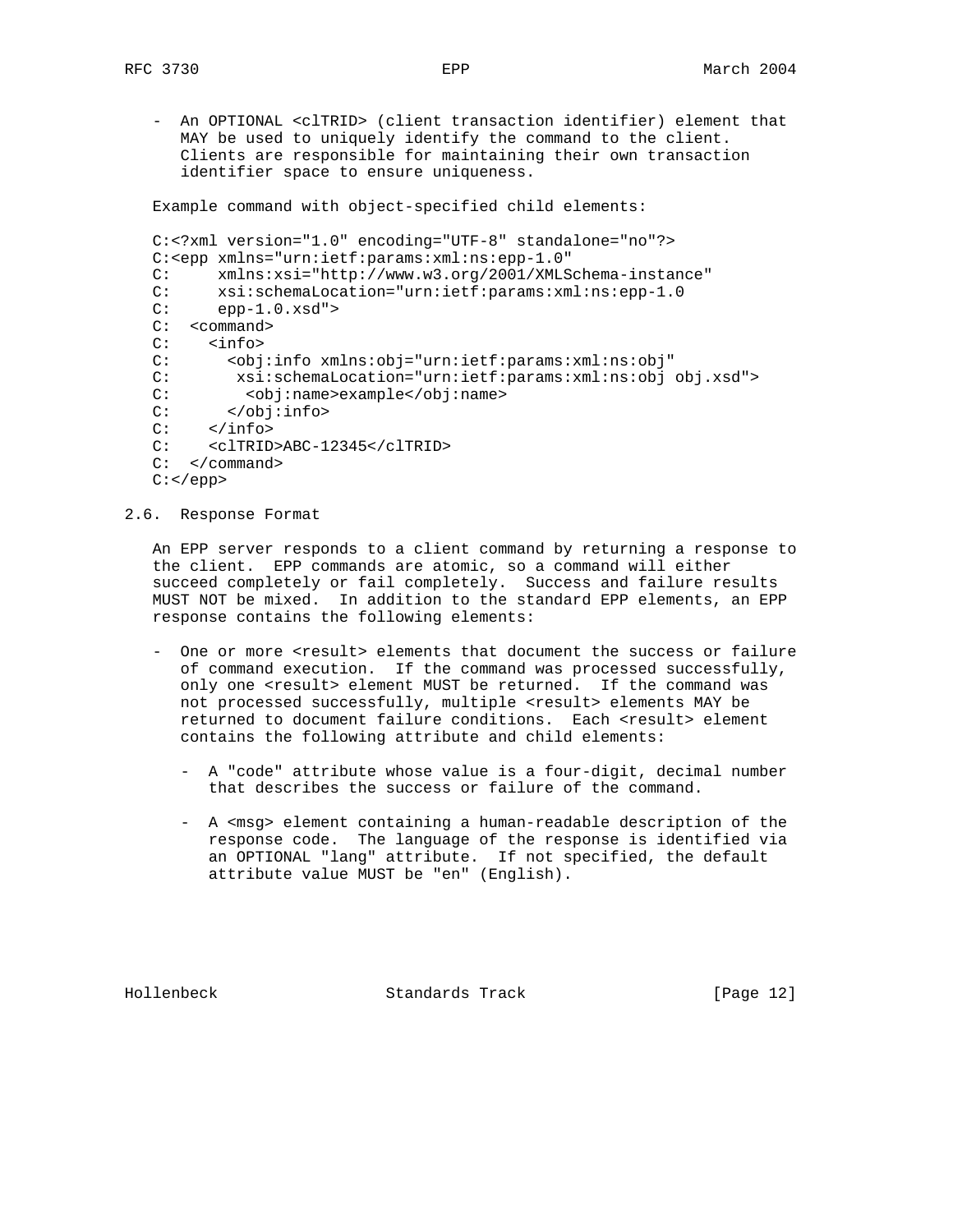- Zero or more OPTIONAL <value> elements that identify a client provided element (including XML tag and value) that caused a server error condition.
- Zero or more OPTIONAL <extValue> elements that can be used to provide additional error diagnostic information, including:
	- A <value> element that identifies a client-provided element (including XML tag and value) that caused a server error condition.
	- A <reason> element containing a human-readable message that describes the reason for the error. The language of the response is identified via an OPTIONAL "lang" attribute. If not specified, the default attribute value MUST be "en" (English).
- An OPTIONAL <msgQ> element that describes messages queued for client retrieval. A <msgQ> element MUST NOT be present if there are no messages queued for client retrieval. A <msgQ> element MAY be present in responses to EPP commands other than the <poll> command if messages are queued for retrieval. A <msgQ> element MUST be present in responses to the EPP <poll> command if messages are queued for retrieval. The <msgQ> element contains the following attributes:
- A "count" attribute that describes the number of messages that exist in the queue.
- An "id" attribute used to uniquely identify the message at the head of the queue.

 The <msgQ> element contains the following OPTIONAL child elements that MUST be returned in response to a <poll> request command and MUST NOT be returned in response to any other command, including a <poll> acknowledgement:

- A <qDate> element that contains the date and time that the message was enqueued.
- A <msg> element containing a human-readable message. The language of the response is identified via an OPTIONAL "lang" attribute. If not specified, the default attribute value MUST be "en" (English). This element MAY contain XML content for formatting purposes, but the XML content is not specified by the protocol and will thus not be processed for validity.

Hollenbeck Standards Track [Page 13]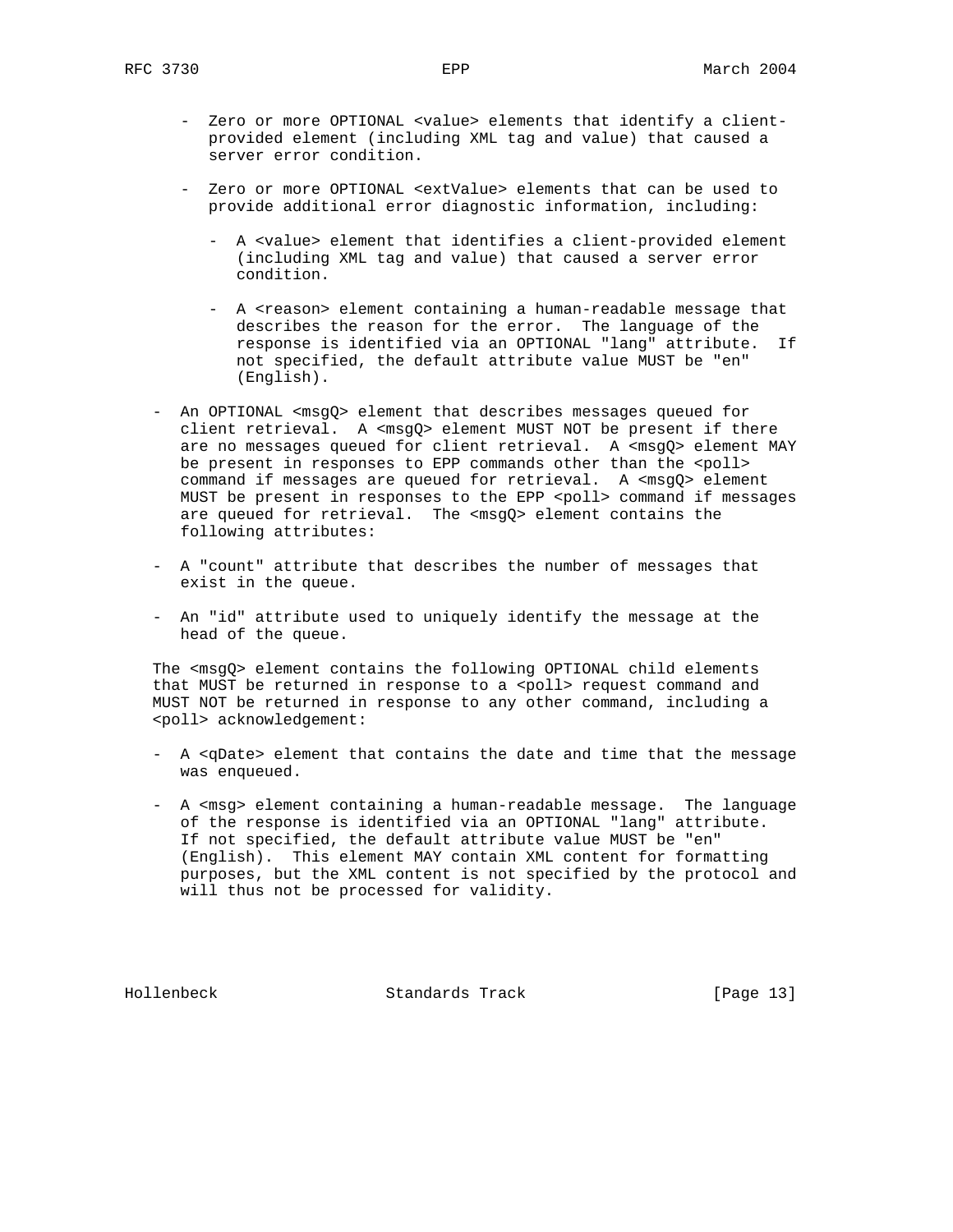- An OPTIONAL <resData> (response data) element that contains child elements specific to the command and associated object.
- An OPTIONAL <extension> element that MAY be used for server defined response extensions.
- A <trID> (transaction identifier) element containing the transaction identifier assigned by the server to the command for which the response is being returned. The transaction identifier is formed using the <clTRID> associated with the command if supplied by the client and a <svTRID> (server transaction identifier) that is assigned by and unique to the server.

 Transaction identifiers provide command-response synchronization integrity. They SHOULD be logged, retained, and protected to ensure that both the client and the server have consistent temporal and state management records.

Example response without <value> or <resData>:

```
 S:<?xml version="1.0" encoding="UTF-8" standalone="no"?>
 S:<epp xmlns="urn:ietf:params:xml:ns:epp-1.0"
 S: xmlns:xsi="http://www.w3.org/2001/XMLSchema-instance"
S: xsi:schemaLocation="urn:ietf:params:xml:ns:epp-1.0<br>S: epp-1.0.xsd">
      epp-1.0.xsd"S: <response>
S: <result code="1000">
S: <msg lang="en">Command completed successfully</msg>
S: </result>
S: <trID><br>S: <clT
       S: <clTRID>ABC-12345</clTRID>
 S: <svTRID>54321-XYZ</svTRID>
S: \qquad \texttt{</trID>}S: </response>
 S:</epp>
```
Hollenbeck Standards Track [Page 14]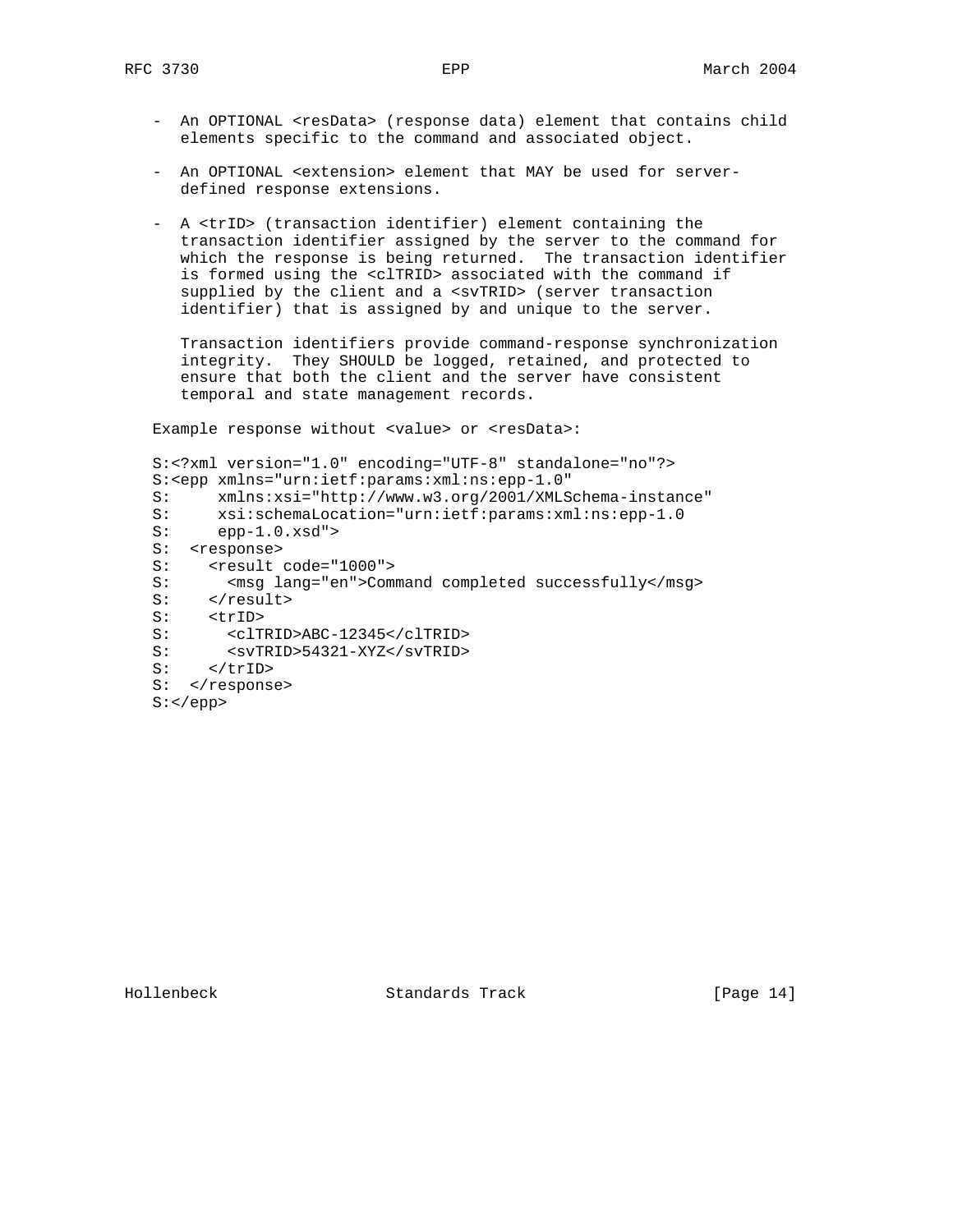```
Example response with <resData>:
 S:<?xml version="1.0" encoding="UTF-8" standalone="no"?>
 S:<epp xmlns="urn:ietf:params:xml:ns:epp-1.0"
 S: xmlns:xsi="http://www.w3.org/2001/XMLSchema-instance"
S: xsi:schemalocation="urn:ietf:params:xml:ns:epp-1.0<br>S: epp-1.0.xsd" >epp-1.0.xsd" S: <response>
S: <result code="1000">
S: <msg>Command completed successfully</msg>
S: </result>
S: <resData>
 S: <obj:creData xmlns:obj="urn:ietf:params:xml:ns:obj"
 S: xsi:schemaLocation="urn:ietf:params:xml:ns:obj obj.xsd">
 S: <obj:name>example</obj:name>
 S: </obj:creData>
S: </resData>
S: <trID>
 S: <clTRID>ABC-12345</clTRID>
 S: <svTRID>54321-XYZ</svTRID>
S: </trID>
S: </response>
 S:</epp>
 Example response with error value elements:
 S:<?xml version="1.0" encoding="UTF-8" standalone="no"?>
 S:<epp xmlns="urn:ietf:params:xml:ns:epp-1.0"
 S: xmlns:xsi="http://www.w3.org/2001/XMLSchema-instance"
S: xsi:schemalocation="urn:ietf:params:xml:ns:epp-1.0<br>S: epp-1.0.xsd" >epp-1.0.xsd" S: <response>
S: <result code="2004"><br>S: <msq>Parameter val
       <msg>Parameter value range error</msg>
 S: <value xmlns:obj="urn:ietf:params:xml:ns:obj">
 S: <obj:elem1>2525</obj:elem1>
S: </value>
S: </result>
S: <result code="2005">
S: <msg>Parameter value syntax error</msg>
 S: <value xmlns:obj="urn:ietf:params:xml:ns:obj">
 S: <obj:elem2>ex(ample</obj:elem2>
S: </value>
 S: <extValue>
 S: <value xmlns:obj="urn:ietf:params:xml:ns:obj">
 S: <obj:elem3>abc.ex(ample</obj:elem3>
S: </value>
 S: <reason>Invalid character found.</reason>
```
Hollenbeck Standards Track [Page 15]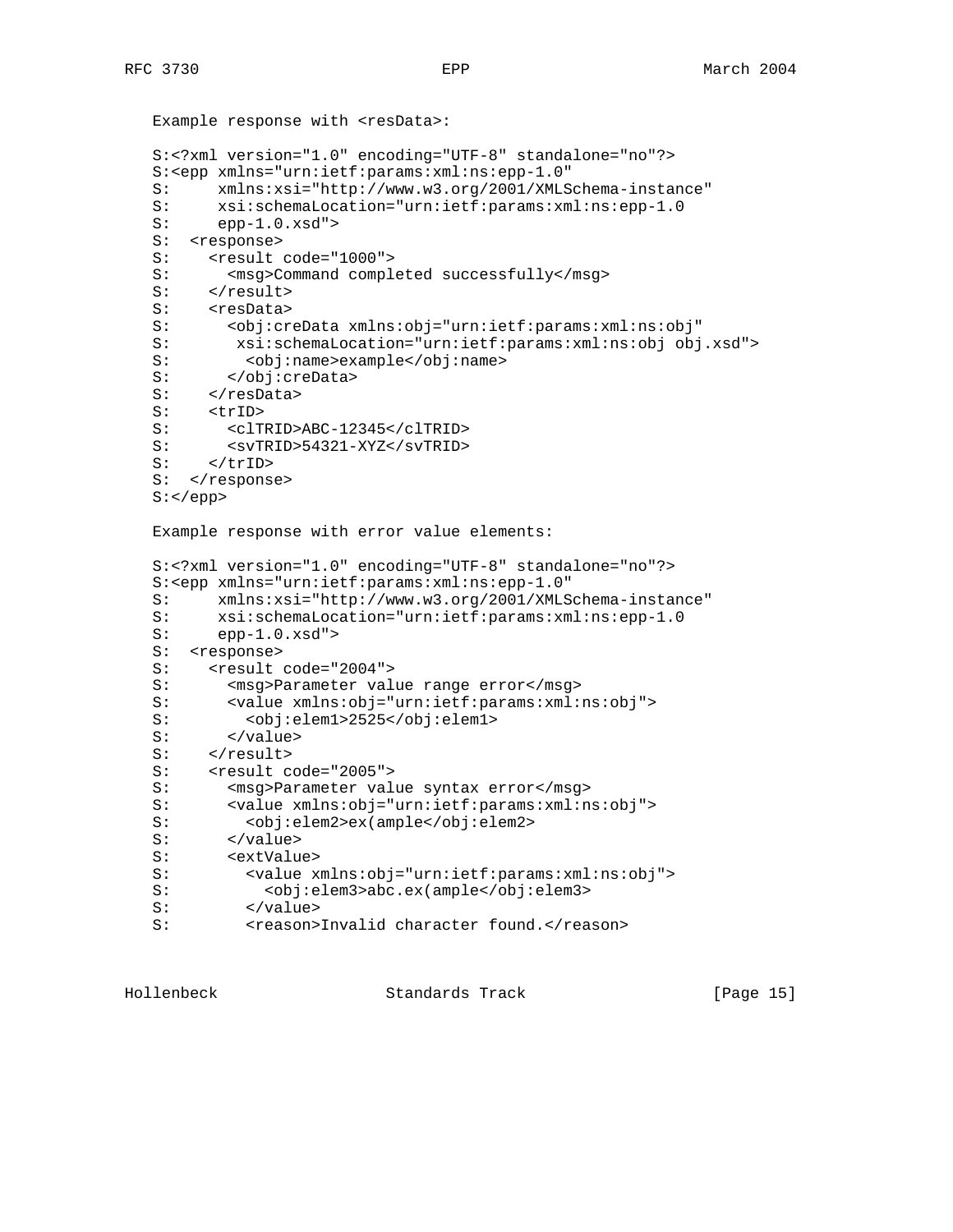S: </extValue>  $S:$  </result> S: <trID> S: <clTRID>ABC-12345</clTRID> S: <svTRID>54321-XYZ</svTRID>  $S:$  </triD> S: </response>  $S:$  Example response with notice of waiting server messages: S:<?xml version="1.0" encoding="UTF-8" standalone="no"?> S:<epp xmlns="urn:ietf:params:xml:ns:epp-1.0" S: xmlns:xsi="http://www.w3.org/2001/XMLSchema-instance" S: xsi:schemaLocation="urn:ietf:params:xml:ns:epp-1.0 S: epp-1.0.xsd"> S: <response> S: <result code="1000"><br>S: <msg>Command comple S: <msg>Command completed successfully</msg> S: </result> S: <msgQ count="5" id="12345"/> S: <trID> S: <clTRID>ABC-12345</clTRID> S: <svTRID>54321-XYZ</svTRID> S: </trID> S: </response> S:</epp>

 Command success or failure MUST NOT be assumed if no response is returned or if a returned response is malformed. Protocol idempotency ensures the safety of retrying a command in cases of response delivery failure.

## 2.7. Protocol Extension Framework

 EPP provides an extension framework that allows features to be added at the protocol, object, and command-response levels.

# 2.7.1. Protocol Extension

 The EPP extension framework allows for definition of new protocol elements identified using XML namespace notation with a reference to an XML schema that defines the namespace. The <epp> element that identifies the beginning of a protocol instance includes multiple child element choices, one of which is an <extension> element whose children define the extension. For example, a protocol extension element would be described in generic terms as follows:

Hollenbeck Standards Track [Page 16]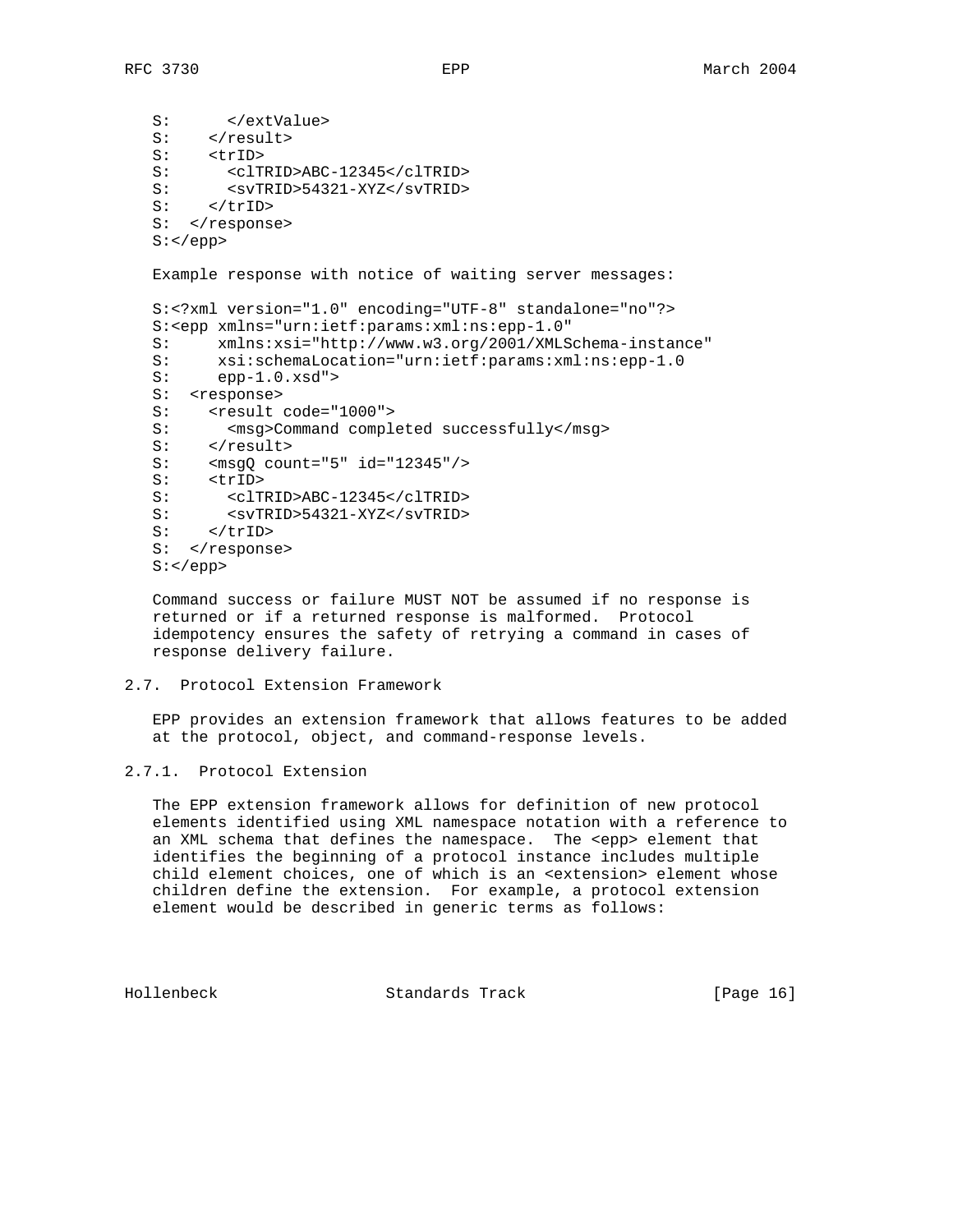C:<epp> C: <extension> C: <!-- One or more extension elements. --> C: <ext:foo xmlns:ext="urn:ietf:params:xml:ns:ext" C: xsi:schemaLocation="urn:ietf:params:xml:ns:ext ext.xsd"> C: <!-- One or more extension child elements. --> C: </ext:foo> </ext:foo> C: </extension>  $C:$  </epp>

 This document does not define mappings for specific extensions. Extension specifications MUST be described in separate documents that define the objects and operations subject to the extension.

#### 2.7.2. Object Extension

 EPP provides an extensible object management framework that defines the syntax and semantics of protocol operations applied to a managed object. This framework pushes the definition of each protocol operation into the context of a specific object, providing the ability to add mappings for new objects without having to modify the base protocol.

 Protocol elements that contain data specific to objects are identified using XML namespace notation with a reference to an XML schema that defines the namespace. The schema for EPP supports use of dynamic object schemas on a per-command and per-response basis. For example, the start of an object-specific command element would be described in generic terms as follows:

C:<EPPCommandName>

 C: <object:command xmlns:object="urn:ietf:params:xml:ns:object" C: xsi:schemaLocation="urn:ietf:params:xml:ns:object object.xsd"> C: <!-- One or more object-specific command elements. --> C: </object:command> C:</EPPCommandName> An object-specific response element would be described similarly:

 S:<resData> S: <object:resData xmlns:object="urn:ietf:params:xml:ns:object" S: xsi:schemaLocation="urn:ietf:params:xml:ns:object object.xsd"><br>S: <!-- One or more object-specific response elements. --> S: <!-- One or more object-specific response elements. --> S: </object:resData>

S:</resData>

Hollenbeck Standards Track [Page 17]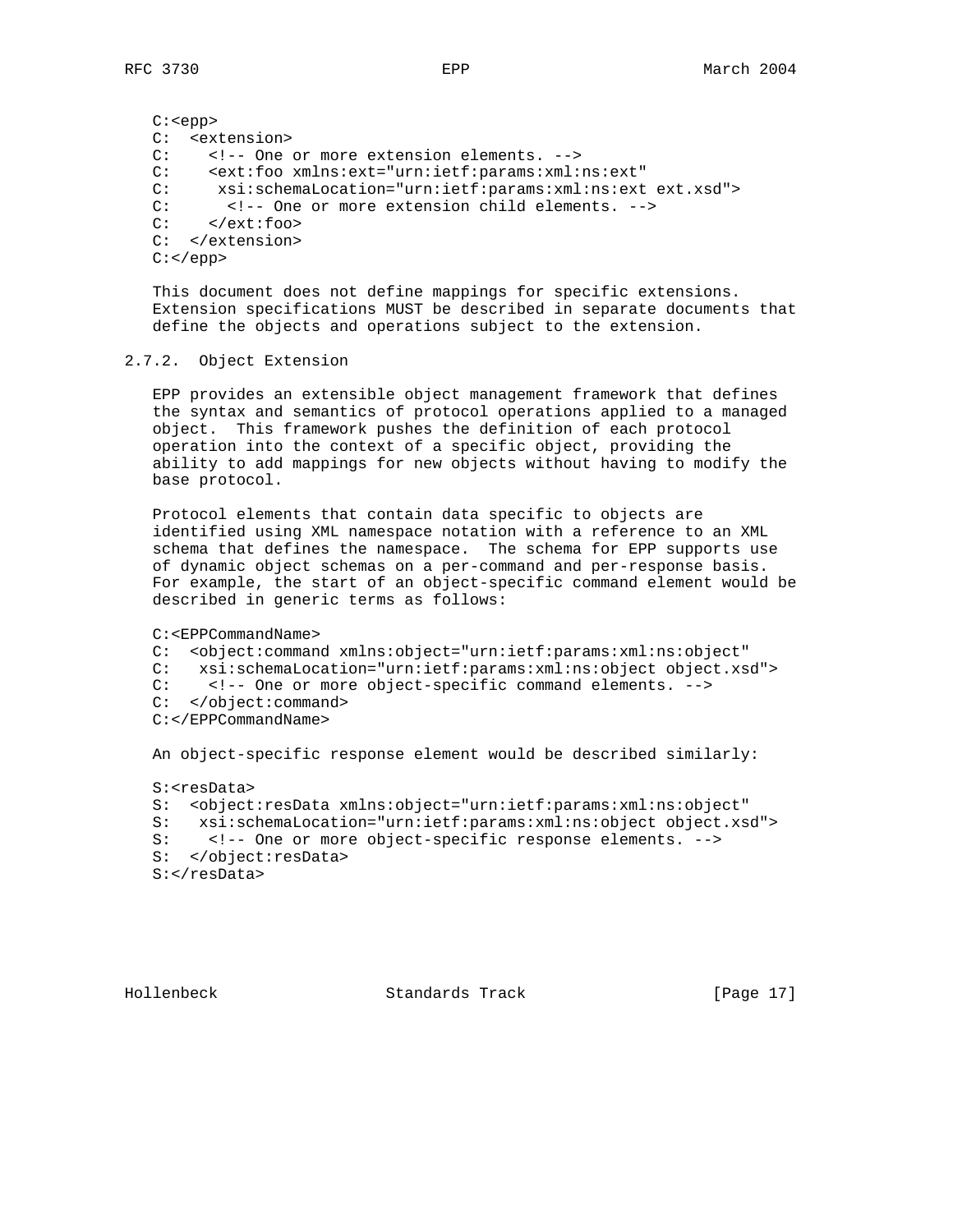This document does not define mappings for specific objects. The mapping of EPP to an object MUST be described in separate documents that specifically address each command and response in the context of the object. A suggested object mapping outline is included as an appendix to this document.

# 2.7.3. Command-Response Extension

 EPP provides a facility for protocol command and response extensions. Protocol commands and responses MAY be extended by an <extension> element that contains additional elements whose syntax and semantics are not explicitly defined by EPP or an EPP object mapping. This element is OPTIONAL. Extensions are typically defined by agreement between client and server and MAY be used to extend EPP for unique operational needs. A server-extended command element would be described in generic terms as follows:

```
 C:<command>
```

```
 C: <!-- EPPCommandName can be "create", "update", etc. -->
   C: <EPPCommandName>
   C: <object:command xmlns:object="urn:ietf:params:xml:ns:object"
   C: xsi:schemaLocation="urn:ietf:params:xml:ns:object object.xsd">
   C: <!-- One or more object-specific command elements. -->
  C: </object:command>
   C: </EPPCommandName>
   C: <extension>
   C: <!-- One or more server-defined elements. -->
   C: </extension>
   C:</command>
   An server-extended response element would be described similarly:
   S:<response>
   S: <result code="1000">
  S: <msg lang="en">Command completed successfully</msg>
  S: </result>
   S: <extension>
   S: <!-- One or more server-defined elements. -->
   S: </extension>
   S: <trID>
 S: <clTRID>ABC-12345</clTRID>
 S: <svTRID>54321-XYZ</svTRID>
  S: </trID>
```
S:</response>

Hollenbeck Standards Track [Page 18]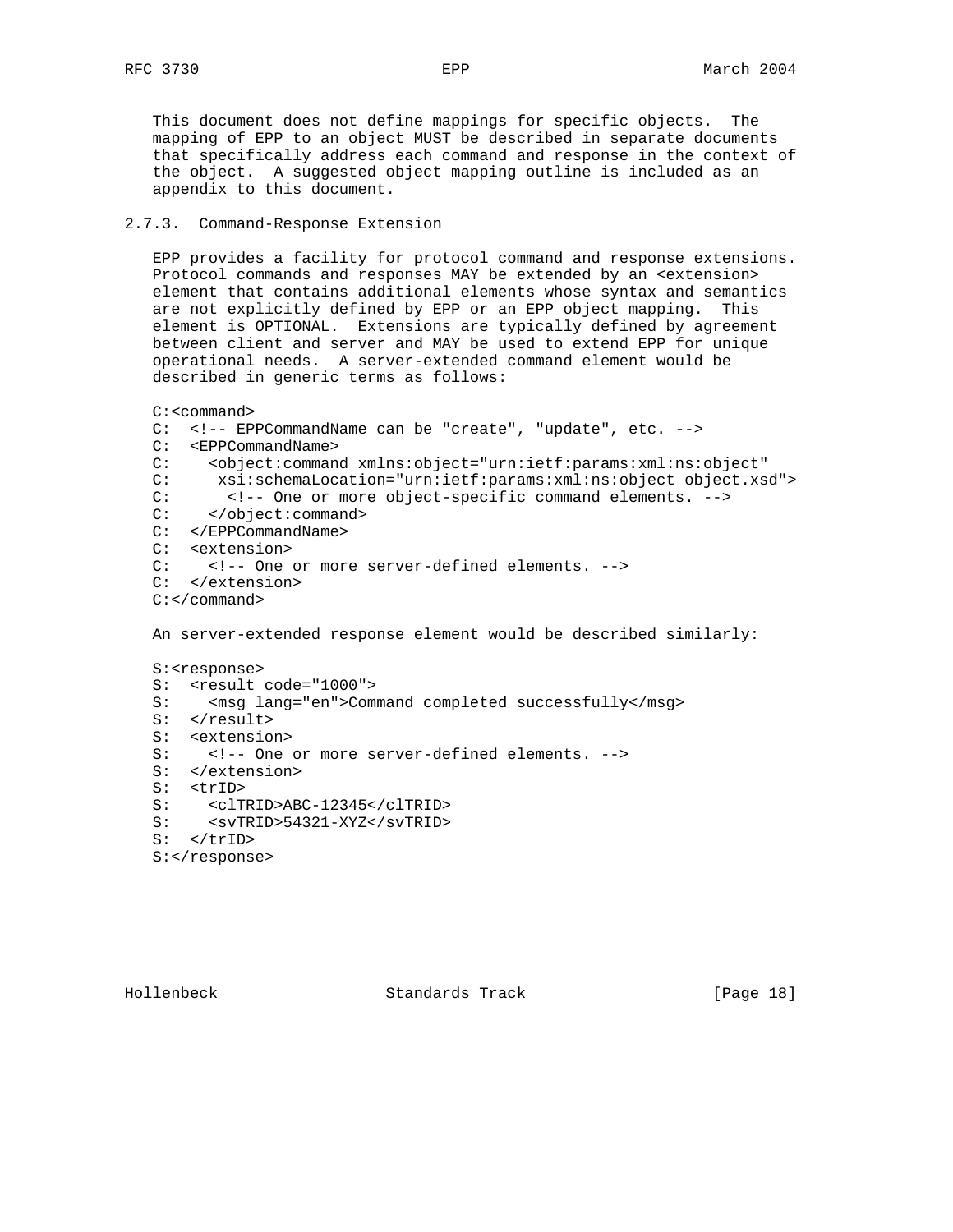This document does not define any specific server extensions. The mapping of server extensions to EPP MUST be described in separate documents that specifically address extended commands and responses in the server's operational context.

## 2.8. Object Identification

 Some objects, such as name servers and contacts, can have utility in multiple repositories. However, maintaining disjoint copies of object information in multiple repositories can lead to inconsistencies that have adverse consequences for the Internet. For example, changing a name server name in one repository, but not in a second repository that refers to the server for domain name delegation, can produce unexpected DNS query results.

 Globally unique identifiers can help facilitate object information sharing between repositories. A globally unique identifier MUST be assigned to every object when the object is created; the identifier MUST be returned to the client as part of any request to retrieve the detailed attributes of an object. Specific identifier values are a matter of repository policy, but they SHOULD be constructed according to the following algorithm:

- a) Divide the provisioning repository world into a number of object repository classes.
- b) Each repository within a class is assigned an identifier that is maintained by IANA.
- c) Each repository is responsible for assigning a unique local identifier for each object within the repository.
- d) The globally unique identifier is a concatenation of the local identifier, followed by a hyphen ("-", ASCII value 0x002D), followed by the repository identifier.

# 2.9. Protocol Commands

 EPP provides commands to manage sessions, retrieve object information, and perform transformation operations on objects. All EPP commands are atomic and designed so that they can be made idempotent, either succeeding completely or failing completely and producing predictable results in case of repeated execution. This section describes each EPP command, including examples with representative server responses.

Hollenbeck Standards Track [Page 19]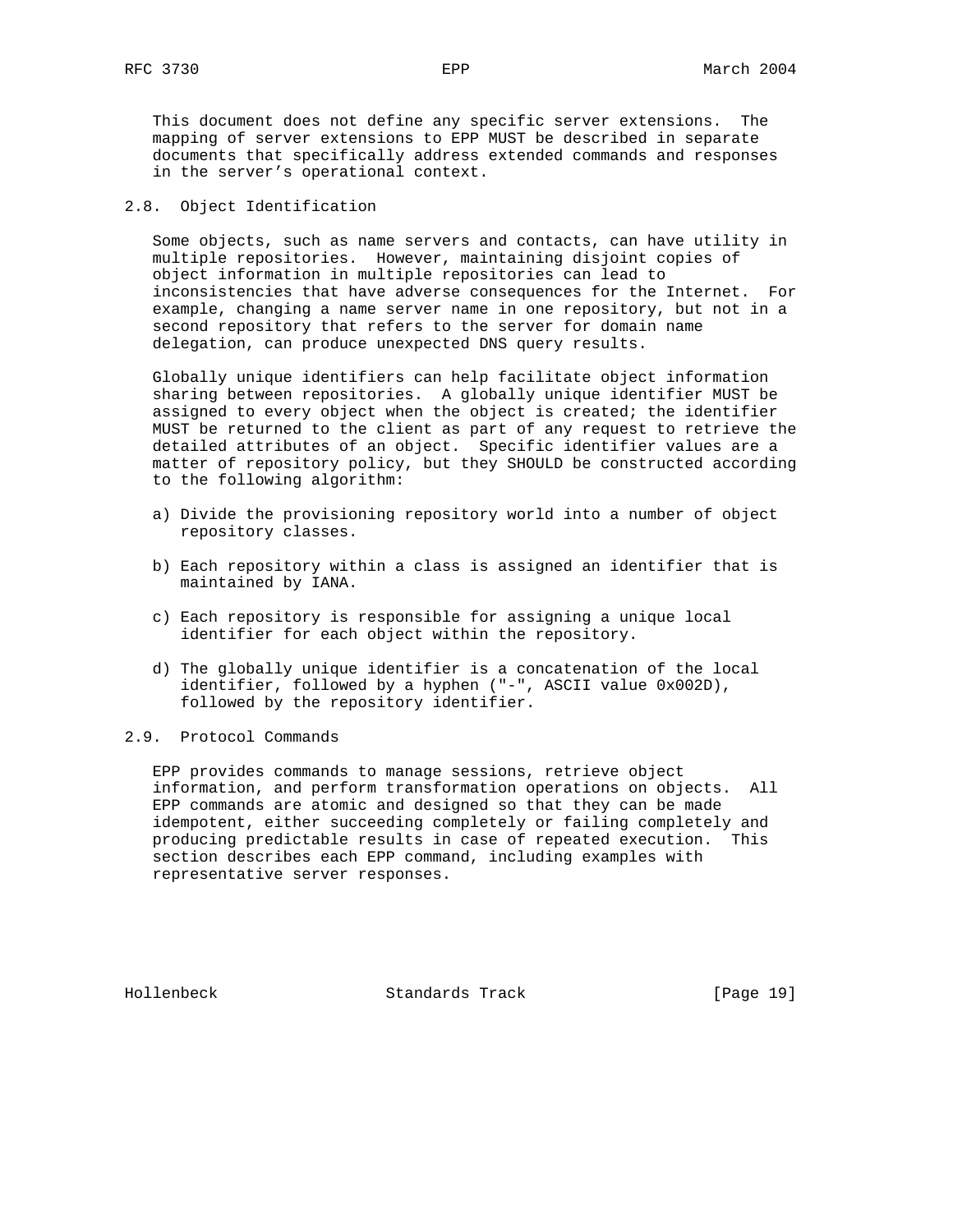#### 2.9.1. Session Management Commands

 EPP provides two commands for session management: <login> to establish a session with a server, and <logout> to end a session with a server. The <login> command establishes an ongoing server session that preserves client identity and authorization information during the duration of the session.

#### 2.9.1.1. EPP <login> Command

The EPP <login> command is used to establish a session with an EPP server in response to a greeting issued by the server. A <login> command MUST be sent to a server before any other EPP command to establish an ongoing session. A server operator MAY limit the number of failed login attempts N, 1 <= N <= infinity, after which a login failure results in the connection to the server (if a connection exists) being closed.

 A client identifier and initial password MUST be created on the server before a client can successfully complete a <login> command. The client identifier and initial password MUST be delivered to the client using an out-of-band method that protects the identifier and password from inadvertent disclosure.

 In addition to the standard EPP command elements, the <login> command contains the following child elements:

- A <clID> element that contains the client identifier assigned to the client by the server.
- A <pw> element that contains the client's plain text password. The value of this element is case sensitive.
- An OPTIONAL <newPW> element that contains a new plain text password to be assigned to the client for use with subsequent <login> commands. The value of this element is case sensitive.
- An <options> element that contains the following child elements:
	- A <version> element that contains the protocol version to be used for the command or ongoing server session.
	- A <lang> element that contains the text response language to be used for the command or ongoing server session commands.

The values of the <version> and <lang> elements MUST exactly match one of the values presented in the EPP greeting.

Hollenbeck Standards Track [Page 20]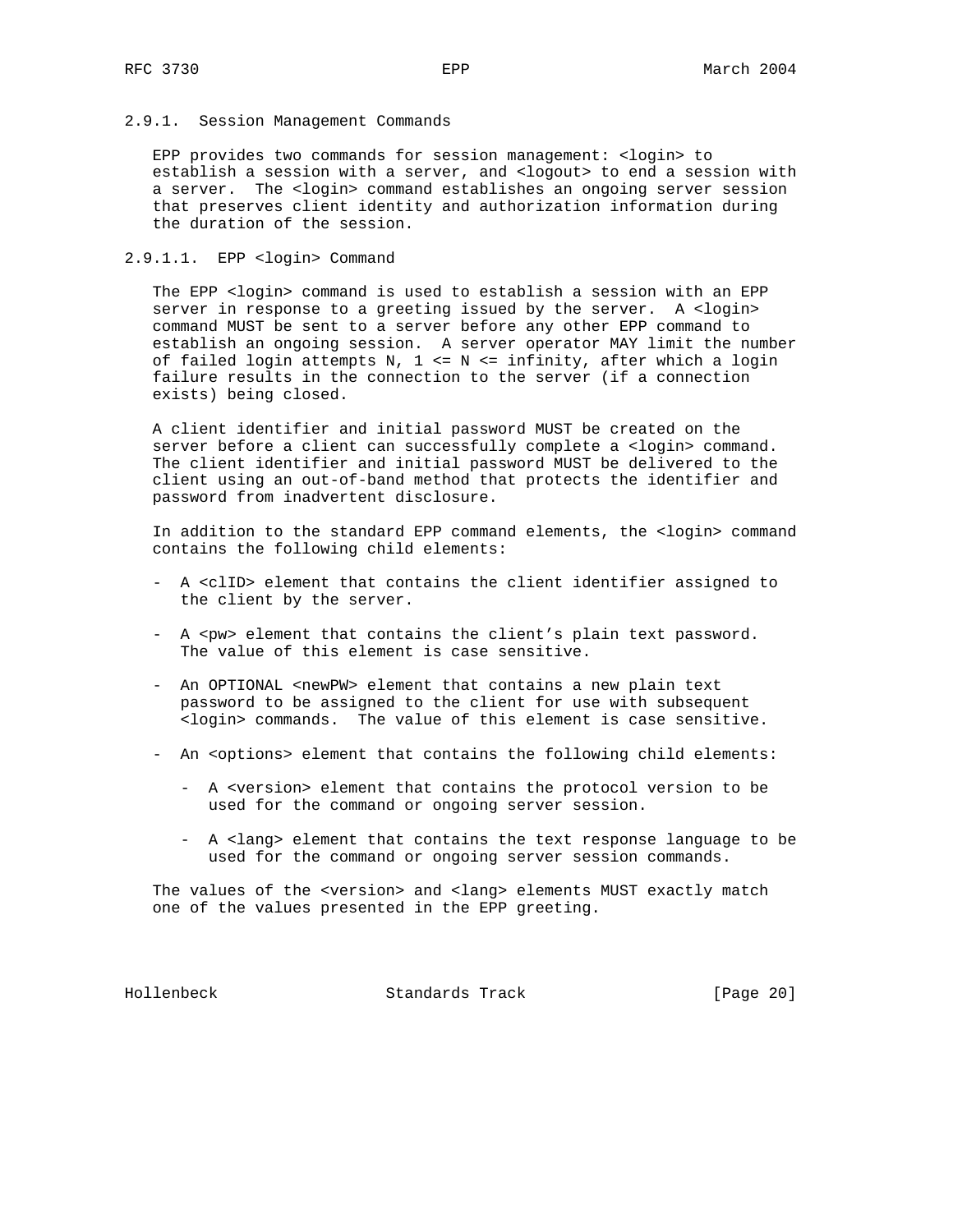- A <svcs> element that contains one or more <objURI> elements that contain namespace URIs representing the objects to be managed during the session. The <svcs> element MAY contain an OPTIONAL <svcExtension> element that contains one or more <extURI> elements that identify object extensions to be used during the session.

 The PLAIN SASL mechanism presented in [RFC2595] describes a format for providing a user identifier, an authorization identifier, and a password as part of a single plain text string. The EPP authentication mechanism is similar, though EPP does not require a session-level authorization identifier and the user identifier and password are separated into distinct XML elements. Additional identification and authorization schemes MUST be provided at other protocol layers to provide more robust security services.

Example <login> command:

```
 C:<?xml version="1.0" encoding="UTF-8" standalone="no"?>
   C:<epp xmlns="urn:ietf:params:xml:ns:epp-1.0"
   C: xmlns:xsi="http://www.w3.org/2001/XMLSchema-instance"
   C: xsi:schemaLocation="urn:ietf:params:xml:ns:epp-1.0
  C: epp-1.0.xsd" C: <command>
  C: <login><br>C: <clID
          C: <clID>ClientX</clID>
 C: <pw>foo-BAR2</pw>
C: <newPW>bar-F002</newPW>
   C: <options>
   C: <version>1.0</version>
  C: <lang>en</lang><br>C: </options>
         </options>
  C: <svcs>
   C: <objURI>urn:ietf:params:xml:ns:obj1</objURI>
   C: <objURI>urn:ietf:params:xml:ns:obj2</objURI>
   C: <objURI>urn:ietf:params:xml:ns:obj3</objURI>
  C: <svcExtension><br>C: <sxtURI>http
               C: <extURI>http://custom/obj1ext-1.0</extURI>
   C: </svcExtension>
  C: </svcs>
   C: </login>
   C: <clTRID>ABC-12345</clTRID>
   C: </command>
  C: </epp>
```
When a <login> command has been processed successfully, a server MUST respond with an EPP response with no <resData> element. If successful, the server will respond by creating and maintaining a new session that SHOULD be terminated by a future <logout> command.

Hollenbeck Standards Track [Page 21]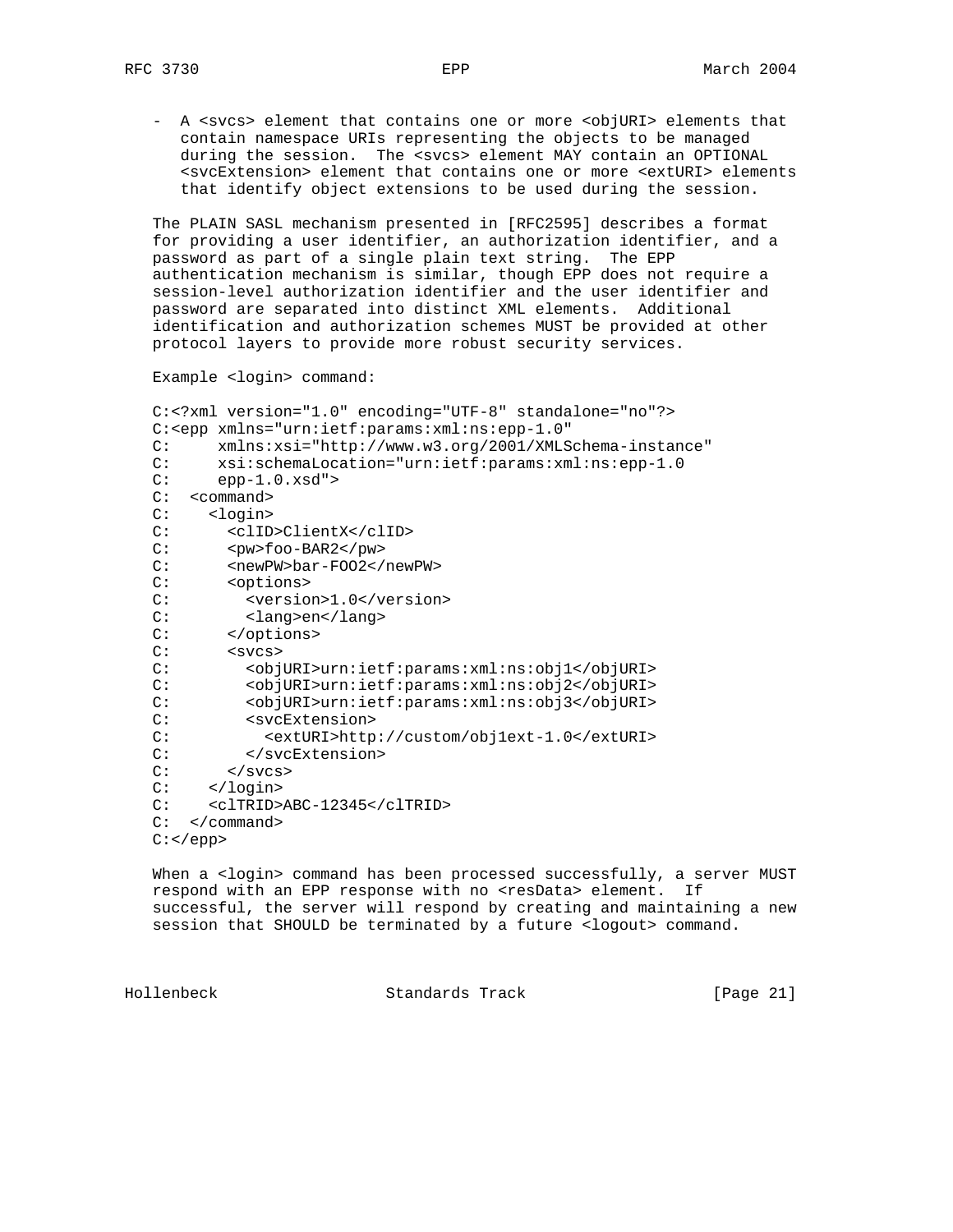```
 Example <login> response:
 S:<?xml version="1.0" encoding="UTF-8" standalone="no"?>
 S:<epp xmlns="urn:ietf:params:xml:ns:epp-1.0"
 S: xmlns:xsi="http://www.w3.org/2001/XMLSchema-instance"
S: xsi:schemaLocation="urn:ietf:params:xml:ns:epp-1.0<br>S: epp-1.0.xsd">
     epp-1.0.xsd">
 S: <response>
S: <result code="1000">
S: <msg>Command completed successfully</msg>
S: </result>
S: <trID>
S: <clTRID>ABC-12345</clTRID>
 S: <svTRID>54321-XYZ</svTRID>
S: </trip>
S: </response>
 S:</epp>
```
 The EPP <login> command is used to establish a session with an EPP server. A <login> command MUST be rejected if received within the bounds of an existing session. This action MUST be open to all authorized clients.

```
2.9.1.2. EPP <logout> Command
```
The EPP <logout> command is used to end a session with an EPP server. The <logout> command MUST be represented as an empty element with no child elements.

 A server MAY end a session due to client inactivity or excessive client session longevity. The parameters for determining excessive client inactivity or session longevity are a matter of server policy and are not specified by this protocol.

 Transport mappings MUST explicitly describe any connection-oriented processing that takes place after processing a <logout> command and ending a session.

Hollenbeck Standards Track [Page 22]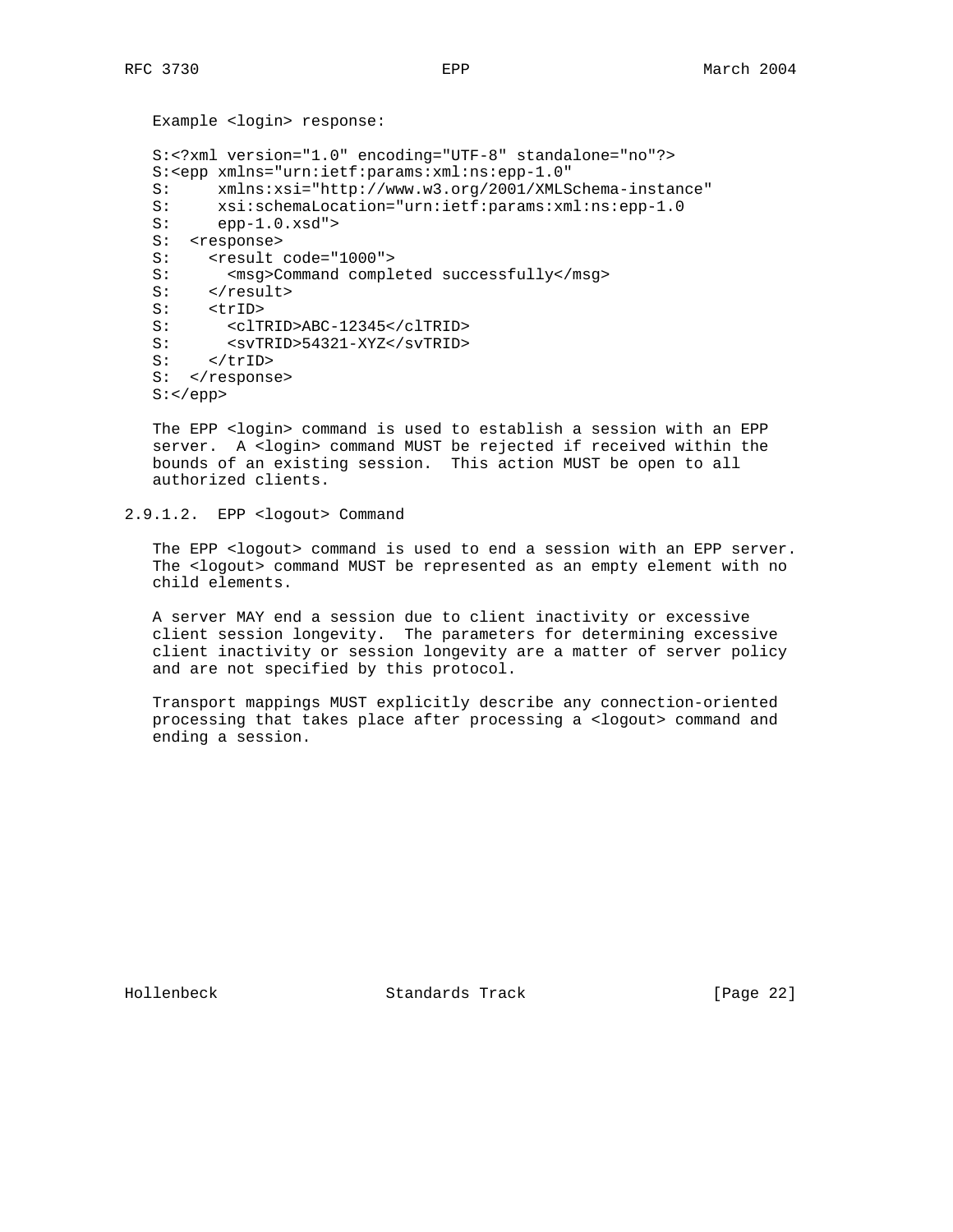```
 Example <logout> command:
 C:<?xml version="1.0" encoding="UTF-8" standalone="no"?>
 C:<epp xmlns="urn:ietf:params:xml:ns:epp-1.0"
 C: xmlns:xsi="http://www.w3.org/2001/XMLSchema-instance"
C: xsi:schemaLocation="urn:ietf:params:xml:ns:epp-1.0<br>C: epp-1.0.xsd">
       epp-1.0.xsd" C: <command>
 C: <logout/>
 C: <clTRID>ABC-12345</clTRID>
 C: </command>
C: </epp>
```
When a <logout> command has been processed successfully, a server MUST respond with an EPP response with no <resData> element. If successful, the server MUST also end the current session.

Example <logout> response:

```
 S:<?xml version="1.0" encoding="UTF-8" standalone="no"?>
 S:<epp xmlns="urn:ietf:params:xml:ns:epp-1.0"
 S: xmlns:xsi="http://www.w3.org/2001/XMLSchema-instance"
 S: xsi:schemaLocation="urn:ietf:params:xml:ns:epp-1.0
 S: epp-1.0.xsd">
S: <response>
S: <result code="1500">
S: <msg>Command completed successfully; ending session</msg>
S: </result>
 S: <trID>
 S: <clTRID>ABC-12345</clTRID>
 S: <svTRID>54321-XYZ</svTRID>
S: </trID>
S: </response>
 S:</epp>
```
The EPP <logout> command is used to end a session with an EPP server. A <logout> command MUST be rejected if the command has not been preceded by a successful <login> command. This action MUST be open to all authorized clients.

## 2.9.2. Query Commands

 EPP provides four commands to retrieve object information: <check> to determine if an object can be provisioned within a repository, <info> to retrieve detailed information associated with a known object, <poll> to receive service notifications from the server, and <transfer> to retrieve object transfer status information.

Hollenbeck Standards Track [Page 23]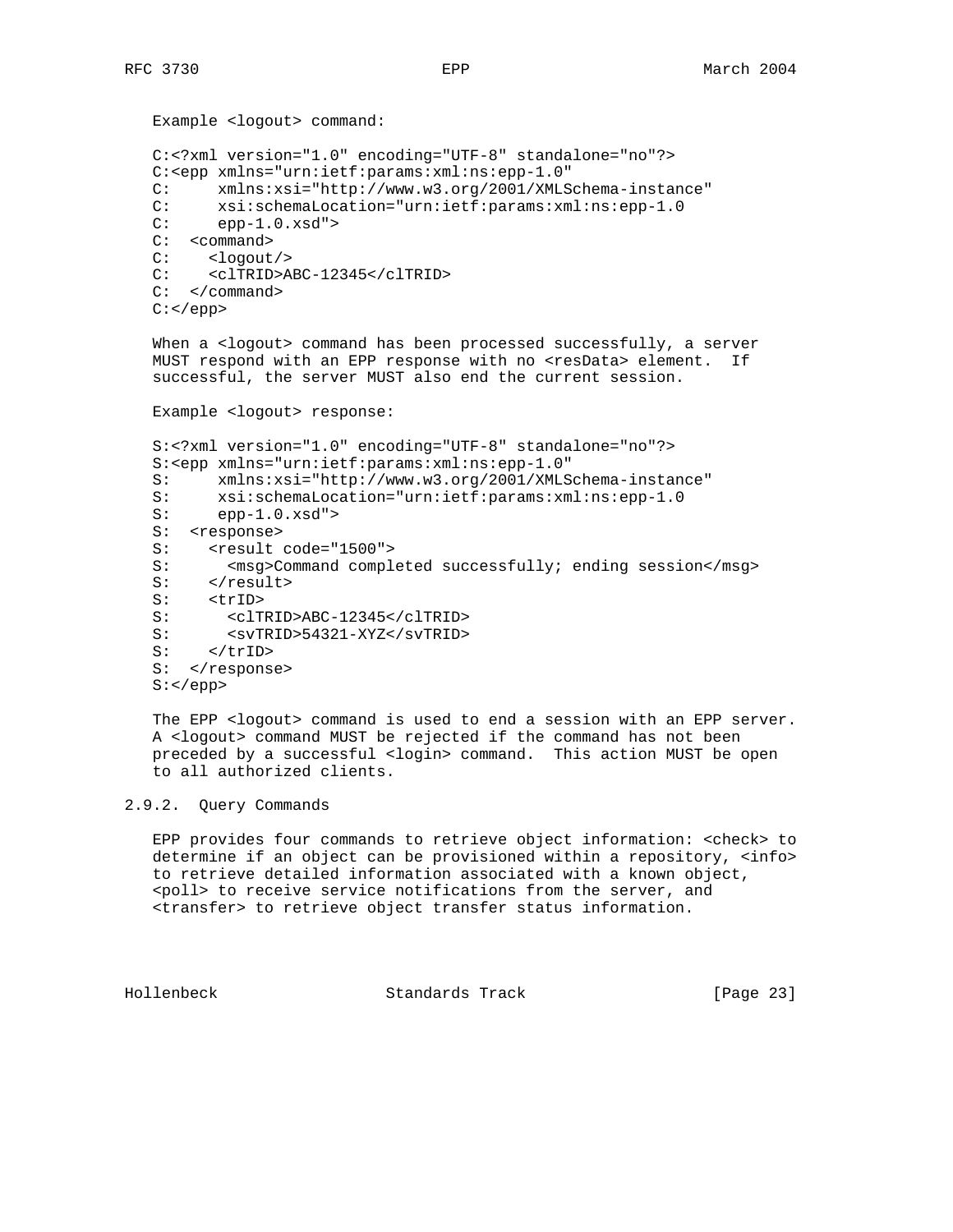# 2.9.2.1. EPP <check> Command

 The EPP <check> command is used to determine if an object can be provisioned within a repository. It provides a hint that allows a client to anticipate the success or failure of provisioning an object using the <create> command as object provisioning requirements are ultimately a matter of server policy.

 The elements needed to identify an object are object-specific, so the child elements of the <check> command are specified using the EPP extension framework. In addition to the standard EPP command elements, the <check> command contains the following child elements:

 - An object-specific <obj:check> element that identify the objects to be queried. Multiple objects of the same type MAY be queried within a single <check> command.

Example <check> command:

```
 C:<?xml version="1.0" encoding="UTF-8" standalone="no"?>
 C:<epp xmlns="urn:ietf:params:xml:ns:epp-1.0"
 C: xmlns:xsi="http://www.w3.org/2001/XMLSchema-instance"
 C: xsi:schemaLocation="urn:ietf:params:xml:ns:epp-1.0
C: epp-1.0.xsd" C: <command>
 C: <check>
 C: <obj:check xmlns:obj="urn:ietf:params:xml:ns:obj"
 C: xsi:schemaLocation="urn:ietf:params:xml:ns:obj obj.xsd">
 C: <obj:name>example1</obj:name>
 C: <obj:name>example2</obj:name>
         C: <obj:name>example3</obj:name>
 C: </obj:check>
 C: </check>
 C: <clTRID>ABC-12346</clTRID>
 C: </command>
C: </epp>
```
When a <check> command has been processed successfully, a server MUST respond with an EPP <resData> element that MUST contain a child element that identifies the object namespace and the location of the object schema. The child elements of the <resData> element are object-specific, though the EPP <resData> element MUST contain a child <obj:chkData> element that contains one or more <obj:cd> (check data) elements. Each <obj:cd> elements contains the following child elements:

Hollenbeck Standards Track [Page 24]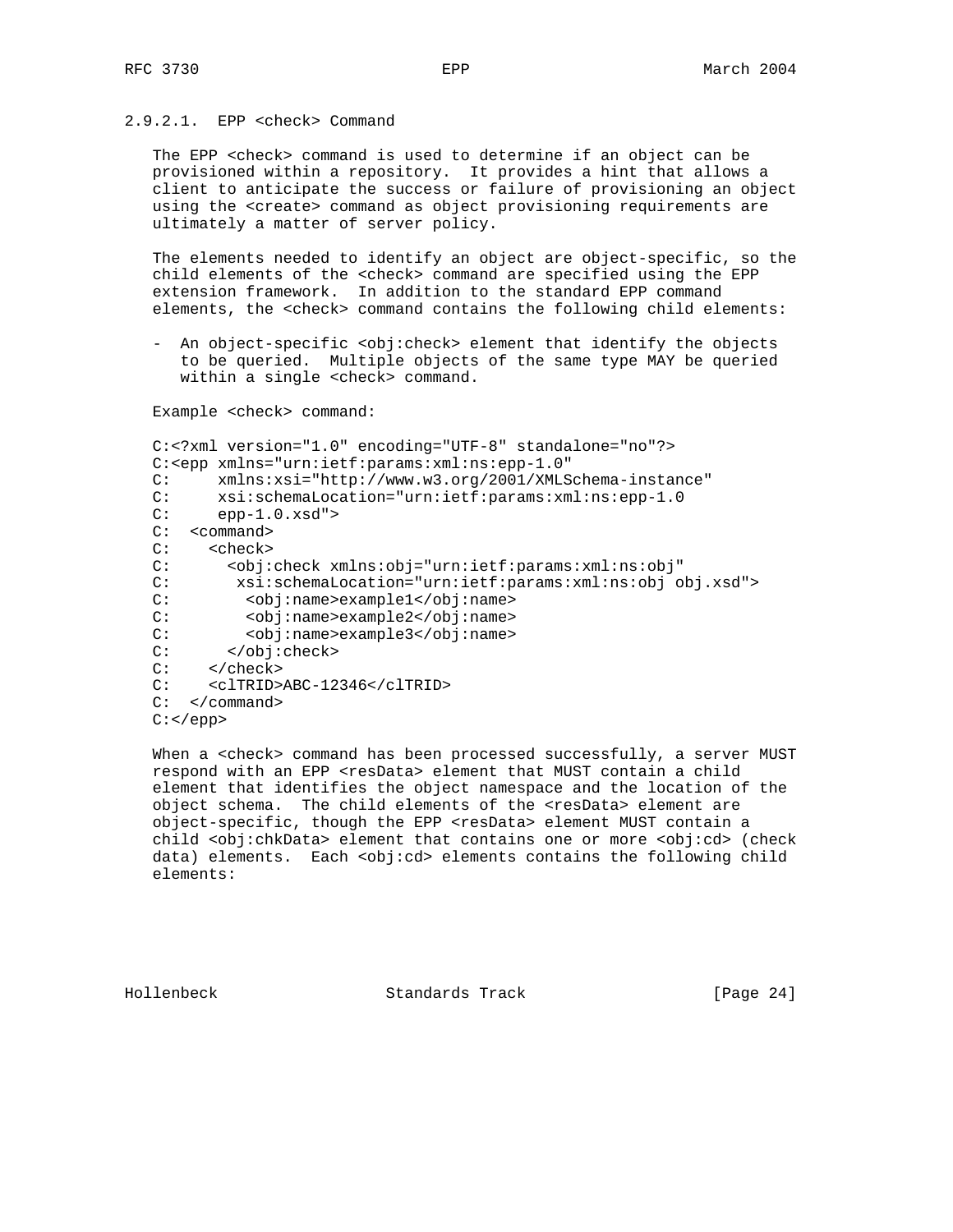- An object-specific element that identifies the queried object. This element MUST contain an "avail" attribute whose value indicates object availability (can it be provisioned or not) at the moment the <check> command was completed. A value of "1" or "true" means that the object can be provisioned. A value of "0" or "false" means that the object can not be provisioned.
- An OPTIONAL <obj:reason> element that MAY be provided when an object can not be provisioned. If present, this element contains server-specific text to help explain why the object can not be provisioned. This text MUST be represented in the response language previously negotiated with the client; an OPTIONAL "lang" attribute MAY be present to identify the language if the negotiated value is something other than the default value of "en" (English).

Example <check> response:

```
 S:<?xml version="1.0" encoding="UTF-8" standalone="no"?>
 S:<epp xmlns="urn:ietf:params:xml:ns:epp-1.0"
 S: xmlns:xsi="http://www.w3.org/2001/XMLSchema-instance"
 S: xsi:schemaLocation="urn:ietf:params:xml:ns:epp-1.0
 S: epp-1.0.xsd">
S: <response>
S: <result code="1000">
 S: <msg>Command completed successfully</msg>
S: </result>
S: <resData>
 S: <obj:chkData xmlns:obj="urn:ietf:params:xml:ns:obj"
 S: xsi:schemaLocation="urn:ietf:params:xml:ns:obj obj.xsd">
         S: <obj:cd>
 S: <obj:name avail="1">example1</obj:name>
S: </obj:cd><br>S: </obj:cd>
        S: <obj:cd>
 S: <obj:name avail="0">example2</obj:name>
S: <obj:reason>In use</obj:reason>
 S: </obj:cd>
 S: <obj:cd>
 S: <obj:name avail="1">example3</obj:name>
S: </obj:cd>
 S: </obj:chkData>
S: </resData>
S: <trID>
 S: <clTRID>ABC-12346</clTRID>
S: <svTRID>54322-XYZ</svTRID>
S: </trID>
S: </response>
 S:</epp>
```
Hollenbeck Standards Track [Page 25]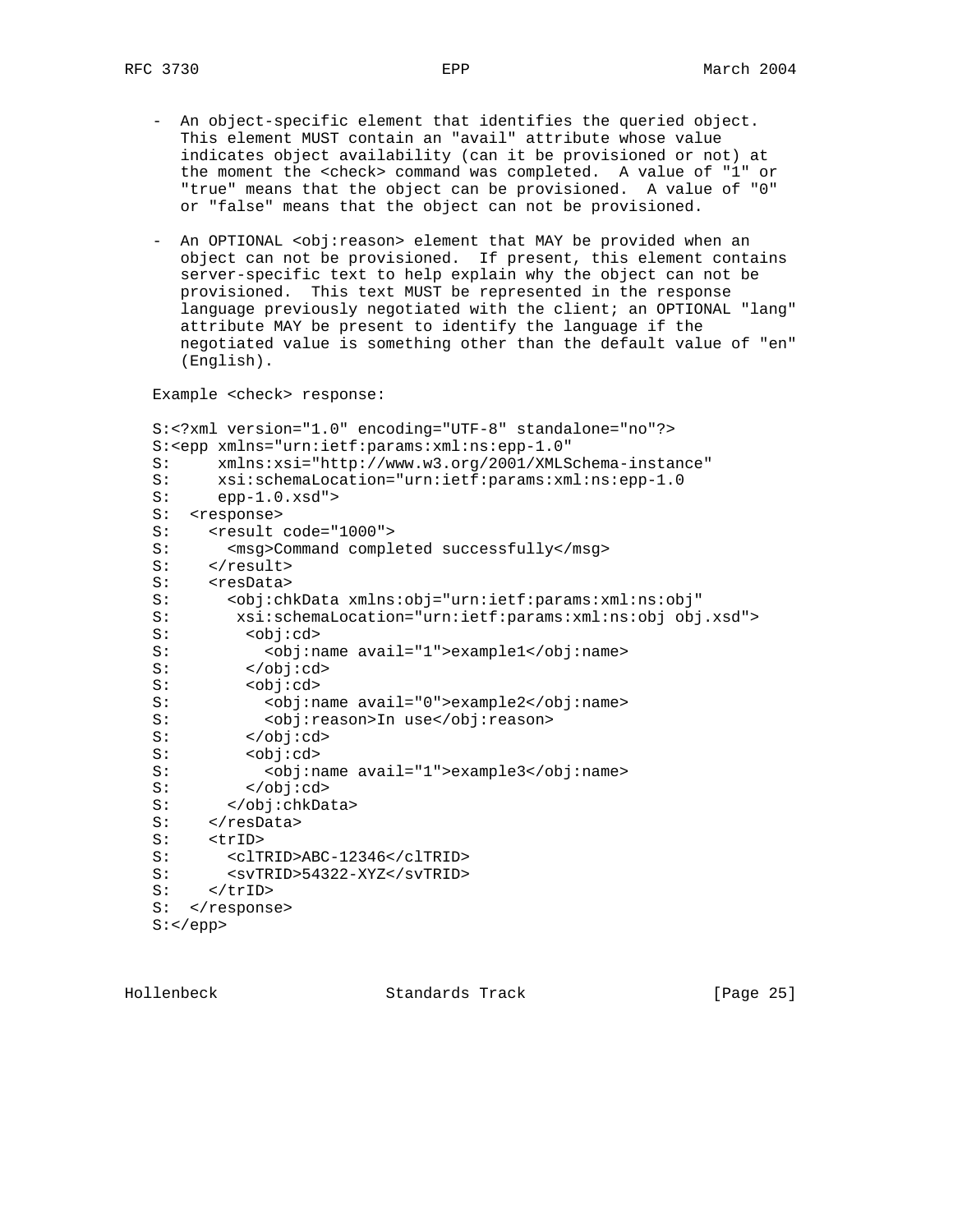The EPP <check> command is used to determine if an object can be provisioned within a repository. This action MUST be open to all authorized clients.

2.9.2.2. EPP <info> Command

The EPP <info> command is used to retrieve information associated with an existing object. The elements needed to identify an object and the type of information associated with an object are both object-specific, so the child elements of the <info> command are specified using the EPP extension framework. In addition to the standard EPP command elements, the <info> command contains the following child elements:

- An object-specific <obj:info> element that identifies the object to be queried.

Example <info> command:

```
 C:<?xml version="1.0" encoding="UTF-8" standalone="no"?>
 C:<epp xmlns="urn:ietf:params:xml:ns:epp-1.0"
 C: xmlns:xsi="http://www.w3.org/2001/XMLSchema-instance"
 C: xsi:schemaLocation="urn:ietf:params:xml:ns:epp-1.0
C: epp-1.0.xsd" C: <command>
 C: <info>
 C: <obj:info xmlns:obj="urn:ietf:params:xml:ns:obj"
 C: xsi:schemaLocation="urn:ietf:params:xml:ns:obj obj.xsd">
 C: <!-- Object-specific elements. -->
C: </obj:info><br>C: </info>
    \langleinfo> C: <clTRID>ABC-12346</clTRID>
 C: </command>
 C:</epp>
```
When an <info> command has been processed successfully, a server MUST respond with an EPP <resData> element that MUST contain a child element that identifies the object namespace and the location of the object schema and the Repository Object Identifier (ROID) that was assigned to the object when the object was created. Other child elements of the <resData> element are object-specific.

Hollenbeck Standards Track [Page 26]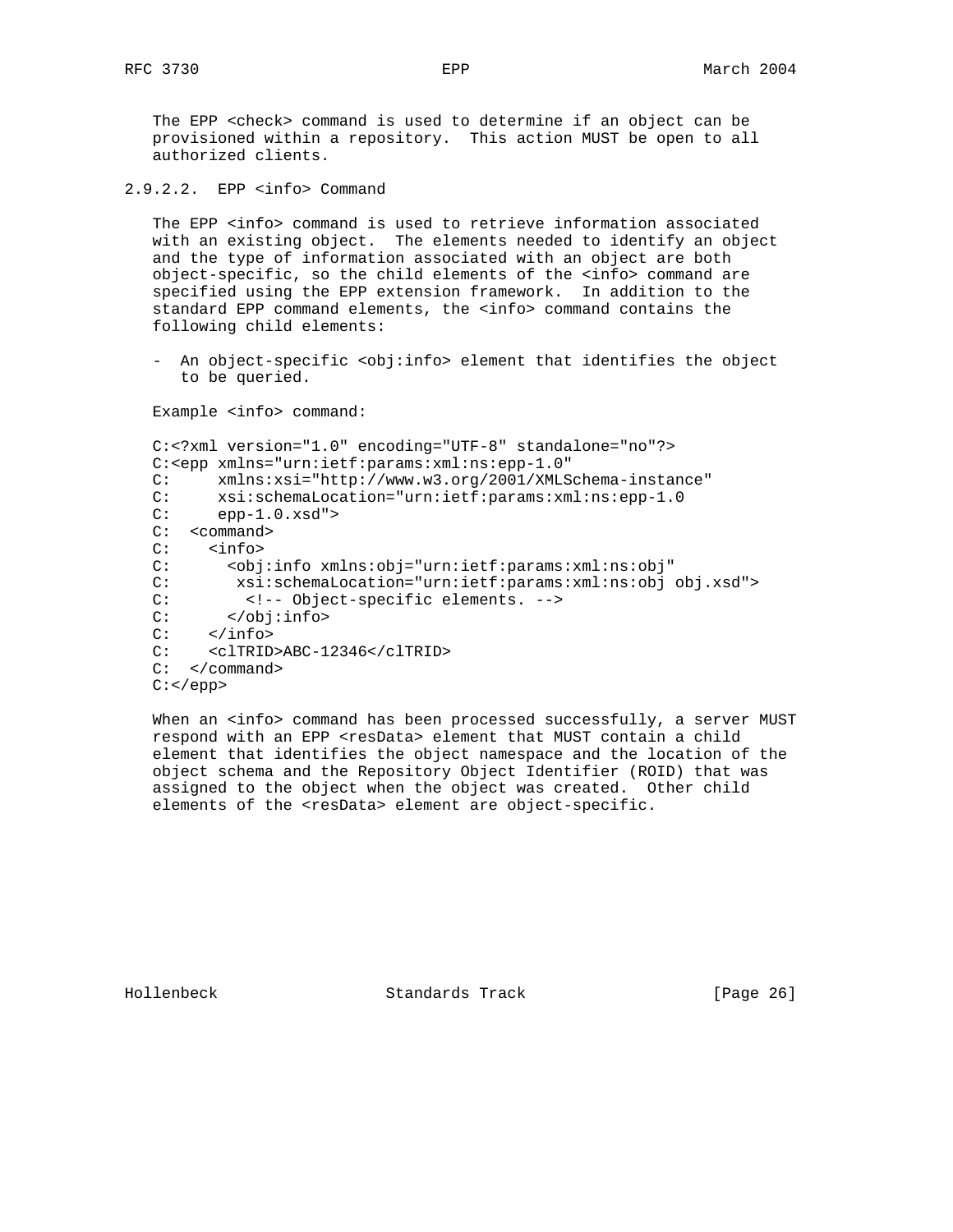```
 Example <info> response:
 S:<?xml version="1.0" encoding="UTF-8" standalone="no"?>
 S:<epp xmlns="urn:ietf:params:xml:ns:epp-1.0"
 S: xmlns:xsi="http://www.w3.org/2001/XMLSchema-instance"
S: xsi:schemalocation="urn:ietf:params:xml:ns:epp-1.0<br>S: epp-1.0.xsd" >epp-1.0.xsd">
 S: <response>
S: <result code="1000">
S: <msg>Command completed successfully</msg>
S: </result>
S: <resData><br>S: <br/> <obi:in
        S: <obj:infData xmlns:obj="urn:ietf:params:xml:ns:obj"
 S: xsi:schemaLocation="urn:ietf:params:xml:ns:obj obj.xsd">
S: <obj:roid>EXAMPLE1-REP</obj:roid>
 S: <!-- Object-specific elements. -->
 S: </obj:infData>
S: </resData>
S: <trID>
 S: <clTRID>ABC-12346</clTRID>
S: <svTRID>54322-XYZ</svTRID>
S: </trID>
S: </response>
S: </epp>
```
 The EPP <info> command is used to retrieve information associated with an existing object. This action SHOULD be limited to authorized clients; restricting this action to the sponsoring client is RECOMMENDED.

#### 2.9.2.3. EPP <poll> Command

The EPP <poll> command is used to discover and retrieve service messages queued by a server for individual clients. If the message queue is not empty, a successful response to a <poll> command MUST return the first message from the message queue. Each response returned from the server includes a server-unique message identifier that MUST be provided to acknowledge receipt of the message, and a counter that indicates the number of messages in the queue. After a message has been received by the client, the client MUST respond to the message with an explicit acknowledgement to confirm that the message has been received. A server MUST dequeue the message and decrement the queue counter after receiving acknowledgement from the client, making the next message in the queue (if any) available for retrieval.

Hollenbeck Standards Track [Page 27]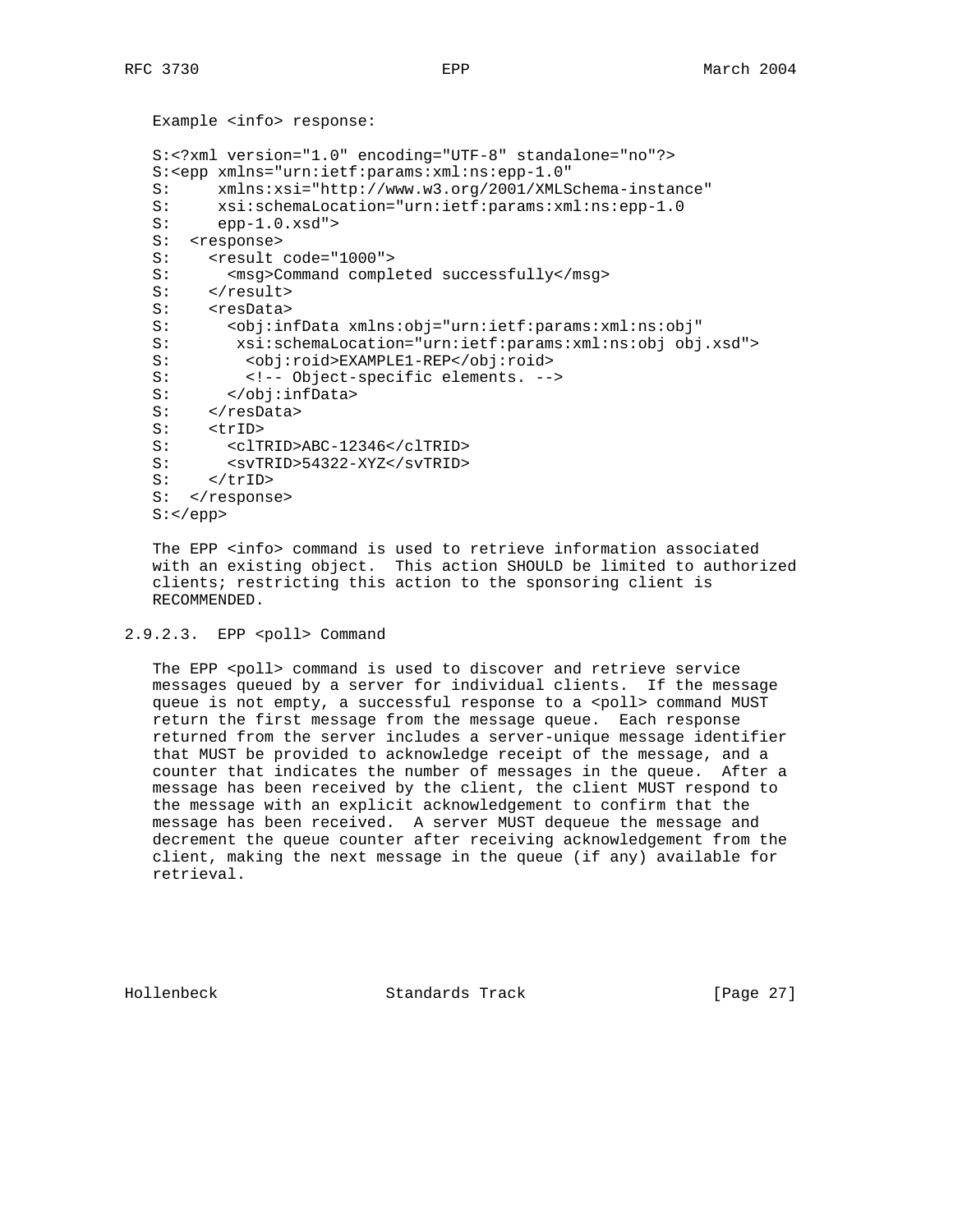Servers can occasionally perform actions on objects that are not in direct response to a client request, or an action taken by one client can indirectly involve a second client. Examples of such actions include deletion upon expiration, automatic renewal upon expiration, and transfer coordination; other types of service information MAY be defined as a matter of server policy. Service messages MUST be created for all clients affected by an action on an object. For example, <transfer> actions MUST be reported to both the client that requests an object transfer and the client that has the authority to approve or reject the transfer request.

 Message queues can consume server resources if clients do not retrieve and acknowledge messages on a regular basis. Servers MAY implement other mechanisms to dequeue and deliver messages if queue maintenance needs exceed server resource consumption limits. Server operators SHOULD consider time-sensitivity and resource management factors when selecting a delivery method for service information because some message types can be reasonably delivered using non protocol methods that require fewer server resources.

Some of the information returned in response to a <poll> command can be object-specific, so some child elements of the <poll> response MAY be specified using the EPP extension framework. The <poll> command MUST be represented as an empty element with no child elements. An "op" attribute with value "req" is REQUIRED to retrieve the first message from the server message queue. An "op" attribute (with value "ack") and a "msgID" attribute (whose value corresponds to the value of the "id" attribute copied from the <msg> element in the message being acknowledged) are REQUIRED to acknowledge receipt of a message.

```
Example <poll> command:
```

```
 C:<?xml version="1.0" encoding="UTF-8" standalone="no"?>
   C:<epp xmlns="urn:ietf:params:xml:ns:epp-1.0"
   C: xmlns:xsi="http://www.w3.org/2001/XMLSchema-instance"
  C: xsi:schemaLocation="urn:ietf:params:xml:ns:epp-1.0<br>C: epp-1.0.xsd">
        epp-1.0.xsd">
  C: < command>
C: <poll op="req"/>
 C: <clTRID>ABC-12345</clTRID>
   C: </command>
  C: </epp>
```
 The returned result code notes that a message has been dequeued and returned in response to a <poll> command.

Hollenbeck Standards Track [Page 28]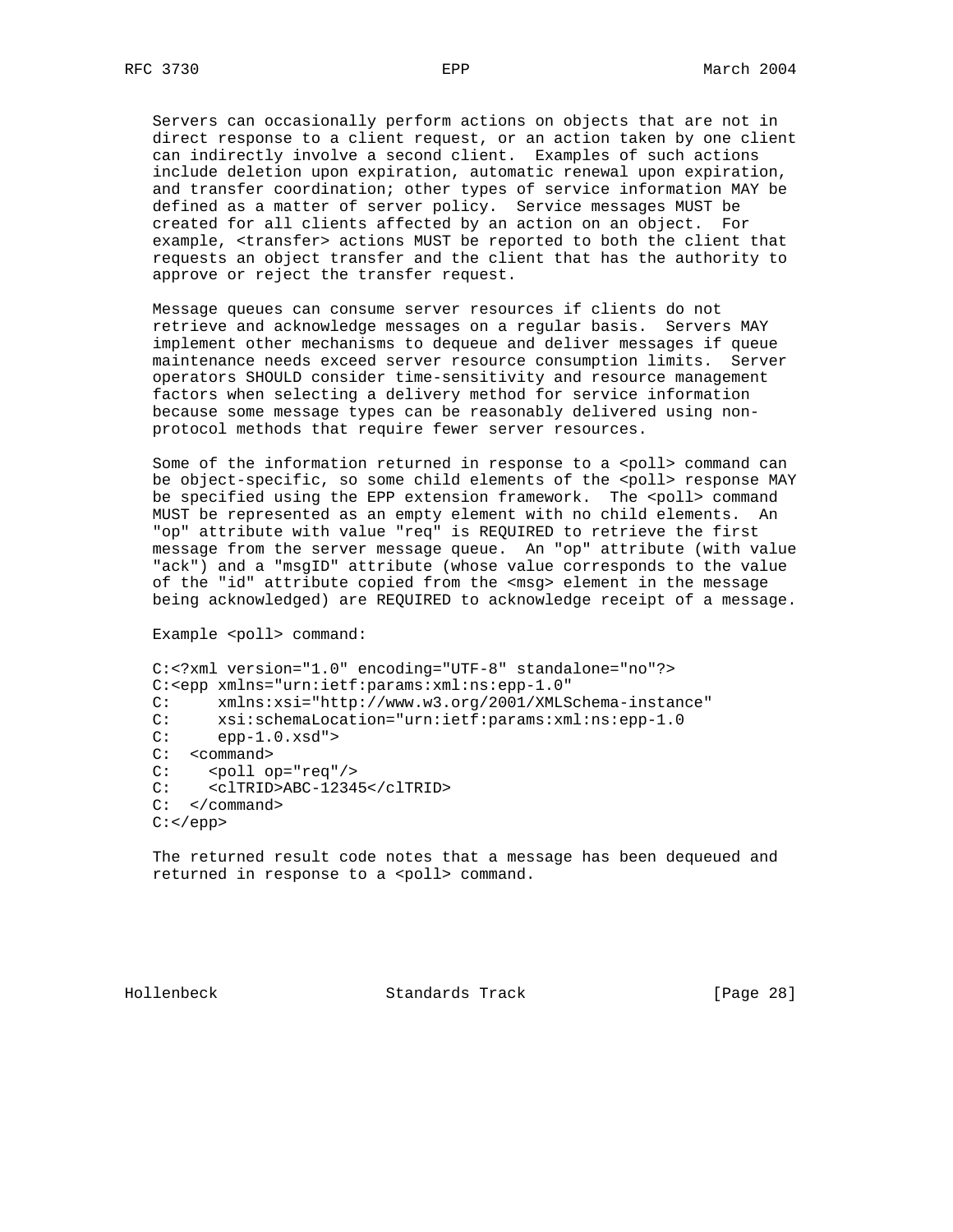```
Example <poll> response with object-specific information:
 S:<?xml version="1.0" encoding="UTF-8" standalone="no"?>
 S:<epp xmlns="urn:ietf:params:xml:ns:epp-1.0"
 S: xmlns:xsi="http://www.w3.org/2001/XMLSchema-instance"
S: xsi:schemalocation="urn:ietf:params:xml:ns:epp-1.0<br>S: epp-1.0.xsd" >epp-1.0.xsd" S: <response>
S: <result code="1301">
S: <msg>Command completed successfully; ack to dequeue</msg>
S: </result>
S: <msgQ count="5" id="12345"><br>S: <qDate>2000-06-08T22:00:00
        S: <qDate>2000-06-08T22:00:00.0Z</qDate>
S: <msg>Transfer requested.</msg>
S: </msgQ>
S: <resData>
 S: <obj:trnData
 S: xmlns:obj="urn:ietf:params:xml:ns:obj-1.0"
       xsi:schemaLocation="urn:ietf:params:xml:ns:obj-1.0
 S: obj-1.0.xsd">
S: <obj:name>example.com</obj:name>
 S: <obj:trStatus>pending</obj:trStatus>
 S: <obj:reID>ClientX</obj:reID>
 S: <obj:reDate>2000-06-08T22:00:00.0Z</obj:reDate>
 S: <obj:acID>ClientY</obj:acID>
 S: <obj:acDate>2000-06-13T22:00:00.0Z</obj:acDate>
 S: <obj:exDate>2002-09-08T22:00:00.0Z</obj:exDate>
 S: </obj:trnData>
S: </resData>
S: <trID>
 S: <clTRID>ABC-12345</clTRID>
 S: <svTRID>54321-XYZ</svTRID>
S: </trID>
S: </response>
 S:</epp>
```
 A client MUST acknowledge each response to dequeue the message and make subsequent messages available for retrieval.

Hollenbeck Standards Track [Page 29]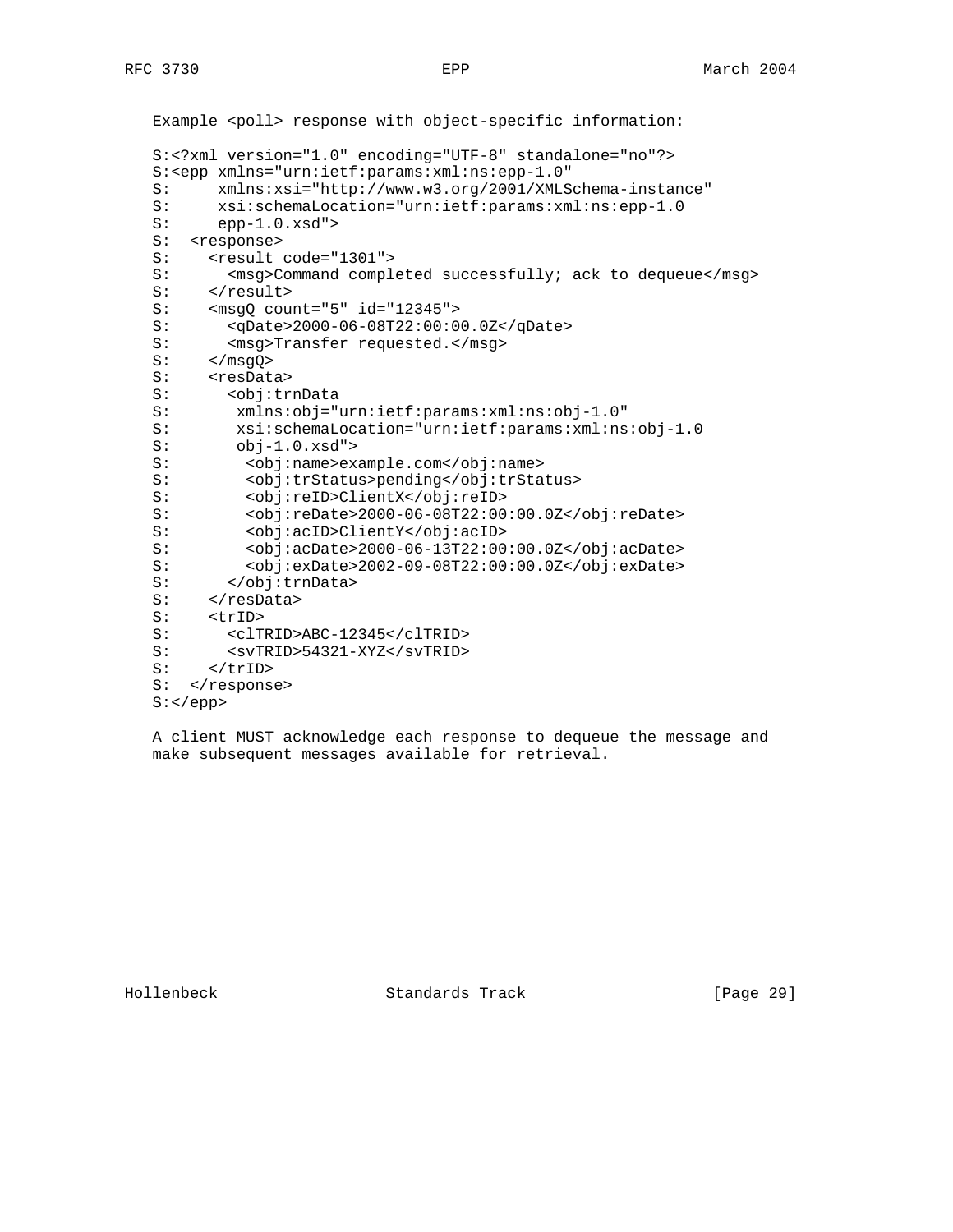```
Example <poll> acknowledgement command:
 C:<?xml version="1.0" encoding="UTF-8" standalone="no"?>
 C:<epp xmlns="urn:ietf:params:xml:ns:epp-1.0"
 C: xmlns:xsi="http://www.w3.org/2001/XMLSchema-instance"
C: xsi:schemaLocation="urn:ietf:params:xml:ns:epp-1.0<br>C: epp-1.0.xsd">
      epp-1.0.xsd" C: <command>
 C: <poll op="ack" msgID="12345"/>
 C: <clTRID>ABC-12346</clTRID>
 C: </command>
C: </epp>
 A <poll> acknowledgement response notes the number of messages
 remaining in the queue and the ID of the next message available for
 retrieval.
Example <poll> acknowledgement response:
 S:<?xml version="1.0" encoding="UTF-8" standalone="no"?>
 S:<epp xmlns="urn:ietf:params:xml:ns:epp-1.0"
 S: xmlns:xsi="http://www.w3.org/2001/XMLSchema-instance"
 S: xsi:schemaLocation="urn:ietf:params:xml:ns:epp-1.0
 S: epp-1.0.xsd">
S: <response>
S: <result code="1000">
S: <msg>Command completed successfully</msg>
S: </result>
 S: <msgQ count="4" id="12346"/>
S: <trID><br>S: <clTl
       S: <clTRID>ABC-12346</clTRID>
 S: <svTRID>54322-XYZ</svTRID>
S: </trID>
S: </response>
```
#### S:</epp>

Service messages can also be returned without object information.

Hollenbeck Standards Track [Page 30]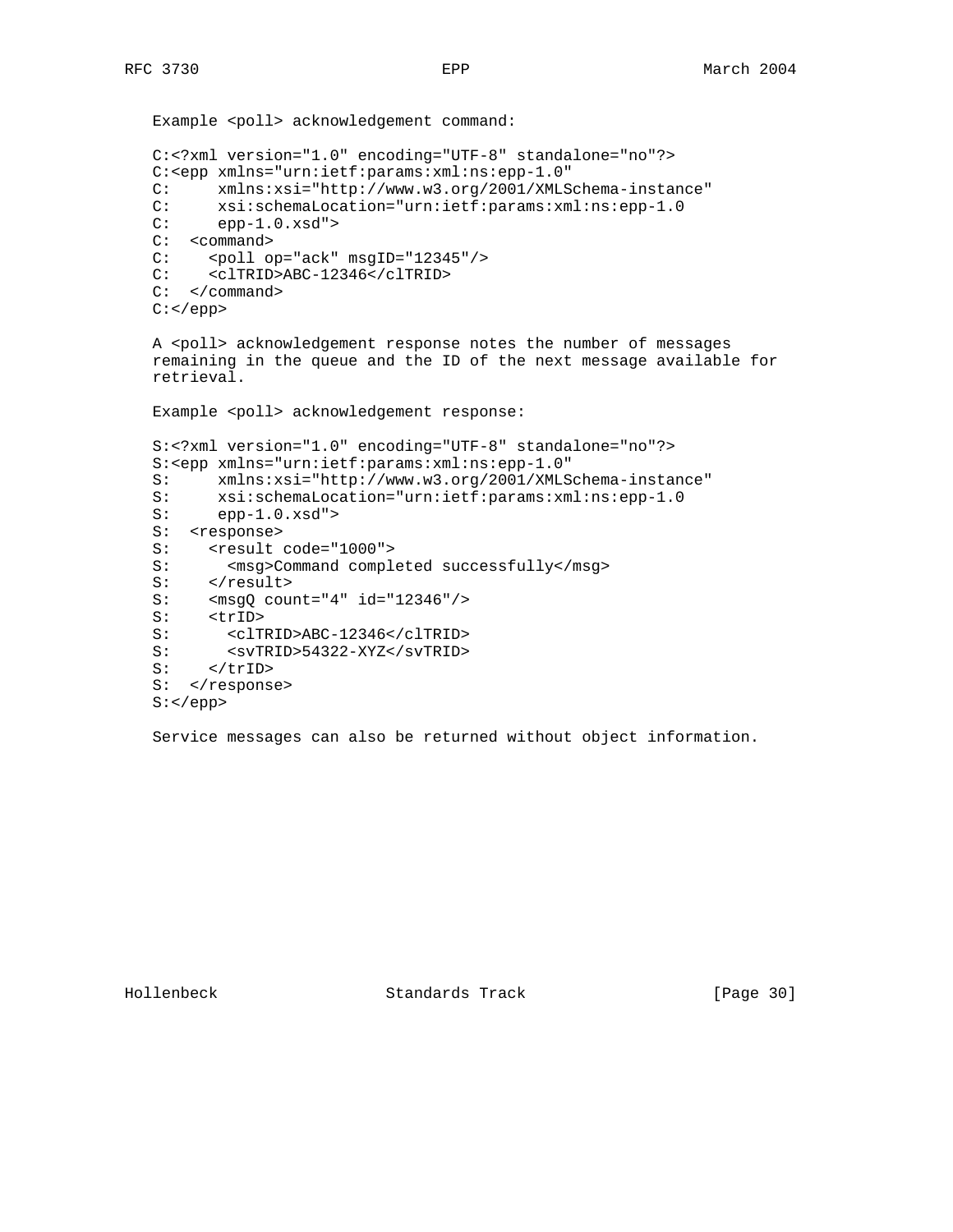Example <poll> response with mixed message content and without object-specific information:

```
 S:<?xml version="1.0" encoding="UTF-8" standalone="no"?>
 S:<epp xmlns="urn:ietf:params:xml:ns:epp-1.0"
 S: xmlns:xsi="http://www.w3.org/2001/XMLSchema-instance"
 S: xsi:schemaLocation="urn:ietf:params:xml:ns:epp-1.0
 S: epp-1.0.xsd">
 S: <response>
S: <result code="1301">
S: <msg>Command completed successfully; ack to dequeue</msg>
S: </result>
 S: <msgQ count="4" id="12346">
 S: <qDate>2000-06-08T22:10:00.0Z</qDate>
S: < msg lang="en">Credit balance low.
 S: <limit>100</limit><bal>5</bal>
S: </msg>
S: </msgQ>
S: <trID>
 S: <clTRID>ABC-12346</clTRID>
S: <svTRID>54321-XYZ</svTRID><br>S: </trID>
     S: </trID>
S: </response>
S: </epp>
 The returned result code and message is used to note an empty server
 message queue.
```
Example <poll> response to note an empty message queue:

```
 S:<?xml version="1.0" encoding="UTF-8" standalone="no"?>
 S:<epp xmlns="urn:ietf:params:xml:ns:epp-1.0"
 S: xmlns:xsi="http://www.w3.org/2001/XMLSchema-instance"
 S: xsi:schemaLocation="urn:ietf:params:xml:ns:epp-1.0
 S: epp-1.0.xsd">
S: <response>
S: <result code="1300">
S: < msg>Command completed successfully; no messages</msg>
S: </result>
S: <trID>
 S: <clTRID>ABC-12346</clTRID>
 S: <svTRID>54321-XYZ</svTRID>
S: </trID>
S: </response>
 S:</epp>
```
Hollenbeck Standards Track [Page 31]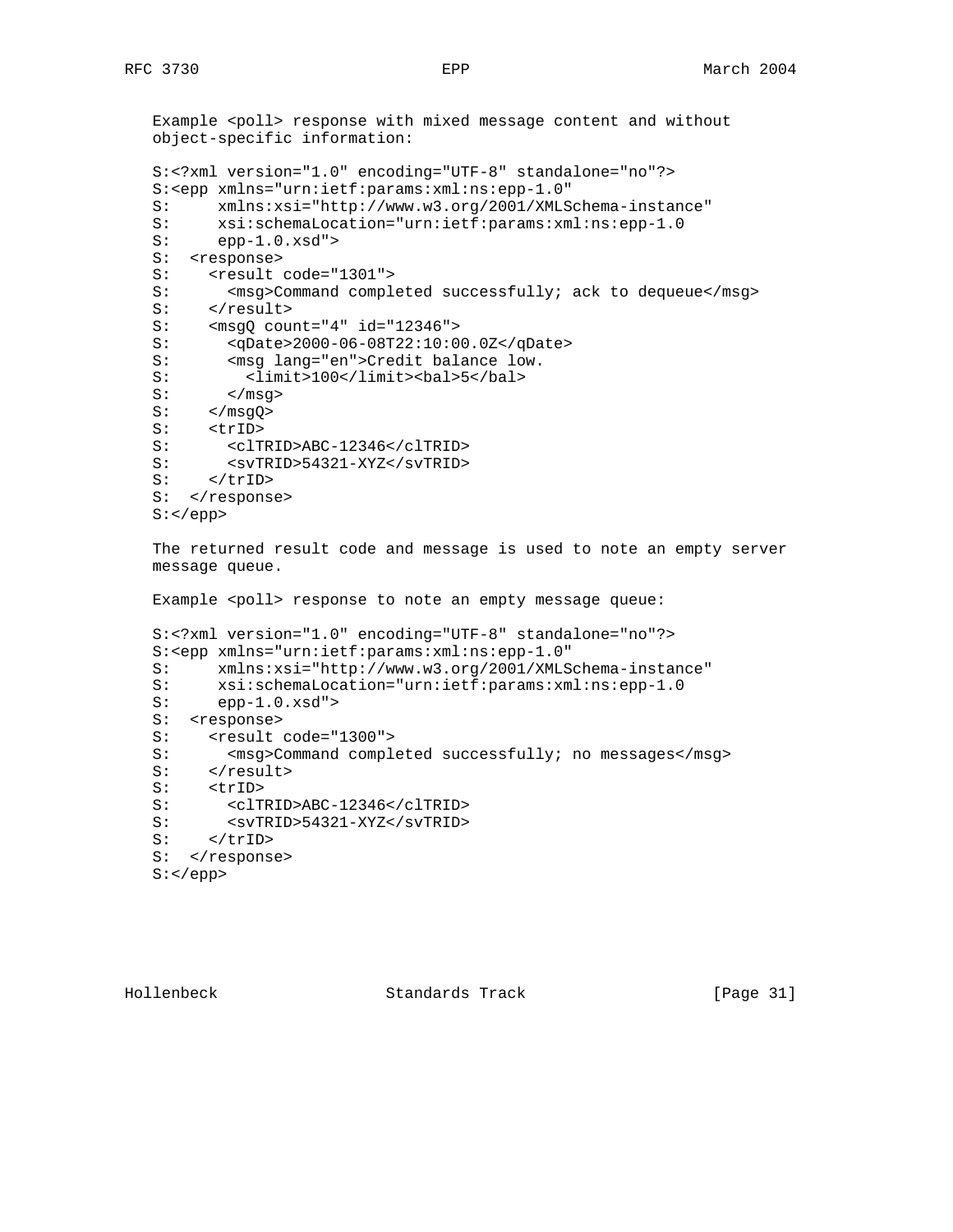The EPP <poll> command is used to discover and retrieve client service messages from a server. This action SHOULD be limited to authorized clients; queuing service messages and limiting queue access on a per-client basis is RECOMMENDED.

# 2.9.2.4. EPP <transfer> Query Command

 The EPP <transfer> command provides a query operation that allows a client to determine real-time status of pending and completed transfer requests. The elements needed to identify an object that is the subject of a transfer request are object-specific, so the child elements of the <transfer> query command are specified using the EPP extension framework. In addition to the standard EPP command elements, the <transfer> command contains an "op" attribute with value "query", and the following child elements:

- An object-specific <obj:transfer> element that identifies the object whose transfer status is requested.

 Transfer status is typically considered sensitive information by the clients involved in the operation. Object mappings MUST provide features to restrict transfer queries to authorized clients, such as by requiring authorization information as part of the request.

Example <transfer> query command:

```
 C:<?xml version="1.0" encoding="UTF-8" standalone="no"?>
 C:<epp xmlns="urn:ietf:params:xml:ns:epp-1.0"
 C: xmlns:xsi="http://www.w3.org/2001/XMLSchema-instance"
C: xsi:schemaLocation="urn:ietf:params:xml:ns:epp-1.0<br>C: epp-1.0.xsd">
         epp-1.0.xsd" C: <command>
 C: <transfer op="query">
 C: <obj:transfer xmlns:obj="urn:ietf:params:xml:ns:obj"
 C: xsi:schemaLocation="urn:ietf:params:xml:ns:obj obj.xsd">
C: \langle -2 \rangle < \langle -2 \rangle = Object-specific elements. \langle -2 \rangle = \langle -2 \rangle = \langle -2 \rangle = \langle -2 \rangle = \langle -2 \rangle = \langle -2 \rangle = \langle -2 \rangle = \langle -2 \rangle = \langle -2 \rangle = \langle -2 \rangle = \langle -2 \rangle = \langle -2 \rangle = \langle -2 \rangle = \langle -2 \rangle = \langle -2 \rangle = \langle -2 \</obj:transfer>
C: </transfer>
 C: <clTRID>ABC-12346</clTRID>
 C: </command>
C: </epp>
```
When a <transfer> query command has been processed successfully, a server MUST respond with an EPP <resData> element that MUST contain a child element that identifies the object namespace and the location of the object schema. The child elements of the <resData> element are object-specific, but they MUST include elements that identify the object, the status of the transfer, the identifier of the client that

Hollenbeck Standards Track [Page 32]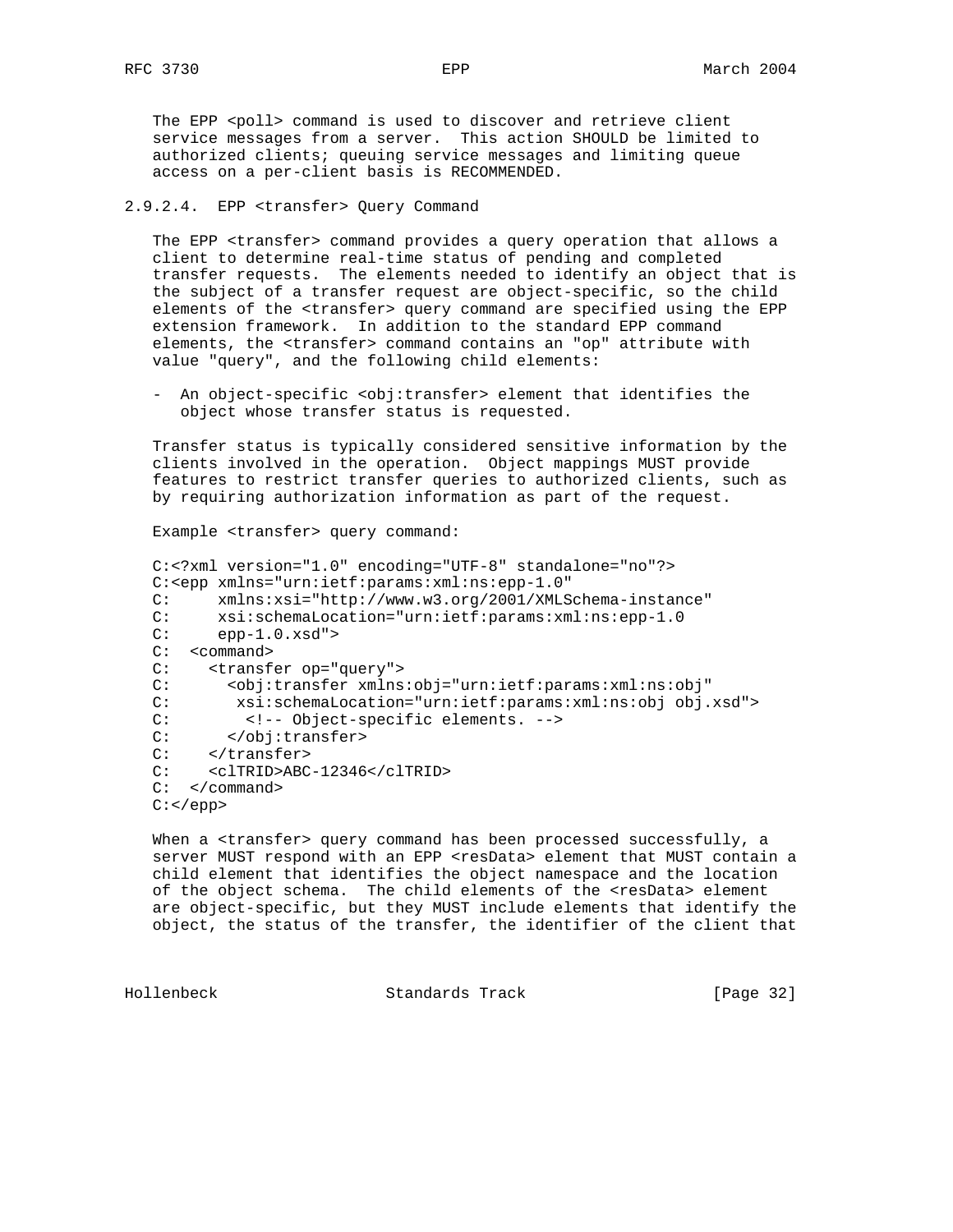requested the transfer, the date and time that the request was made, the identifier of the client that is authorized to act on the request, the date and time by which an action is expected, and an OPTIONAL date and time noting changes in the object's validity period (if applicable) that occur as a result of the transfer.

Example <transfer> query response:

```
 S:<?xml version="1.0" encoding="UTF-8" standalone="no"?>
 S:<epp xmlns="urn:ietf:params:xml:ns:epp-1.0"
 S: xmlns:xsi="http://www.w3.org/2001/XMLSchema-instance"
 S: xsi:schemaLocation="urn:ietf:params:xml:ns:epp-1.0
 S: epp-1.0.xsd">
S: <response>
S: <result code="1000">
S: <msg>Command completed successfully</msg>
S: </result>
S: <resData>
 S: <obj:trnData xmlns:obj="urn:ietf:params:xml:ns:obj"
 S: xsi:schemaLocation="urn:ietf:params:xml:ns:obj obj.xsd">
 S: <obj:name>example</obj:name>
 S: <obj:trStatus>pending</obj:trStatus>
 S: <obj:reID>ClientX</obj:reID>
 S: <obj:reDate>2000-06-08T22:00:00.0Z</obj:reDate>
 S: <obj:acID>ClientY</obj:acID>
 S: <obj:acDate>2000-06-13T22:00:00.0Z</obj:acDate>
 S: <obj:exDate>2002-09-08T22:00:00.0Z</obj:exDate>
S: </obj:trnData>
S: </resData>
S: <trID>
 S: <clTRID>ABC-12346</clTRID>
 S: <svTRID>54322-XYZ</svTRID>
S: </trID>
S: </response>
S: </epp>
```
 The EPP <transfer> command provides a query operation that allows a client to determine real-time status of pending and completed transfer requests. This action SHOULD be limited to authorized clients; restricting queries to the requesting and responding clients is RECOMMENDED. Object transfer MAY be unavailable or limited by object-specific policies.

Hollenbeck Standards Track [Page 33]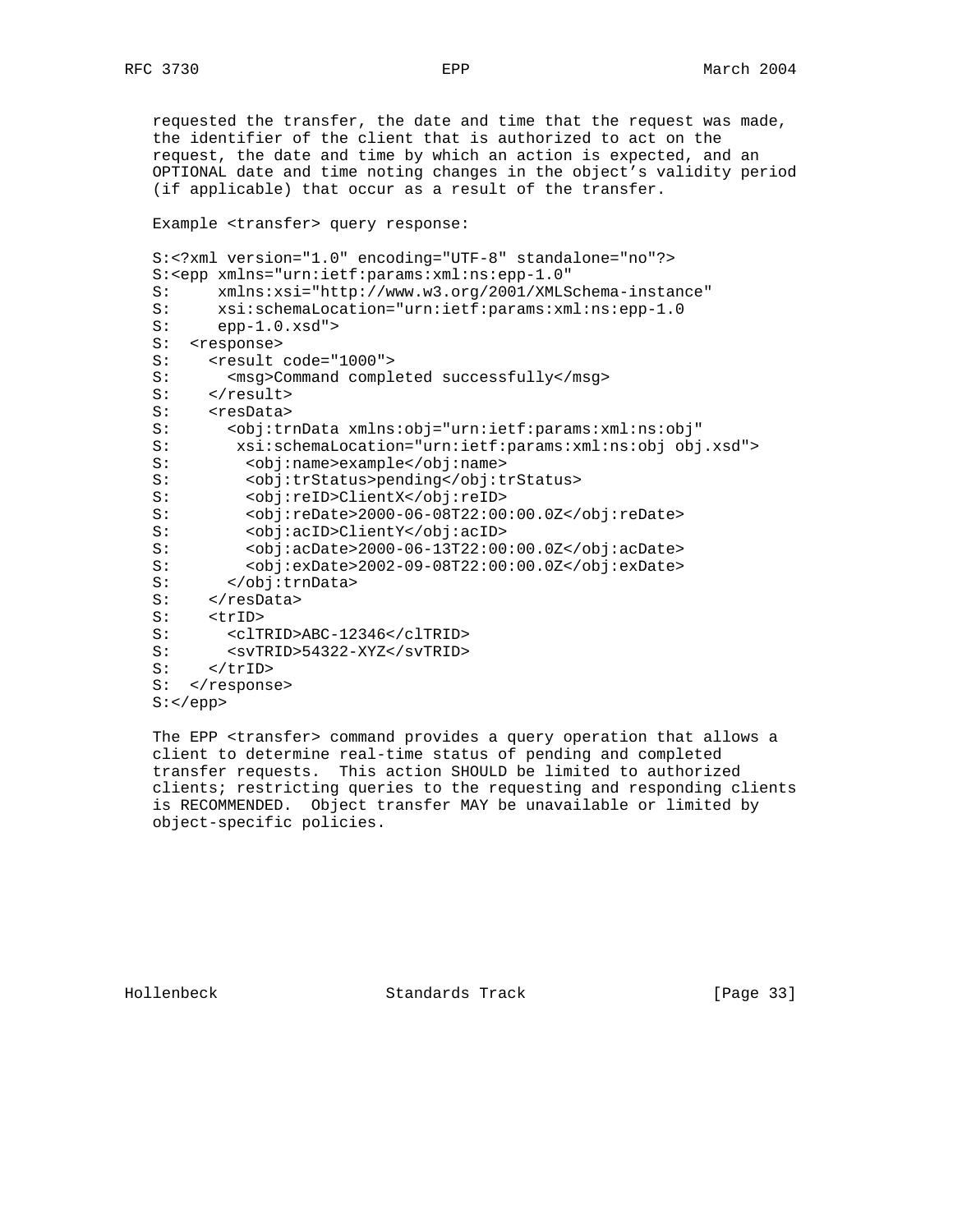## 2.9.3. Object Transform Commands

 EPP provides five commands to transform objects: <create> to create an instance of an object with a server, <delete> to remove an instance of an object from a server, <renew> to extend the validity period of an object, <update> to change information associated with an object, and <transfer> to manage changes in client sponsorship of an object.

## 2.9.3.1. EPP <create> Command

 The EPP <create> command is used to create an instance of an object. An object can be created for an indefinite period of time, or an object can be created for a specific validity period. The EPP mapping for an object MUST describe the status of an object with respect to time, to include expected client and server behavior if a validity period is used.

 The elements needed to identify an object and associated attributes are object-specific, so the child elements of the <create> command are specified using the EPP extension framework. In addition to the standard EPP command elements, the <create> command contains the following child elements:

 - An object-specific <obj:create> element that identifies the object to be created and the elements that are required to create the object.

Example <create> command:

```
 C:<?xml version="1.0" encoding="UTF-8" standalone="no"?>
 C:<epp xmlns="urn:ietf:params:xml:ns:epp-1.0"
 C: xmlns:xsi="http://www.w3.org/2001/XMLSchema-instance"
 C: xsi:schemaLocation="urn:ietf:params:xml:ns:epp-1.0
C: epp-1.0.xsd" C: <command>
 C: <create>
 C: <obj:create xmlns:obj="urn:ietf:params:xml:ns:obj"
 C: xsi:schemaLocation="urn:ietf:params:xml:ns:obj obj.xsd">
 C: <!-- Object-specific elements. -->
 C: </obj:create>
 C: </create>
 C: <clTRID>ABC-12345</clTRID>
 C: </command>
C: </epp>
```
Hollenbeck Standards Track [Page 34]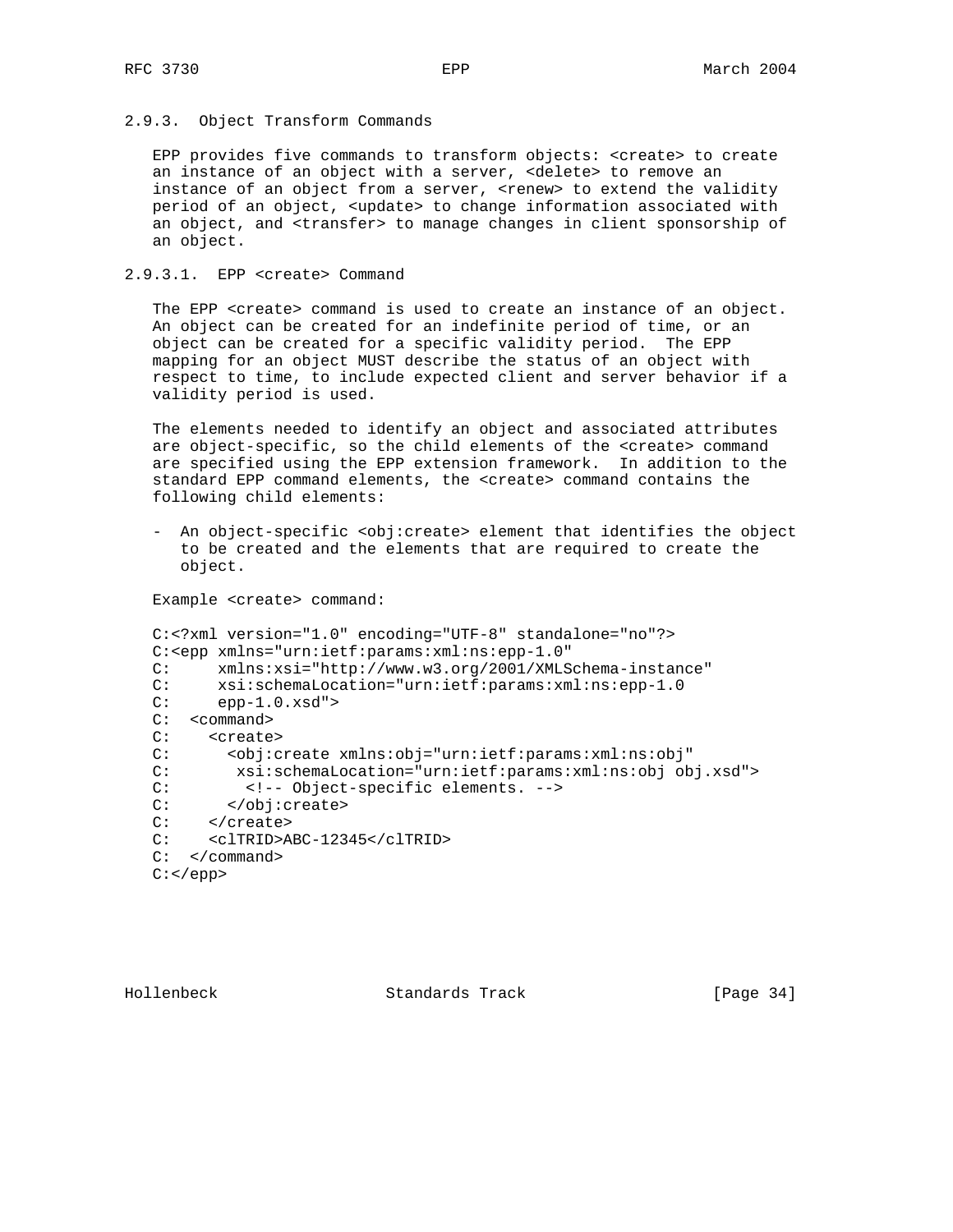When a <create> command has been processed successfully, a server MAY respond with an EPP <resData> element that MUST contain a child element that identifies the object namespace and the location of the object schema. The child elements of the <resData> element are object-specific. Example <create> response with <resData>: S:<?xml version="1.0" encoding="UTF-8" standalone="no"?> S:<epp xmlns="urn:ietf:params:xml:ns:epp-1.0" S: xmlns:xsi="http://www.w3.org/2001/XMLSchema-instance" S: xsi:schemaLocation="urn:ietf:params:xml:ns:epp-1.0 S: epp-1.0.xsd"> S: <response> S: <result code="1000"> S: <msg>Command completed successfully</msg> S: </result> S: <resData> S: <obj:creData xmlns:obj="urn:ietf:params:xml:ns:obj" S: xsi:schemaLocation="urn:ietf:params:xml:ns:obj obj.xsd"> S: <!-- Object-specific elements. --> S: </obj:creData> S: </resData> S: <trID> S: <clTRID>ABC-12345</clTRID> S: <svTRID>54321-XYZ</svTRID> S: </trID> S: </response> S:</epp>

 The EPP <create> command is used to create an instance of an object. This action SHOULD be limited to authorized clients and MAY be restricted on a per-client basis.

```
2.9.3.2. EPP <delete> Command
```
 The EPP <delete> command is used to remove an instance of an existing object. The elements needed to identify an object are object specific, so the child elements of the <delete> command are specified using the EPP extension framework. In addition to the standard EPP command elements, the <delete> command contains the following child elements:

- An object-specific <obj:delete> element that identifies the object to be deleted.

Hollenbeck Standards Track [Page 35]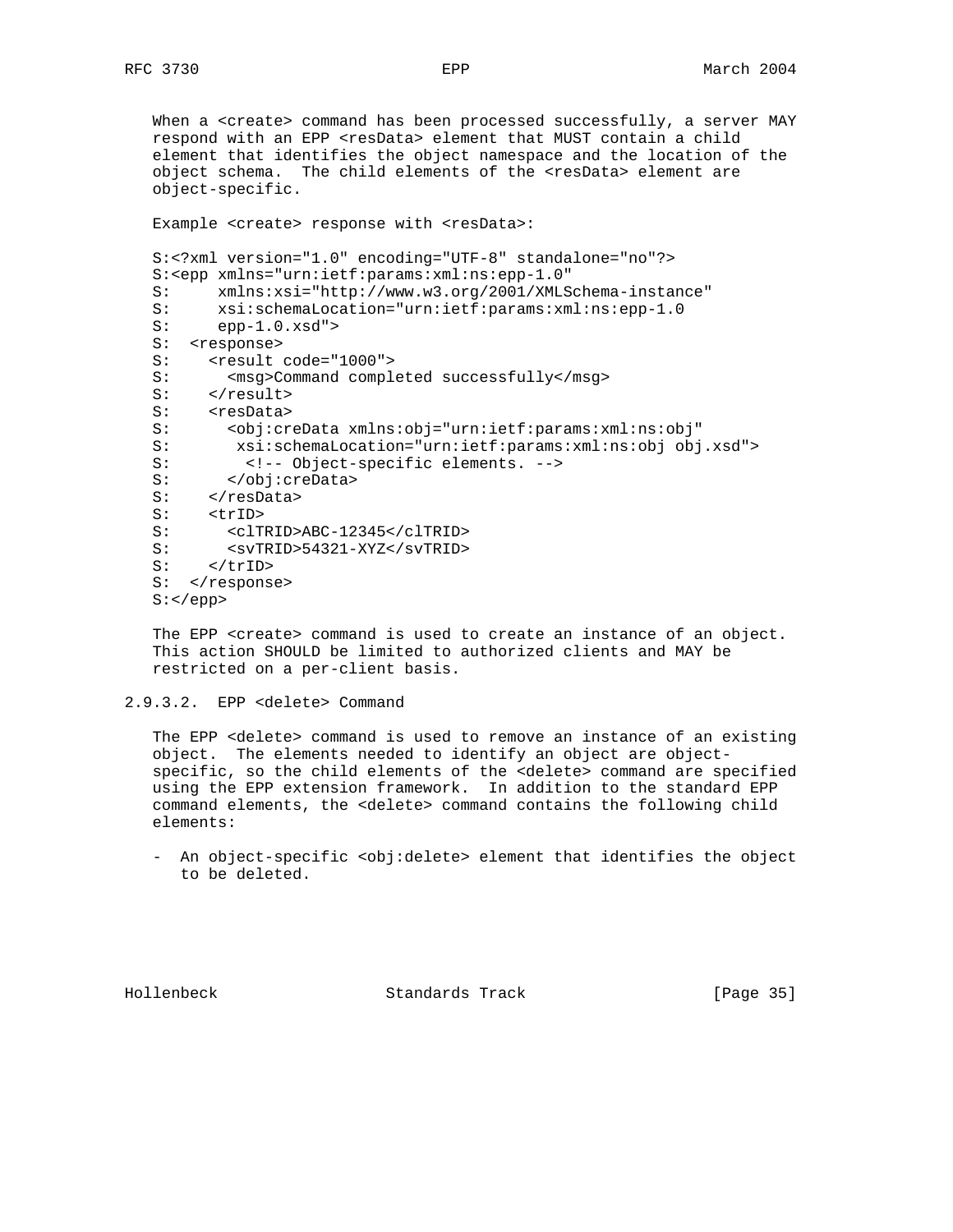```
 Example <delete> command:
 C:<?xml version="1.0" encoding="UTF-8" standalone="no"?>
 C:<epp xmlns="urn:ietf:params:xml:ns:epp-1.0"
 C: xmlns:xsi="http://www.w3.org/2001/XMLSchema-instance"
C: xsi:schemaLocation="urn:ietf:params:xml:ns:epp-1.0<br>C: epp-1.0.xsd">
          epp-1.0.xsd">
 C: <command>
 C: <delete>
 C: <obj:delete xmlns:obj="urn:ietf:params:xml:ns:obj"
 C: xsi:schemaLocation="urn:ietf:params:xml:ns:obj obj.xsd">
C: \langle -2 \rangle < \langle -2 \rangle = Object-specific elements. \langle -2 \rangle = \langle -2 \rangle = \langle 2 \rangle = \langle 2 \rangle = \langle 2 \rangle = \langle 2 \rangle = \langle 2 \rangle = \langle 2 \rangle = \langle 2 \rangle = \langle 2 \rangle = \langle 2 \rangle = \langle 2 \rangle = \langle 2 \rangle = \langle 2 \rangle = \langle 2 \rangle = \langle 2 \ C: </obj:delete>
       </delete>
 C: <clTRID>ABC-12346</clTRID>
 C: </command>
C: </epp>
```
When a <delete> command has been processed successfully, a server MAY respond with an EPP <resData> element that MUST contain a child element that identifies the object namespace and the location of the object schema. The child elements of the <resData> element are object-specific.

Example <delete> response without <resData>:

```
 S:<?xml version="1.0" encoding="UTF-8" standalone="no"?>
 S:<epp xmlns="urn:ietf:params:xml:ns:epp-1.0"
 S: xmlns:xsi="http://www.w3.org/2001/XMLSchema-instance"
S: xsi:schemaLocation="urn:ietf:params:xml:ns:epp-1.0<br>S: epp-1.0.xsd">
      S: epp-1.0.xsd">
 S: <response>
S: <result code="1000">
S: <msg>Command completed successfully</msg>
S: </result>
S: <trID>
 S: <clTRID>ABC-12346</clTRID>
 S: <svTRID>54322-XYZ</svTRID>
S: </trID>
S: </response>
 S:</epp>
```
 The EPP <delete> command is used to remove an instance of an existing object. This action SHOULD be limited to authorized clients; restricting this action to the sponsoring client is RECOMMENDED.

Hollenbeck Standards Track [Page 36]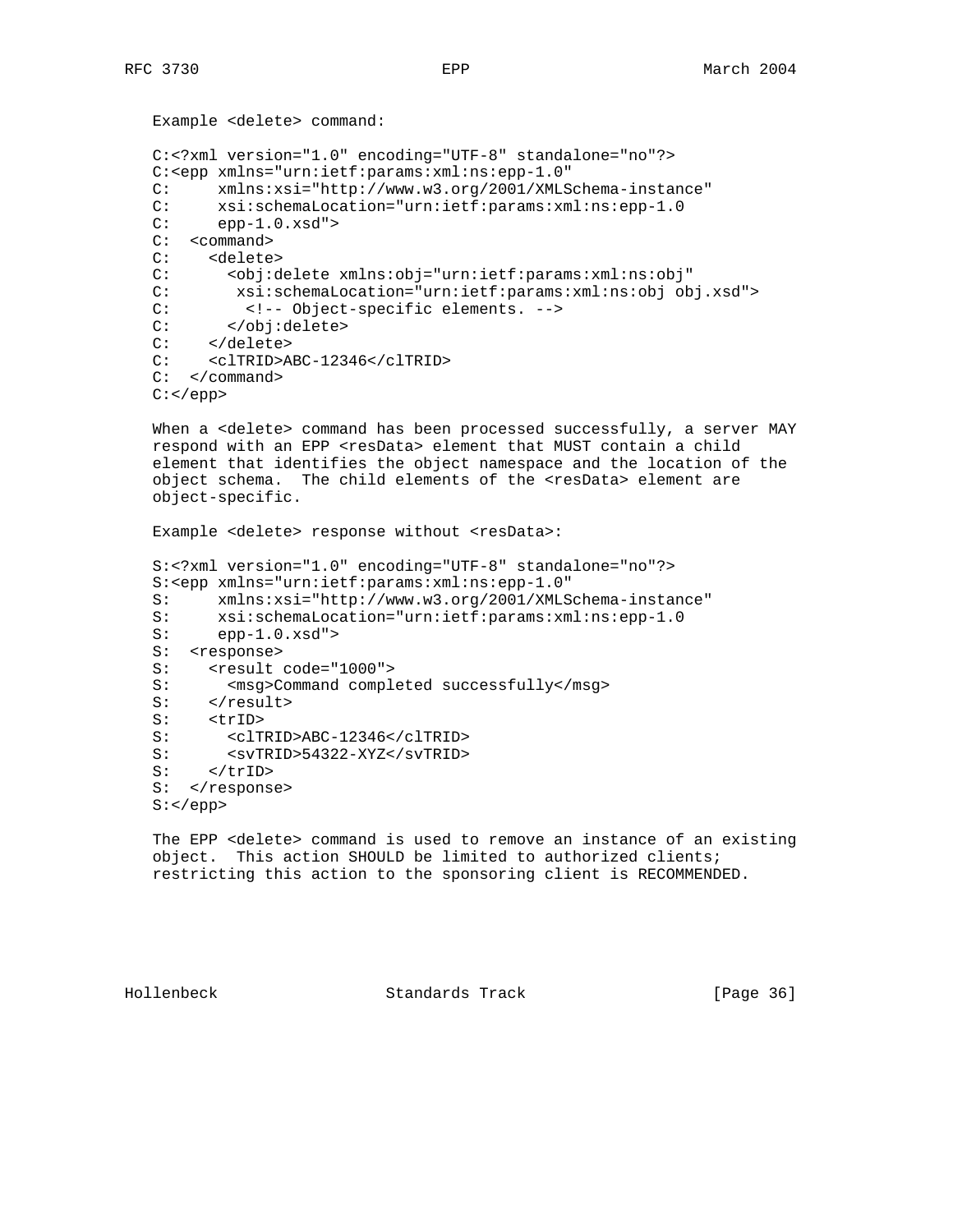# 2.9.3.3. EPP <renew> Command

The EPP <renew> command is used to extend the validity period of an existing object. The elements needed to identify and extend the validity period of an object are object-specific, so the child elements of the <renew> command are specified using the EPP extension framework. In addition to the standard EPP command elements, the <renew> command contains the following child elements:

 - An object-specific <obj:renew> element that identifies the object to be renewed and the elements that are required to extend the validity period of the object.

Example <renew> command:

```
 C:<?xml version="1.0" encoding="UTF-8" standalone="no"?>
 C:<epp xmlns="urn:ietf:params:xml:ns:epp-1.0"
C: xmlns:xsi="http://www.w3.org/2001/XMLSchema-instance"<br>C: xsi:schemaLocation="urn:ietf:params:xml:ns:epp-1.0
      C: xsi:schemaLocation="urn:ietf:params:xml:ns:epp-1.0
C: epp-1.0.xsd" C: <command>
C: <renew>
 C: <obj:renew xmlns:obj="urn:ietf:params:xml:ns:obj"
 C: xsi:schemaLocation="urn:ietf:params:xml:ns:obj obj.xsd">
 C: <!-- Object-specific elements. -->
 C: </obj:renew>
C: </renew>
 C: <clTRID>ABC-12346</clTRID>
 C: </command>
C: </epp>
```
When a <renew> command has been processed successfully, a server MAY respond with an EPP <resData> element that MUST contain a child element that identifies the object namespace and the location of the object schema. The child elements of the <resData> element are object-specific.

Example <renew> response with <resData>:

```
 S:<?xml version="1.0" encoding="UTF-8" standalone="no"?>
 S:<epp xmlns="urn:ietf:params:xml:ns:epp-1.0"
S: xmlns:xsi="http://www.w3.org/2001/XMLSchema-instance"<br>S: xsi:schemaLocation="urn:ietf:params:xml:ns:epp-1.0
      xsi:schemaLocation="urn:ietf:params:xml:ns:epp-1.0
 S: epp-1.0.xsd">
 S: <response>
S: <result code="1000">
 S: <msg>Command completed successfully</msg>
S: </result>
```
Hollenbeck Standards Track [Page 37]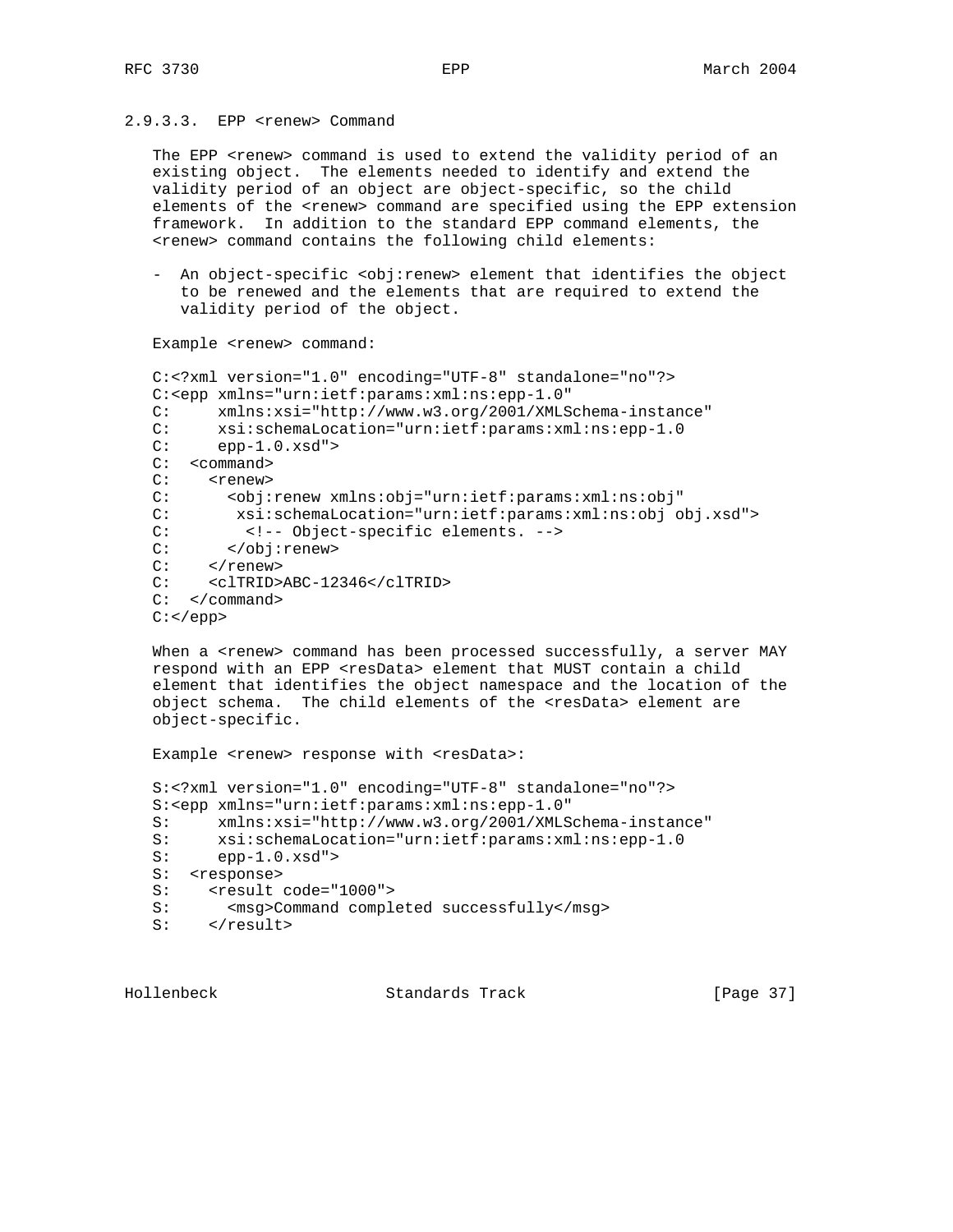S: <resData> S: <obj:renData xmlns:obj="urn:ietf:params:xml:ns:obj" S: xsi:schemaLocation="urn:ietf:params:xml:ns:obj obj.xsd"> S: <!-- Object-specific elements. --> S: </obj:renData> S:<br>S: </resData><br>S: <trID> S: <trID><br>S: <clT S: <clTRID>ABC-12346</clTRID> S: <svTRID>54322-XYZ</svTRID> s: </trID> S: </response>  $S:$  </epp>

The EPP <renew> command is used to extend the validity period of an existing object. This action SHOULD be limited to authorized clients; restricting this action to the sponsoring client is RECOMMENDED. Object renewal MAY be unavailable or limited by object-specific policies.

2.9.3.4. EPP <transfer> Command

 The EPP <transfer> command is used to manage changes in client sponsorship of an existing object. Clients can initiate a transfer request, cancel a transfer request, approve a transfer request, and reject a transfer request using the "op" command attribute.

 A client who wishes to assume sponsorship of a known object from another client uses the <transfer> command with the value of the "op" attribute set to "request". Once a transfer has been requested, the same client can cancel the request using a <transfer> command with the value of the "op" attribute set to "cancel". A request to cancel the transfer MUST be sent to the server before the current sponsoring client either approves or rejects the transfer request and before the server automatically processes the request due to responding client inactivity.

 Once a transfer request has been received by the server, the server MUST notify the current sponsoring client of the requested transfer by queuing a service message for retrieval via the <poll> command. The current status of a pending <transfer> command for any object can be found using the <transfer> query command. Transfer service messages MUST include the object-specific elements specified for <transfer> command responses.

Hollenbeck Standards Track [Page 38]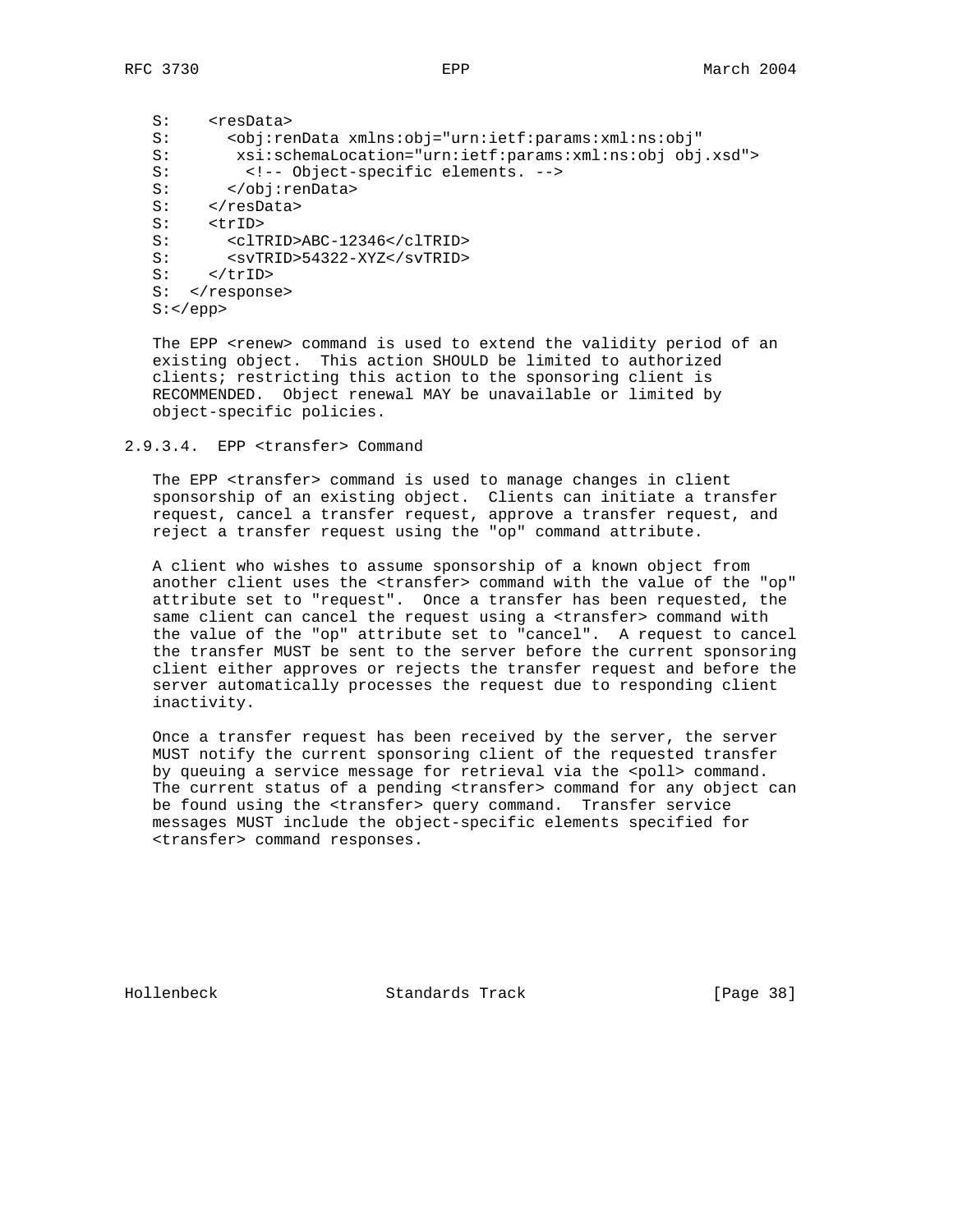The current sponsoring client MAY explicitly approve or reject the transfer request. The client can approve the request using a <transfer> command with the value of the "op" attribute set to "approve". The client can reject the request using a <transfer> command with the value of the "op" attribute set to "reject".

 A server MAY automatically approve or reject all transfer requests that are not explicitly approved or rejected by the current sponsoring client within a fixed amount of time. The amount of time to wait for explicit action and the default server behavior are local matters not specified by EPP, but they SHOULD be documented in a server-specific profile document that describes default server behavior for client information.

 Objects eligible for transfer MUST have associated authorization information that MUST be provided to complete a <transfer> command. The type of authorization information required is object-specific; passwords or more complex mechanisms based on public key cryptography are typical.

 The elements needed to identify and complete the transfer of an object are object-specific, so the child elements of the <transfer> command are specified using the EPP extension framework. In addition to the standard EPP command elements, the <transfer> command contains the following child elements:

- An object-specific <obj:transfer> element that identifies the object to be transferred and the elements that are required to process the transfer command.

Example <transfer> command:

```
 C:<?xml version="1.0" encoding="UTF-8" standalone="no"?>
 C:<epp xmlns="urn:ietf:params:xml:ns:epp-1.0"
 C: xmlns:xsi="http://www.w3.org/2001/XMLSchema-instance"
C: xsi:schemaLocation="urn:ietf:params:xml:ns:epp-1.0<br>C: epp-1.0.xsd">
      epp-1.0.xsd">
 C: <command>
 C: <transfer op="request">
 C: <obj:transfer xmlns:obj="urn:ietf:params:xml:ns:obj"
 C: xsi:schemaLocation="urn:ietf:params:xml:ns:obj obj.xsd">
C: \langle -1, -2 \rangle <!-- Object-specific elements. --> C: \langle -1, 2 \rangle</obj:transfer>
C: </transfer>
 C: <clTRID>ABC-12346</clTRID>
 C: </command>
C: </epp>
```
Hollenbeck Standards Track [Page 39]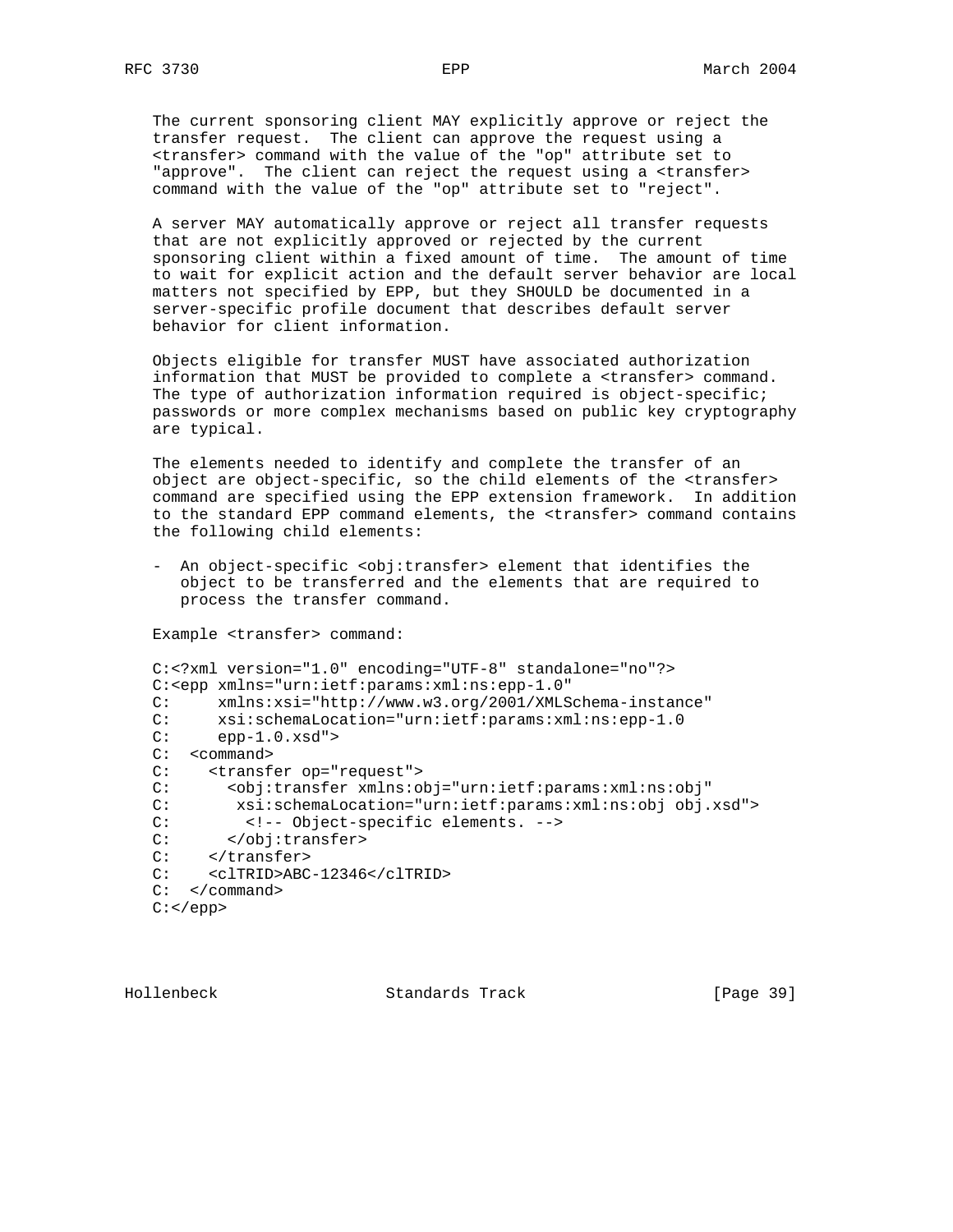When a <transfer> command has been processed successfully, a server MUST respond with an EPP <resData> element that MUST contain a child element that identifies the object namespace and the location of the object schema. The child elements of the <resData> element are object-specific, but they MUST include elements that identify the object, the status of the transfer, the identifier of the client that requested the transfer, the date and time that the request was made, the identifier of the client that is authorized to act on the request, the date and time by which an action is expected, and an OPTIONAL date and time noting changes in the object's validity period (if applicable) that occur as a result of the transfer.

Example <transfer> response with <resData>:

```
 S:<?xml version="1.0" encoding="UTF-8" standalone="no"?>
 S:<epp xmlns="urn:ietf:params:xml:ns:epp-1.0"
 S: xmlns:xsi="http://www.w3.org/2001/XMLSchema-instance"
S: xsi:schemaLocation="urn:ietf:params:xml:ns:epp-1.0<br>S: epp-1.0.xsd">
     epp-1.0.xsd" S: <response>
S: <result code="1001">
S: <msg>Command completed successfully; action pending</msg>
S: </result>
S: <resData>
 S: <obj:trnData xmlns:obj="urn:ietf:params:xml:ns:obj"
 S: xsi:schemaLocation="urn:ietf:params:xml:ns:obj obj.xsd">
 S: <obj:name>example</obj:name>
 S: <obj:trStatus>pending</obj:trStatus>
 S: <obj:reID>ClientX</obj:reID>
S: 
cobj:reDate>2000-06-08T22:00:00.0Z</obj:reDate>
s: <obj:acID>ClientY</obj:acID>
         S: <obj:acID>ClientY</obj:acID>
 S: <obj:acDate>2000-06-13T22:00:00.0Z</obj:acDate>
 S: <obj:exDate>2002-09-08T22:00:00.0Z</obj:exDate>
 S: </obj:trnData>
S: </resData>
 S: <trID>
 S: <clTRID>ABC-12346</clTRID>
 S: <svTRID>54322-XYZ</svTRID>
S: </trID>
S: </response>
S: </epp>
```
 The EPP <transfer> command is used to manage changes in client sponsorship of an existing object. This action SHOULD be limited to authorized clients; restricting <transfer> requests to a client other than the current sponsoring client, <transfer> approval requests to

Hollenbeck Standards Track [Page 40]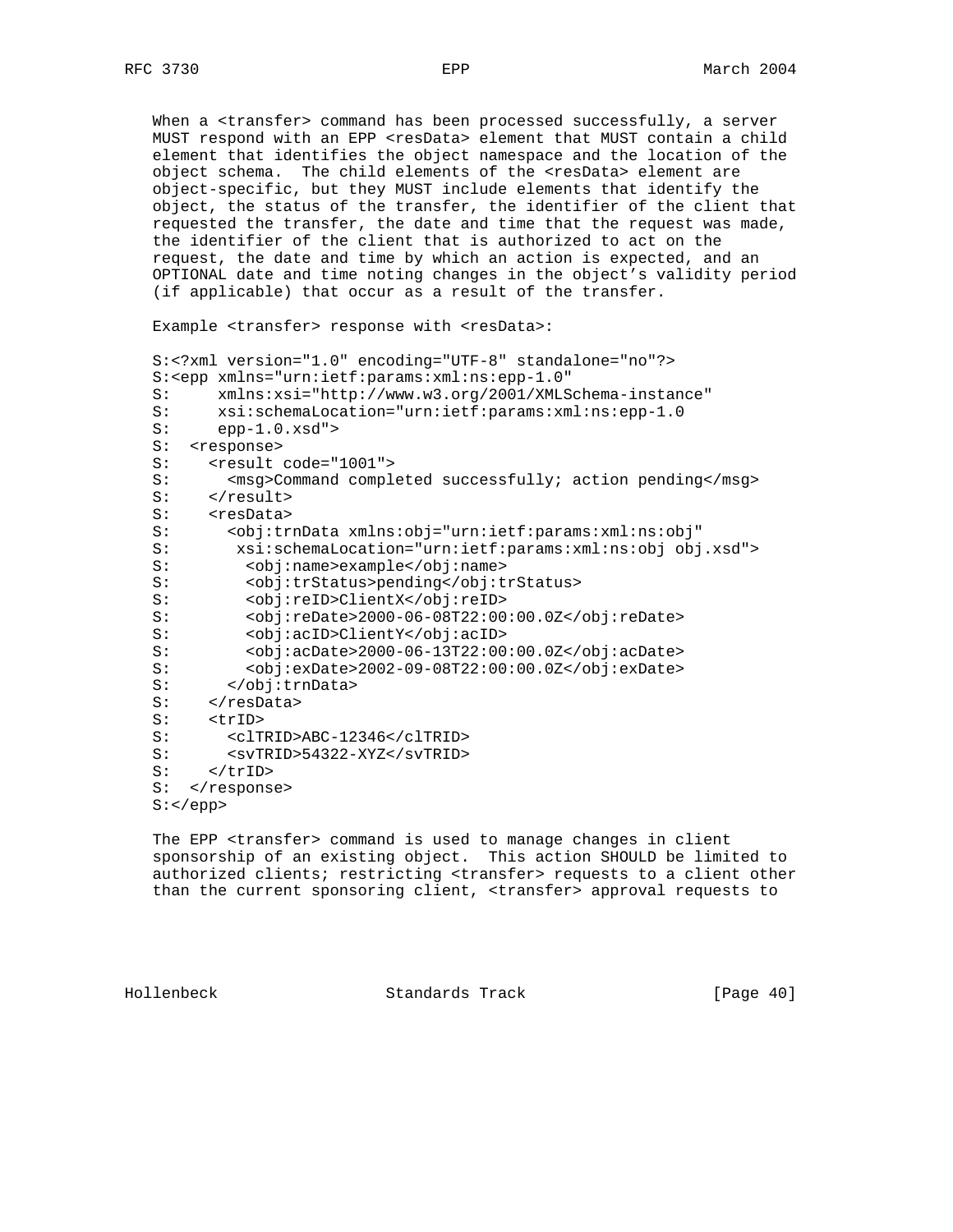the current sponsoring client, and <transfer> cancellation requests to the original requesting client is RECOMMENDED. Object transfer MAY be unavailable or limited by object-specific policies.

2.9.3.5. EPP <update> Command

The EPP <update> command is used to change information associated with an existing object. The elements needed to identify and modify an object are object-specific, so the child elements of the <update> command are specified using the EPP extension framework. In addition to the standard EPP command elements, the <update> command contains the following child elements:

 - An object-specific <obj:update> element that identifies the object to be updated and the elements that are required to modify the object. Object-specific elements MUST identify values to be added, values to be removed, or values to be changed.

Example <update> command:

```
 C:<?xml version="1.0" encoding="UTF-8" standalone="no"?>
 C:<epp xmlns="urn:ietf:params:xml:ns:epp-1.0"
 C: xmlns:xsi="http://www.w3.org/2001/XMLSchema-instance"
C: xsi:schemaLocation="urn:ietf:params:xml:ns:epp-1.0<br>C: epp-1.0.xsd">
         epp-1.0.xsd">
 C: <command>
 C: <update>
 C: <obj:update xmlns:obj="urn:ietf:params:xml:ns:obj"
 C: xsi:schemaLocation="urn:ietf:params:xml:ns:obj obj.xsd">
C: \langle -2 \rangle < \langle -2 \rangle = Object-specific elements. \langle -2 \rangle = \langle -2 \rangle = \langle -2 \rangle = \langle 2 \rangle = \langle 2 \rangle = \langle 2 \rangle = \langle 2 \rangle = \langle 2 \rangle = \langle 2 \rangle = \langle 2 \rangle = \langle 2 \rangle = \langle 2 \rangle = \langle 2 \rangle = \langle 2 \rangle = \langle 2 \rangle = \langle 2 \</obj:update>
C: </update>
 C: <clTRID>ABC-12346</clTRID>
 C: </command>
C: </epp>
```
When an <update> command has been processed successfully, a server MAY respond with an EPP <resData> element that MUST contain a child element that identifies the object namespace and the location of the object schema. The child elements of the <resData> element are object-specific.

Hollenbeck Standards Track [Page 41]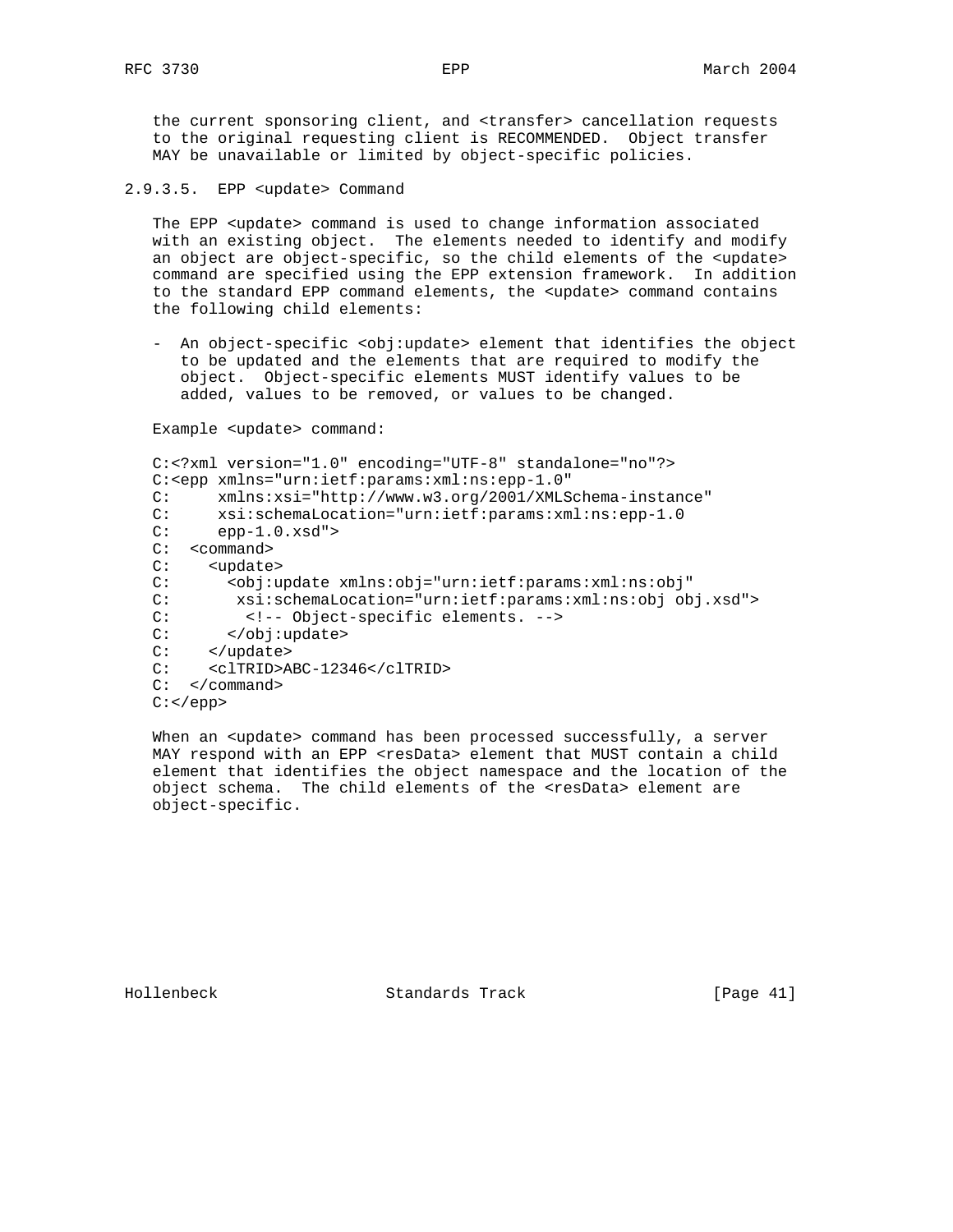Example <update> response without <resData>: S:<?xml version="1.0" encoding="UTF-8" standalone="no"?> S:<epp xmlns="urn:ietf:params:xml:ns:epp-1.0" S: xmlns:xsi="http://www.w3.org/2001/XMLSchema-instance" S: xsi:schemaLocation="urn:ietf:params:xml:ns:epp-1.0<br>S: epp-1.0.xsd"> epp-1.0.xsd"> S: <response> S: <result code="1000"> S: <msg>Command completed successfully</msg> S: </result> S: <trID> S: <clTRID>ABC-12346</clTRID> S: <svTRID>54322-XYZ</svTRID> S: </trID> S: </response> S:</epp>

The EPP <update> command is used to change information associated with an existing object. This action SHOULD be limited to authorized clients; restricting this action to the sponsoring client is RECOMMENDED.

3. Result Codes

 EPP result codes are based on the theory of reply codes described in section 4.2.1 of [RFC2821]. EPP uses four decimal digits to describe the success or failure of each EPP command. Each of the digits of the reply have special significance.

 The first digit denotes command success or failure. The second digit denotes the response category, such as command syntax or security. The third and fourth digits provide explicit response detail within each response category.

There are two values for the first digit of the reply code:

 1yzz Positive completion reply. The command has been accepted and processed by the system without error.

 2yzz Negative completion reply. The command was not accepted and the requested action did not occur.

Hollenbeck Standards Track [Page 42]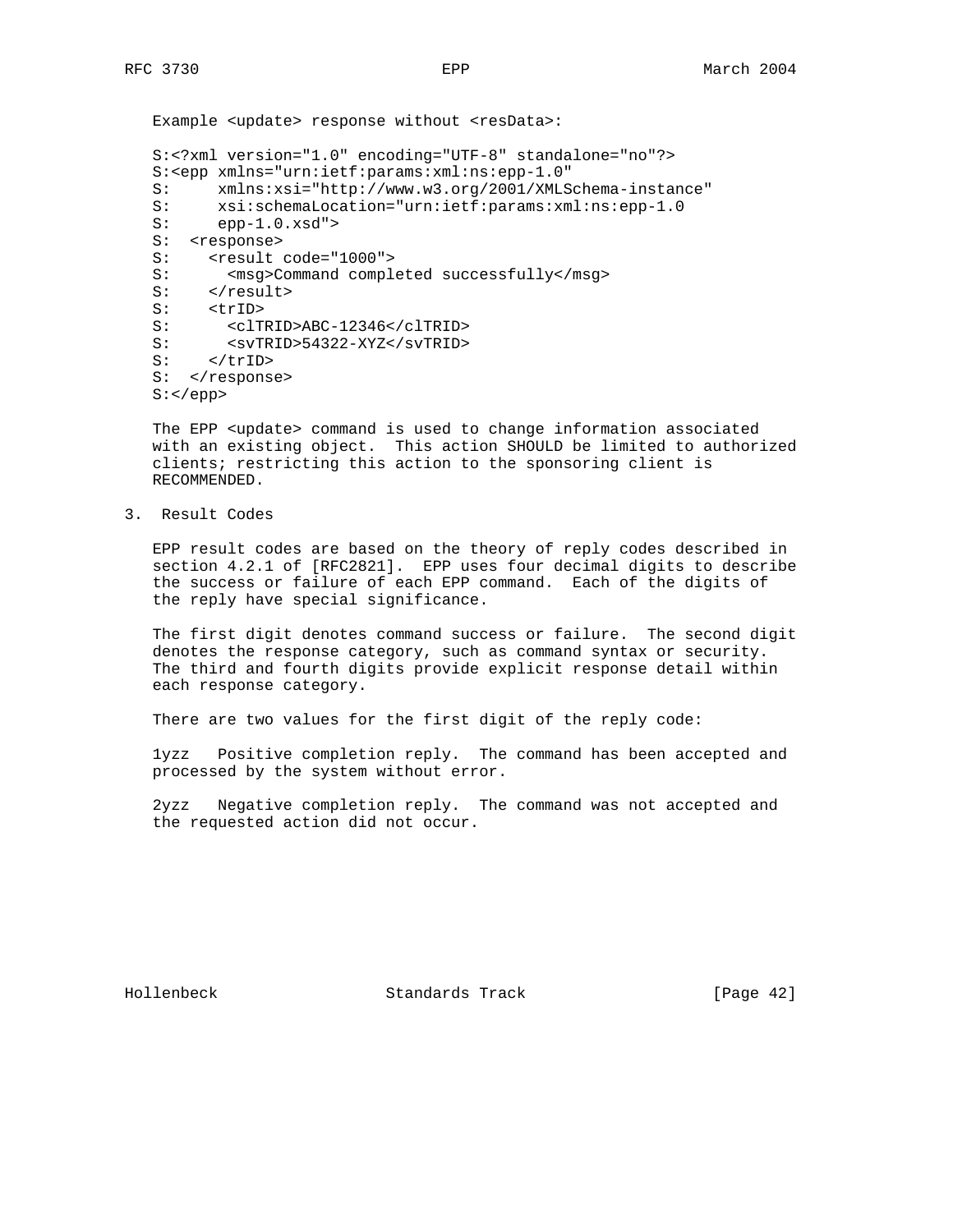The second digit groups responses into one of six specific categories:

| x0zz | Protocol Syntax               |
|------|-------------------------------|
| x1zz | Implementation-specific Rules |
| x2zz | Security                      |
| x3zz | Data Management               |
| x4zz | Server System                 |
| x5zz | Connection Management         |

 The third and fourth digits provide response detail within the categories defined by the first and second digits. Specific result codes are listed in the table below.

 Every EPP response MUST include a result code and a human-readable description of the result code. The language used to represent the description MAY be identified using an instance of the "lang" attribute within the <msg> element. If not specified, the default language is English, identified as "en". A description of the structure of valid values for the "lang" attribute is described in [RFC3066].

 Response text MAY be translated into other languages, though the translation MUST preserve the meaning of the code as described here. Response code values MUST NOT be changed when translating text.

 Response text in the table below is enclosed in quotes to clearly mark the beginning and ending of each response string. Quotes MUST NOT be used to delimit these strings when returning response text via the protocol.

Hollenbeck Standards Track [Page 43]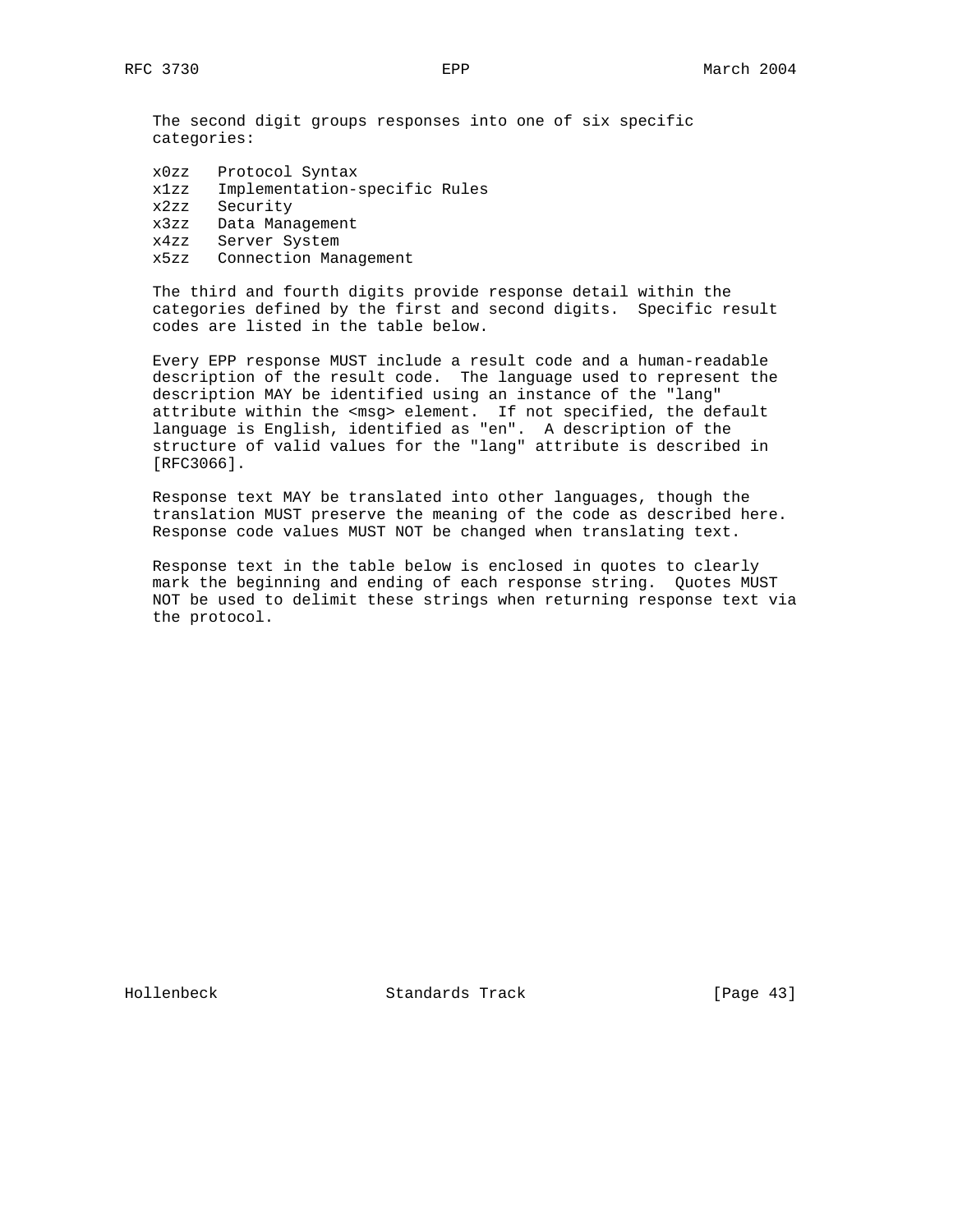Successful command completion responses:

 Code Response text in English \_\_\_\_\_\_\_\_\_\_\_\_\_\_\_\_\_\_\_\_\_\_\_\_\_\_\_\_\_\_\_\_\_\_\_

 1000 "Command completed successfully" This is the usual response code for a successfully completed command that is not addressed by any other 1xxx-series response code.

 1001 "Command completed successfully; action pending" This response code MUST be returned when responding to a command the requires offline activity before the requested action can be completed. See section 2 for a description of other processing requirements.

 1300 "Command completed successfully; no messages" This response code MUST be returned when responding to a <poll> request command and the server message queue is empty.

 1301 "Command completed successfully; ack to dequeue" This response code MUST be returned when responding to a <poll> request command and a message has been retrieved from the server message queue.

 1500 "Command completed successfully; ending session" This response code MUST be returned when responding to a successful <logout> command.

Hollenbeck Standards Track [Page 44]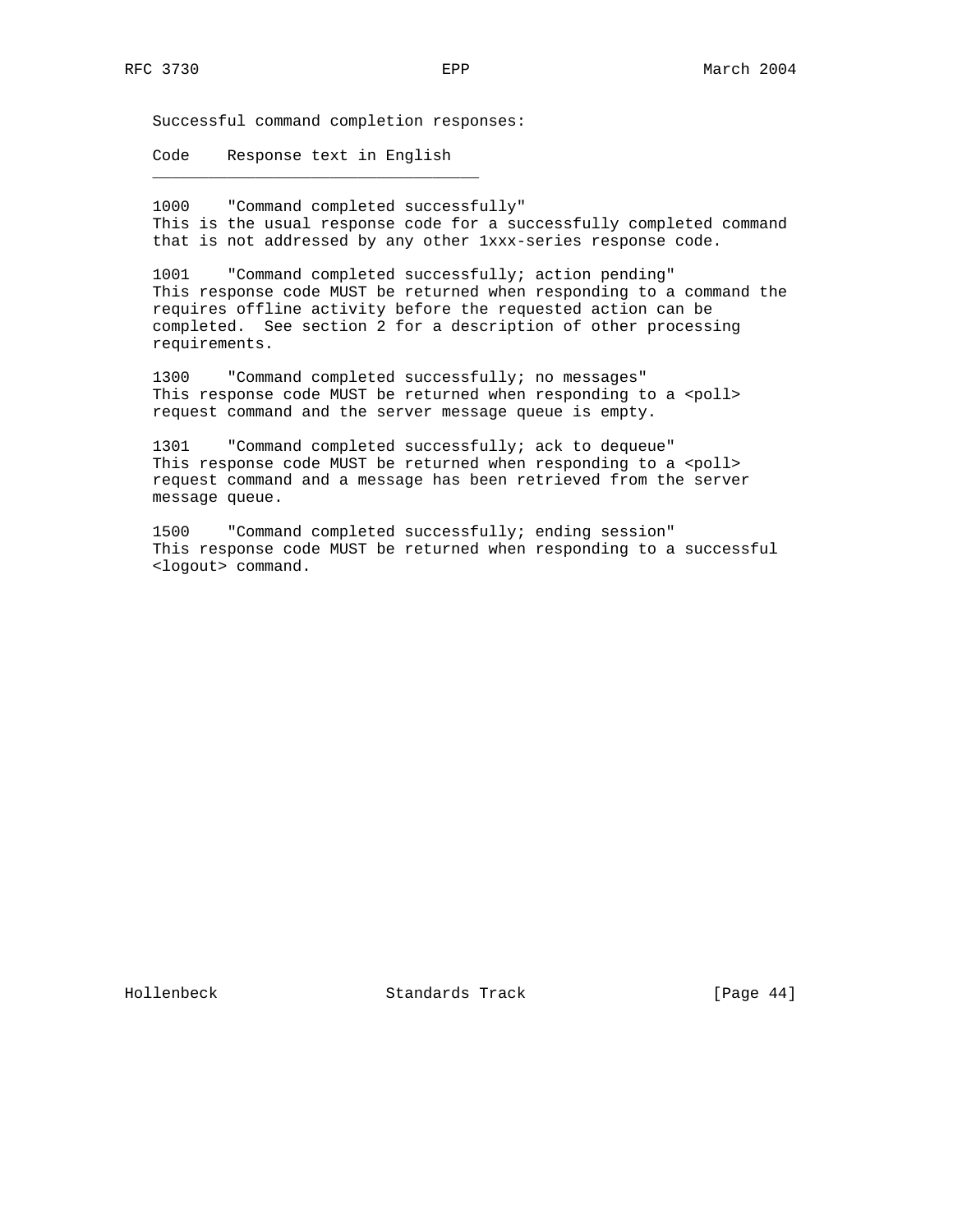Command error responses:

 Code Response text in English \_\_\_\_\_\_\_\_\_\_\_\_\_\_\_\_\_\_\_\_\_\_\_\_\_\_\_\_\_\_\_\_\_\_\_

 2000 "Unknown command" This response code MUST be returned when a server receives a command element that is not defined by EPP.

 2001 "Command syntax error" This response code MUST be returned when a server receives an improperly formed command element.

 2002 "Command use error" This response code MUST be returned when a server receives a properly formed command element, but the command can not be executed due to a sequencing or context error. For example, a <logout> command can not be executed without having first completed a <login> command.

 2003 "Required parameter missing" This response code MUST be returned when a server receives a command for which a required parameter value has not been provided.

 2004 "Parameter value range error" This response code MUST be returned when a server receives a command parameter whose value is outside the range of values specified by the protocol. The error value SHOULD be returned via a <value> element in the EPP response.

 2005 "Parameter value syntax error" This response code MUST be returned when a server receives a command containing a parameter whose value is improperly formed. The error value SHOULD be returned via a <value> element in the EPP response.

 2100 "Unimplemented protocol version" This response code MUST be returned when a server receives a command element specifying a protocol version that is not implemented by the server.

 2101 "Unimplemented command" This response code MUST be returned when a server receives a valid EPP command element that is not implemented by the server. For example, a <transfer> command can be unimplemented for certain object types.

Hollenbeck Standards Track [Page 45]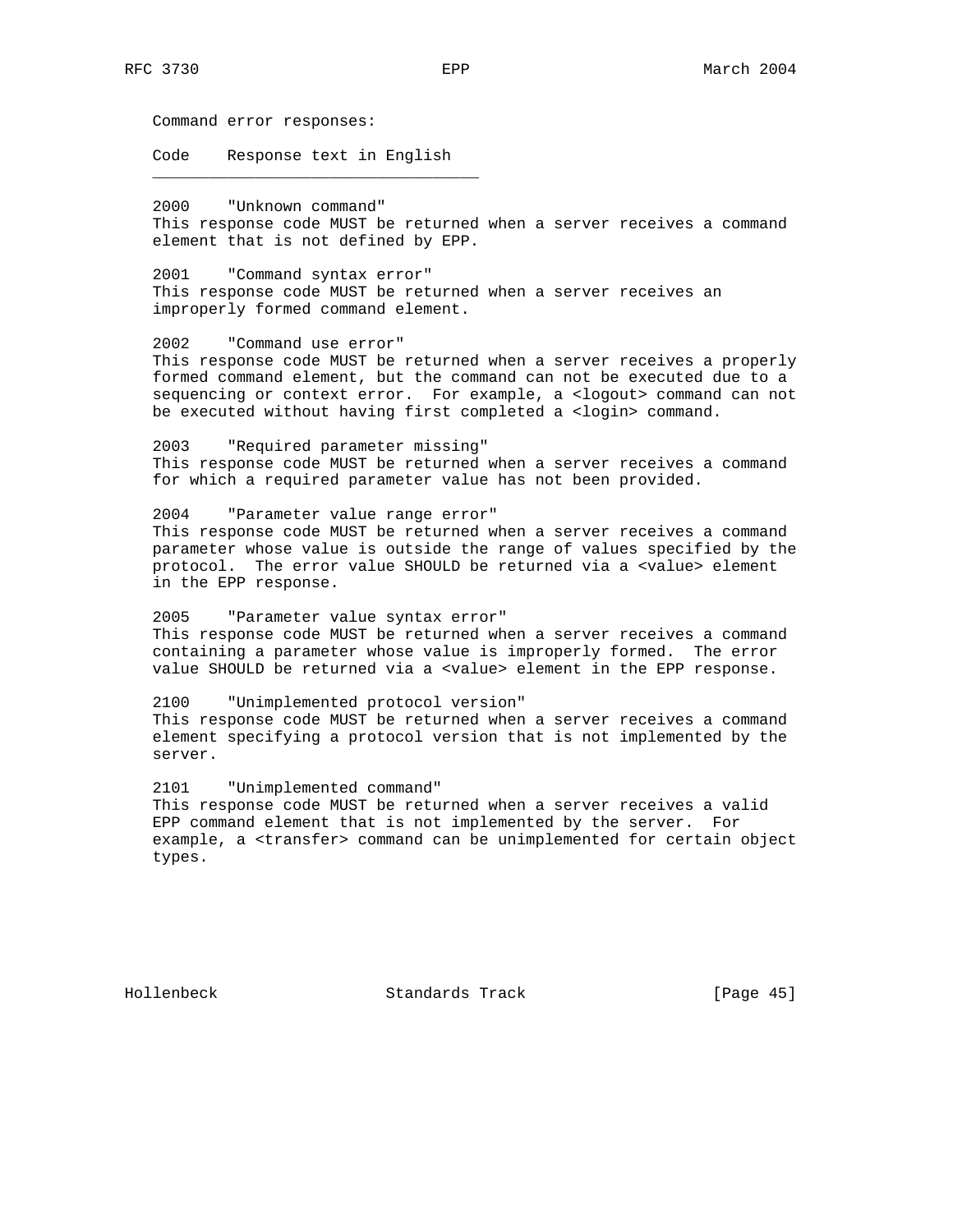2102 "Unimplemented option" This response code MUST be returned when a server receives a valid EPP command element that contains a protocol option that is not implemented by the server. 2103 "Unimplemented extension" This response code MUST be returned when a server receives a valid EPP command element that contains a protocol command extension that is not implemented by the server. 2104 "Billing failure" This response code MUST be returned when a server attempts to execute a billable operation and the command can not be completed due to a client billing failure. 2105 "Object is not eligible for renewal" This response code MUST be returned when a client attempts to <renew> an object that is not eligible for renewal in accordance with server policy.

 2106 "Object is not eligible for transfer" This response code MUST be returned when a client attempts to <transfer> an object that is not eligible for transfer in accordance with server policy.

 2200 "Authentication error" This response code MUST be returned when a server notes an error when validating client credentials.

 2201 "Authorization error" This response code MUST be returned when a server notes a client authorization error when executing a command. This error is used to note that a client lacks privileges to execute the requested command.

 2202 "Invalid authorization information" This response code MUST be returned when a server receives invalid command authorization information required to confirm authorization to execute a command. This error is used to note that a client has the privileges required to execute the requested command, but the authorization information provided by the client does not match the authorization information archived by the server.

 2300 "Object pending transfer" This response code MUST be returned when a server receives a command to transfer an object that is pending transfer due to an earlier transfer request.

Hollenbeck Standards Track [Page 46]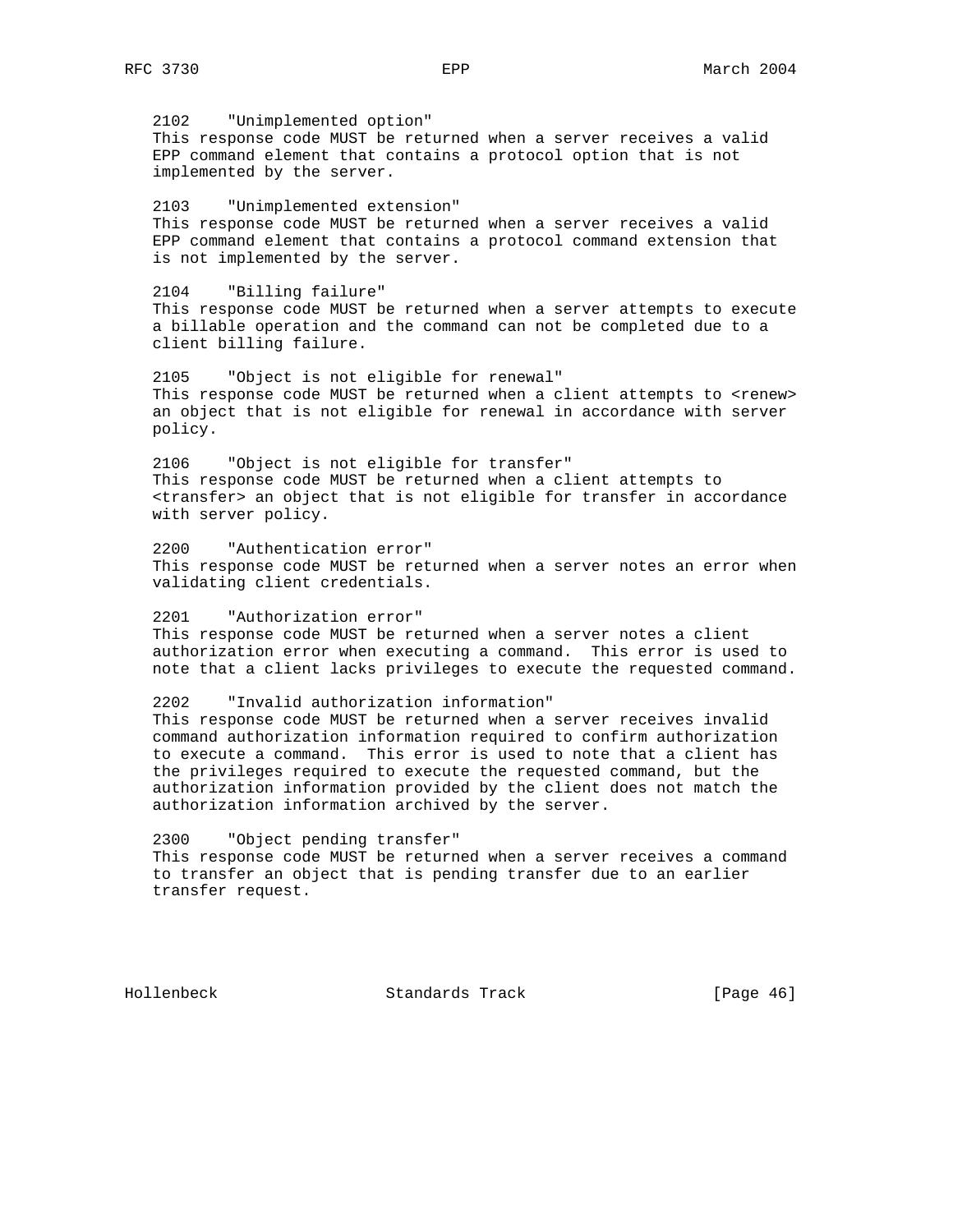2301 "Object not pending transfer" This response code MUST be returned when a server receives a command to confirm, reject, or cancel the transfer an object when no command has been made to transfer the object.

 2302 "Object exists" This response code MUST be returned when a server receives a command to create an object that already exists in the repository.

 2303 "Object does not exist" This response code MUST be returned when a server receives a command to query or transform an object that does not exist in the repository.

 2304 "Object status prohibits operation" This response code MUST be returned when a server receives a command to transform an object that can not be completed due to server policy or business practices. For example, a server can disallow <transfer> commands under terms and conditions that are matters of local policy, or the server might have received a <delete> command for an object whose status prohibits deletion.

 2305 "Object association prohibits operation" This response code MUST be returned when a server receives a command to transform an object that can not be completed due to dependencies on other objects that are associated with the target object. For example, a server can disallow <delete> commands while an object has active associations with other objects.

 2306 "Parameter value policy error" This response code MUST be returned when a server receives a command containing a parameter value that is syntactically valid, but semantically invalid due to local policy. For example, the server can support a subset of a range of valid protocol parameter values. The error value SHOULD be returned via a <value> element in the EPP response.

 2307 "Unimplemented object service" This response code MUST be returned when a server receives a command to operate on an object service that is not supported by the server.

 2308 "Data management policy violation" This response code MUST be returned when a server receives a command whose execution results in a violation of server data management policies. For example, removing all attribute values or object associations from an object might be a violation of a server's data management policies.

Hollenbeck Standards Track [Page 47]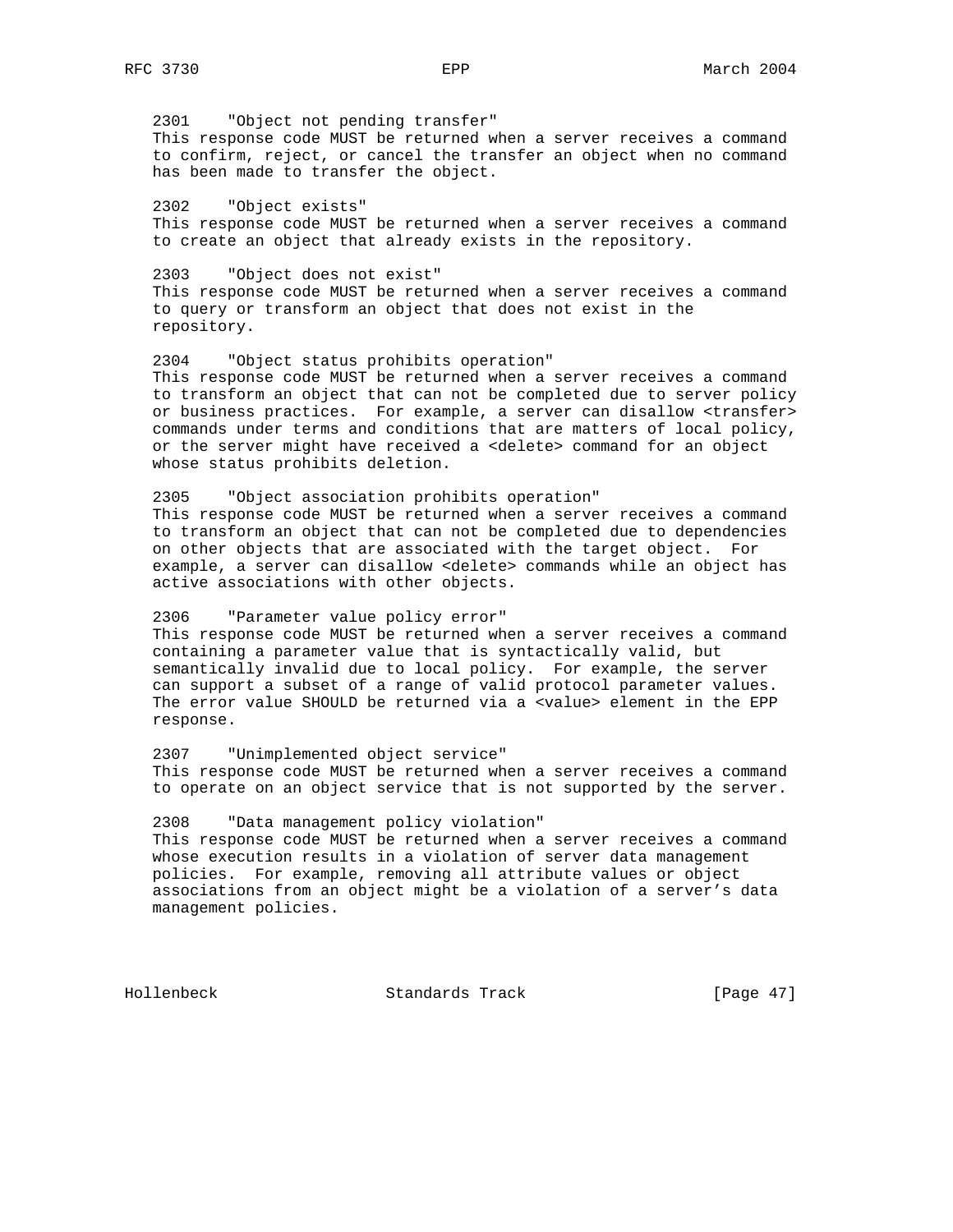2400 "Command failed" This response code MUST be returned when a server is unable to execute a command due to an internal server error that is not related to the protocol. The failure can be transient. The server MUST keep any ongoing session active.

 2500 "Command failed; server closing connection" This response code MUST be returned when a server receives a command that can not be completed due to an internal server error that is not related to the protocol. The failure is not transient, and will cause other commands to fail as well. The server MUST end the active session and close the existing connection.

 2501 "Authentication error; server closing connection" This response code MUST be returned when a server notes an error when validating client credentials and a server-defined limit on the number of allowable failures has been exceeded. The server MUST close the existing connection.

 2502 "Session limit exceeded; server closing connection" This response code MUST be returned when a server receives a <login> command, and the command can not be completed because the client has exceeded a system-defined limit on the number of sessions that the client can establish. It might be possible to establish a session by ending existing unused sessions and closing inactive connections.

4. Formal Syntax

 EPP is specified in XML Schema notation. The formal syntax presented here is a complete schema representation of EPP suitable for automated validation of EPP XML instances.

 Two schemas are presented here. The first schema is the base EPP schema. The second schema defines elements and structures that can be used by both the base EPP schema and object mapping schemas. The BEGIN and END tags are not part of the schema; they are used to note the beginning and ending of the schema for URI registration purposes.

Hollenbeck Standards Track [Page 48]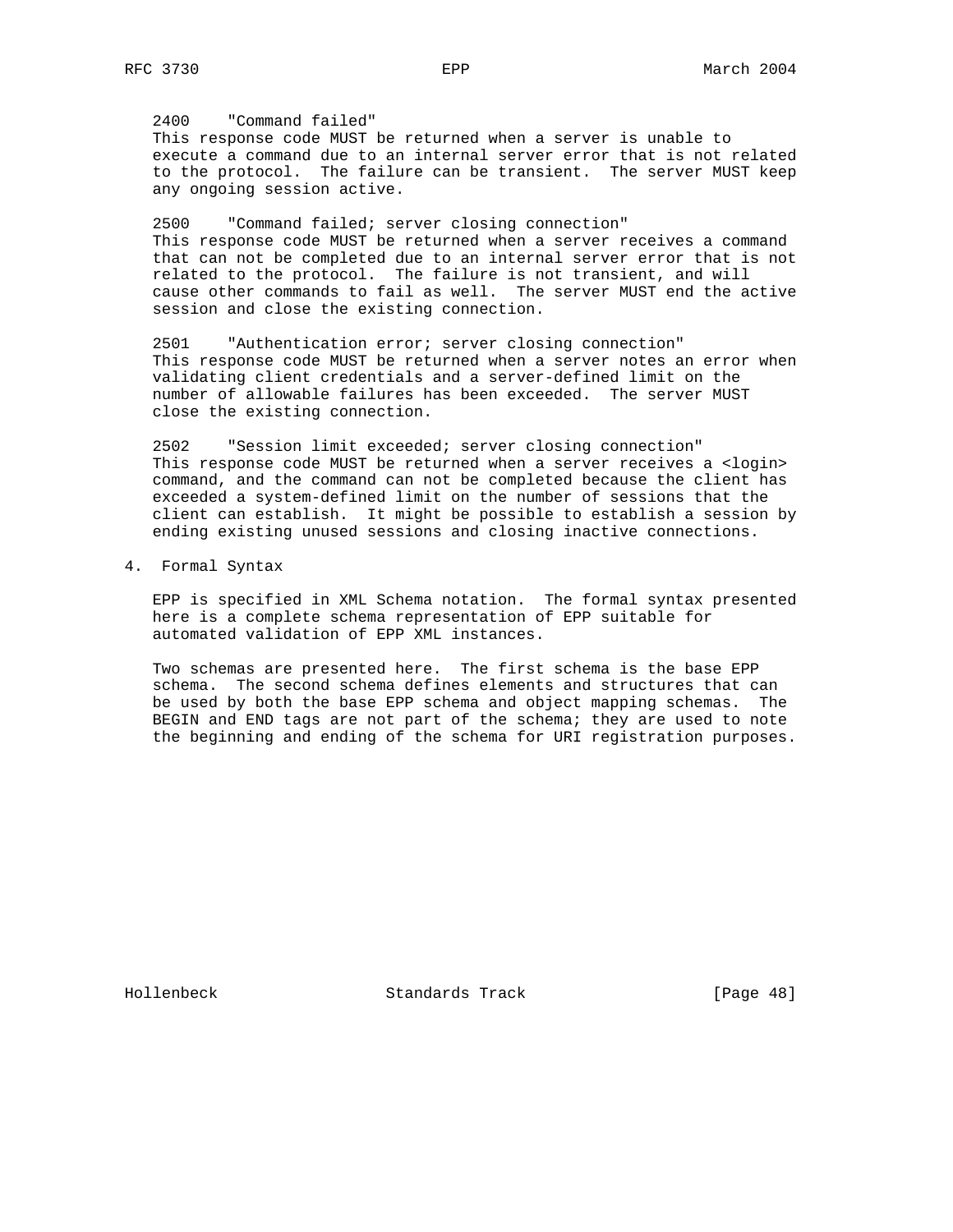4.1. Base Schema

```
BEGIN
 <?xml version="1.0" encoding="UTF-8"?>
 <schema targetNamespace="urn:ietf:params:xml:ns:epp-1.0"
         xmlns:epp="urn:ietf:params:xml:ns:epp-1.0"
         xmlns:eppcom="urn:ietf:params:xml:ns:eppcom-1.0"
         xmlns="http://www.w3.org/2001/XMLSchema"
         elementFormDefault="qualified">
< ! - - Import common element types.
--& <import namespace="urn:ietf:params:xml:ns:eppcom-1.0"
           schemaLocation="eppcom-1.0.xsd"/>
   <annotation>
     <documentation>
       Extensible Provisioning Protocol v1.0 schema.
     </documentation>
   </annotation>
< ! - - Every EPP XML instance must begin with this element.
--& <element name="epp" type="epp:eppType"/>
< ! -- An EPP XML instance must contain a greeting, hello, command,
 response, or extension.
--> <complexType name="eppType">
     <choice>
       <element name="greeting" type="epp:greetingType"/>
       <element name="hello"/>
       <element name="command" type="epp:commandType"/>
       <element name="response" type="epp:responseType"/>
       <element name="extension" type="epp:extAnyType"/>
     </choice>
   </complexType>
< ! -- A greeting is sent by a server in response to a client connection
 or <hello>.
--&> <complexType name="greetingType">
     <sequence>
```
Hollenbeck Standards Track [Page 49]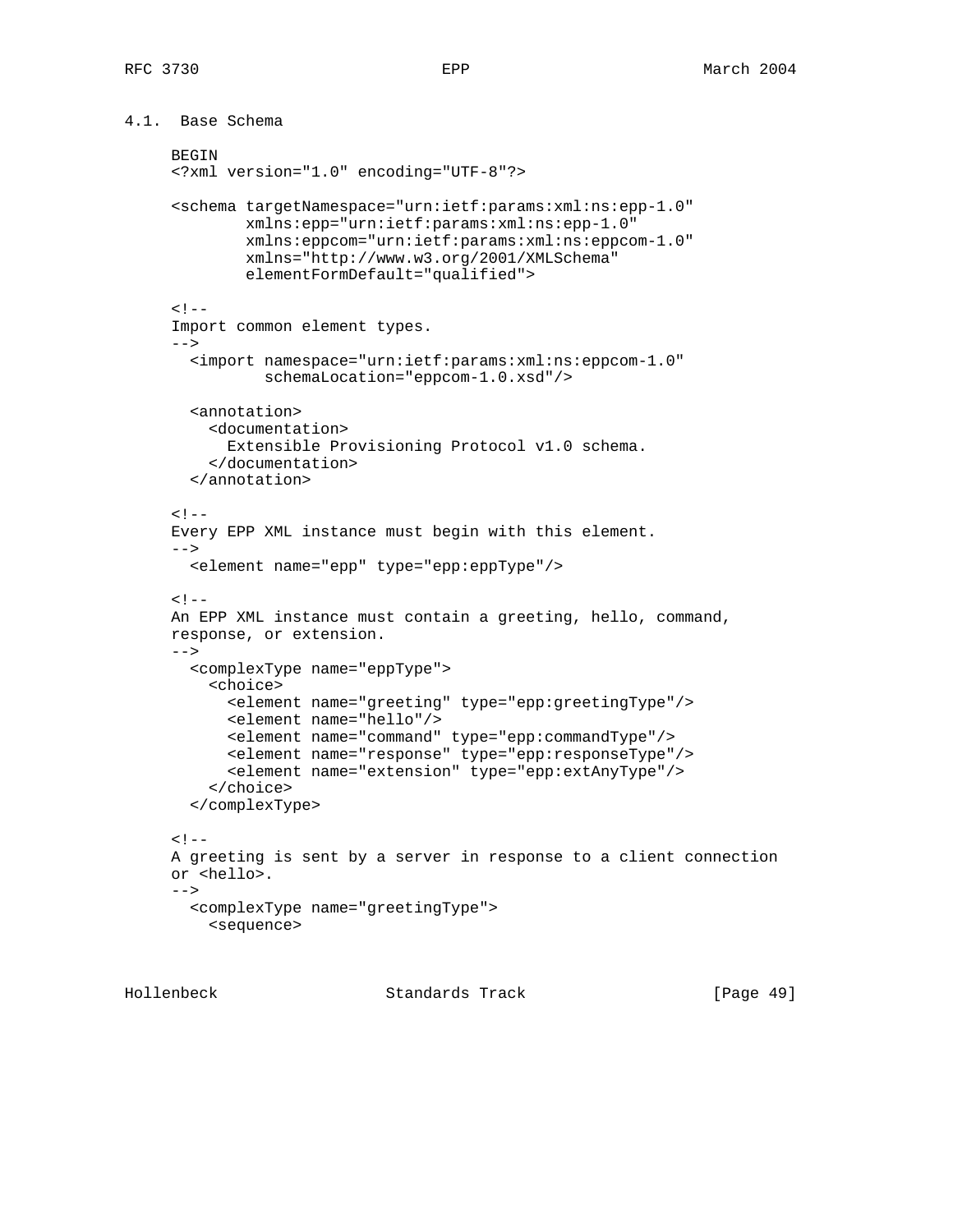```
 <element name="svID" type="epp:sIDType"/>
       <element name="svDate" type="dateTime"/>
       <element name="svcMenu" type="epp:svcMenuType"/>
       <element name="dcp" type="epp:dcpType"/>
     </sequence>
   </complexType>
< ! -- Server IDs are strings with minimum and maximum length
 restrictions.
--& <simpleType name="sIDType">
     <restriction base="normalizedString">
       <minLength value="3"/>
       <maxLength value="64"/>
     </restriction>
   </simpleType>
<! - A server greeting identifies available object services.
--&> <complexType name="svcMenuType">
     <sequence>
       <element name="version" type="epp:versionType"
       maxOccurs="unbounded"/>
       <element name="lang" type="language"
       maxOccurs="unbounded"/>
       <element name="objURI" type="anyURI"
        maxOccurs="unbounded"/>
       <element name="svcExtension" type="epp:extURIType"
        minOccurs="0"/>
     </sequence>
   </complexType>
< ! -- Data Collection Policy types.
-- <complexType name="dcpType">
     <sequence>
       <element name="access" type="epp:dcpAccessType"/>
       <element name="statement" type="epp:dcpStatementType"
        maxOccurs="unbounded"/>
       <element name="expiry" type="epp:dcpExpiryType"
        minOccurs="0"/>
     </sequence>
   </complexType>
   <complexType name="dcpAccessType">
```
Hollenbeck Standards Track [Page 50]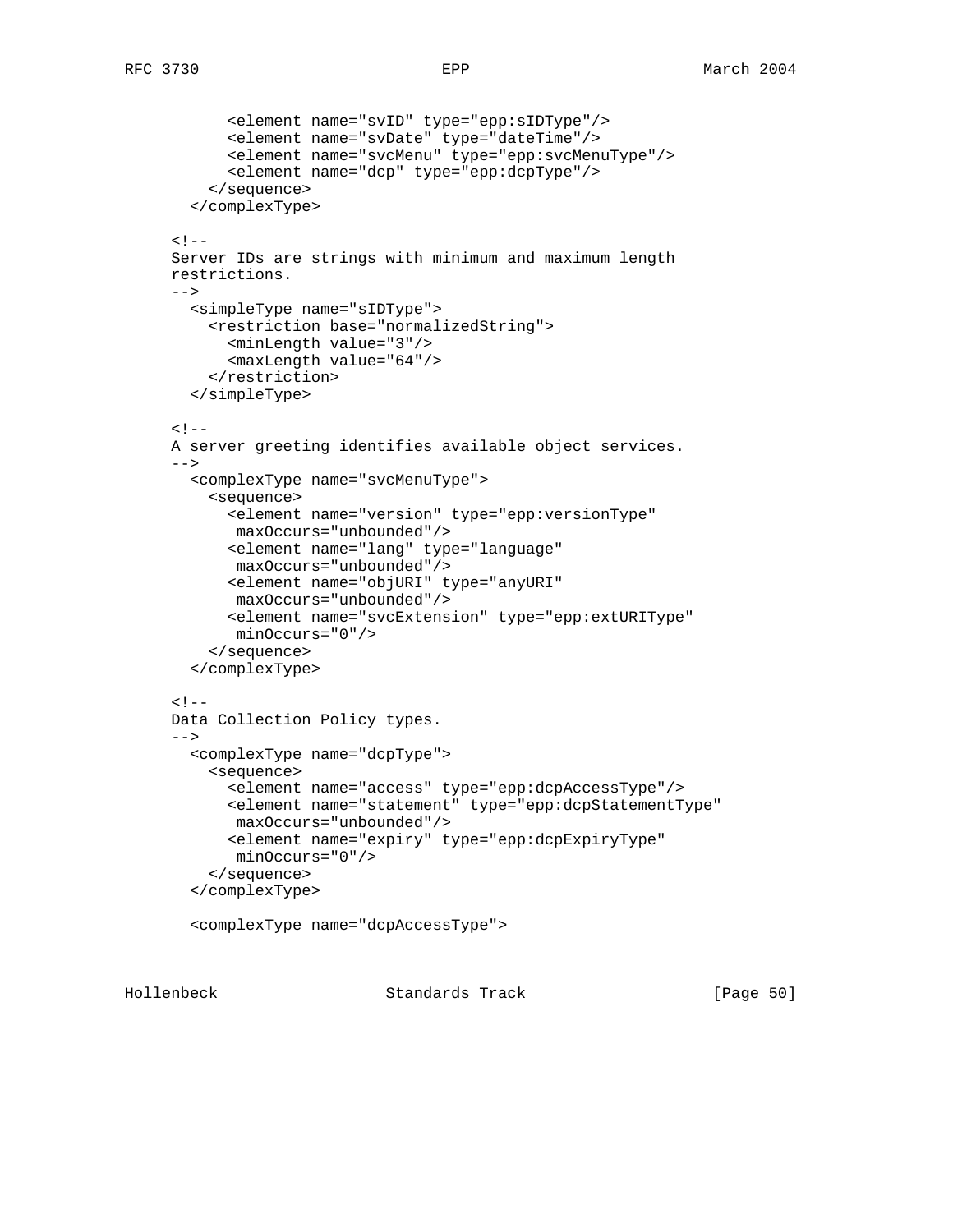```
 <choice>
     <element name="all"/>
     <element name="none"/>
     <element name="null"/>
     <element name="other"/>
     <element name="personal"/>
     <element name="personalAndOther"/>
   </choice>
 </complexType>
 <complexType name="dcpStatementType">
   <sequence>
     <element name="purpose" type="epp:dcpPurposeType"/>
     <element name="recipient" type="epp:dcpRecipientType"/>
     <element name="retention" type="epp:dcpRetentionType"/>
   </sequence>
 </complexType>
 <complexType name="dcpPurposeType">
   <sequence>
     <element name="admin"
     minOccurs="0"/>
     <element name="contact"
     minOccurs="0"/>
     <element name="other"
     minOccurs="0"/>
     <element name="prov"
     minOccurs="0"/>
   </sequence>
 </complexType>
 <complexType name="dcpRecipientType">
   <sequence>
     <element name="other"
     minOccurs="0"/>
     <element name="ours" type="epp:dcpOursType"
     minOccurs="0" maxOccurs="unbounded"/>
     <element name="public"
     minOccurs="0"/>
     <element name="same"
     minOccurs="0"/>
     <element name="unrelated"
     minOccurs="0"/>
   </sequence>
 </complexType>
 <complexType name="dcpOursType">
```

```
 <sequence>
```
Hollenbeck Standards Track [Page 51]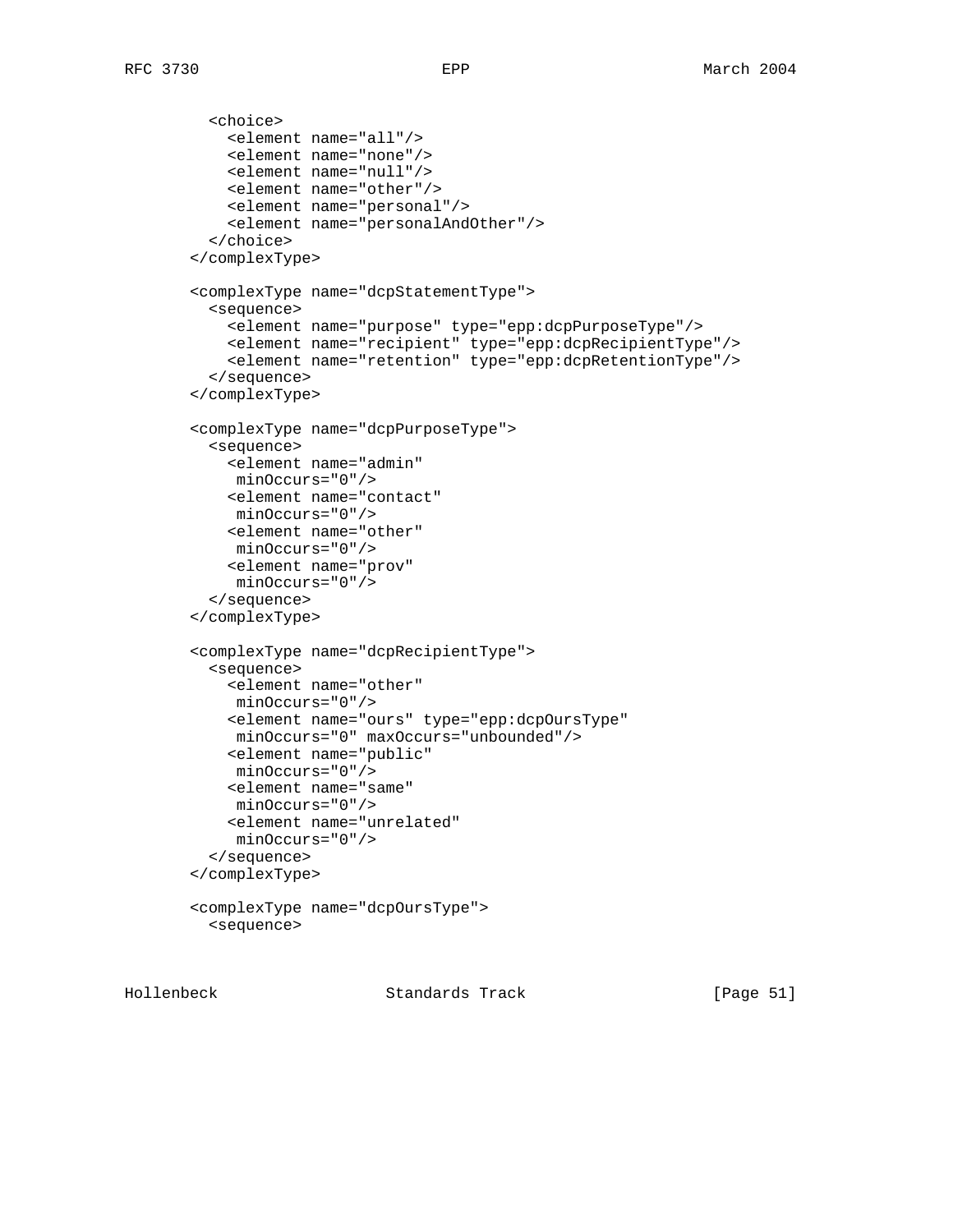```
 <element name="recDesc" type="epp:dcpRecDescType"
          minOccurs="0"/>
       </sequence>
     </complexType>
     <simpleType name="dcpRecDescType">
       <restriction base="token">
         <minLength value="1"/>
         <maxLength value="255"/>
       </restriction>
     </simpleType>
     <complexType name="dcpRetentionType">
       <choice>
         <element name="business"/>
         <element name="indefinite"/>
         <element name="legal"/>
         <element name="none"/>
         <element name="stated"/>
       </choice>
     </complexType>
     <complexType name="dcpExpiryType">
       <choice>
         <element name="absolute" type="dateTime"/>
         <element name="relative" type="duration"/>
       </choice>
     </complexType>
  < ! - - Extension framework types.
   -->
     <complexType name="extAnyType">
       <sequence>
         <any namespace="##other"
          maxOccurs="unbounded"/>
       </sequence>
     </complexType>
     <complexType name="extURIType">
       <sequence>
         <element name="extURI" type="anyURI"
          maxOccurs="unbounded"/>
       </sequence>
     </complexType>
  <! - An EPP version number is a dotted pair of decimal numbers.
```
Hollenbeck Standards Track [Page 52]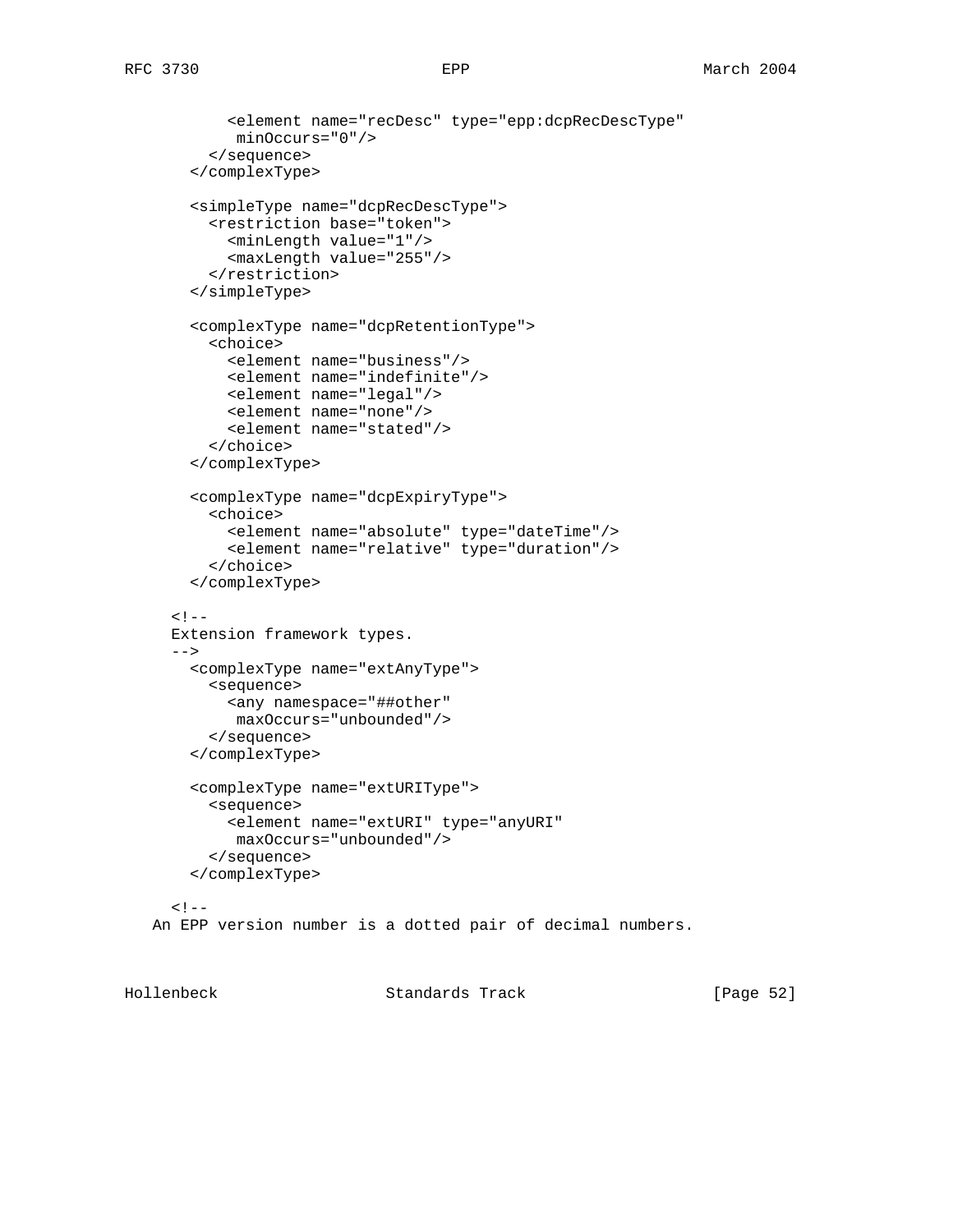```
--&> <simpleType name="versionType">
     <restriction base="token">
      \zeta <pattern value="[1-9]+\.[0-9]+"/>
       <enumeration value="1.0"/>
     </restriction>
   </simpleType>
< ! - - Command types.
--& <complexType name="commandType">
     <sequence>
       <choice>
         <element name="check" type="epp:readWriteType"/>
         <element name="create" type="epp:readWriteType"/>
         <element name="delete" type="epp:readWriteType"/>
         <element name="info" type="epp:readWriteType"/>
         <element name="login" type="epp:loginType"/>
         <element name="logout"/>
         <element name="poll" type="epp:pollType"/>
         <element name="renew" type="epp:readWriteType"/>
         <element name="transfer" type="epp:transferType"/>
         <element name="update" type="epp:readWriteType"/>
       </choice>
       <element name="extension" type="epp:extAnyType"
        minOccurs="0"/>
       <element name="clTRID" type="epp:trIDStringType"
       minOccurs="0"/>
     </sequence>
   </complexType>
< ! - -The <login> command.
--&> <complexType name="loginType">
     <sequence>
       <element name="clID" type="eppcom:clIDType"/>
       <element name="pw" type="epp:pwType"/>
       <element name="newPW" type="epp:pwType"
       minOccurs="0"/>
       <element name="options" type="epp:credsOptionsType"/>
       <element name="svcs" type="epp:loginSvcType"/>
     </sequence>
   </complexType>
   <complexType name="credsOptionsType">
     <sequence>
```
Hollenbeck Standards Track [Page 53]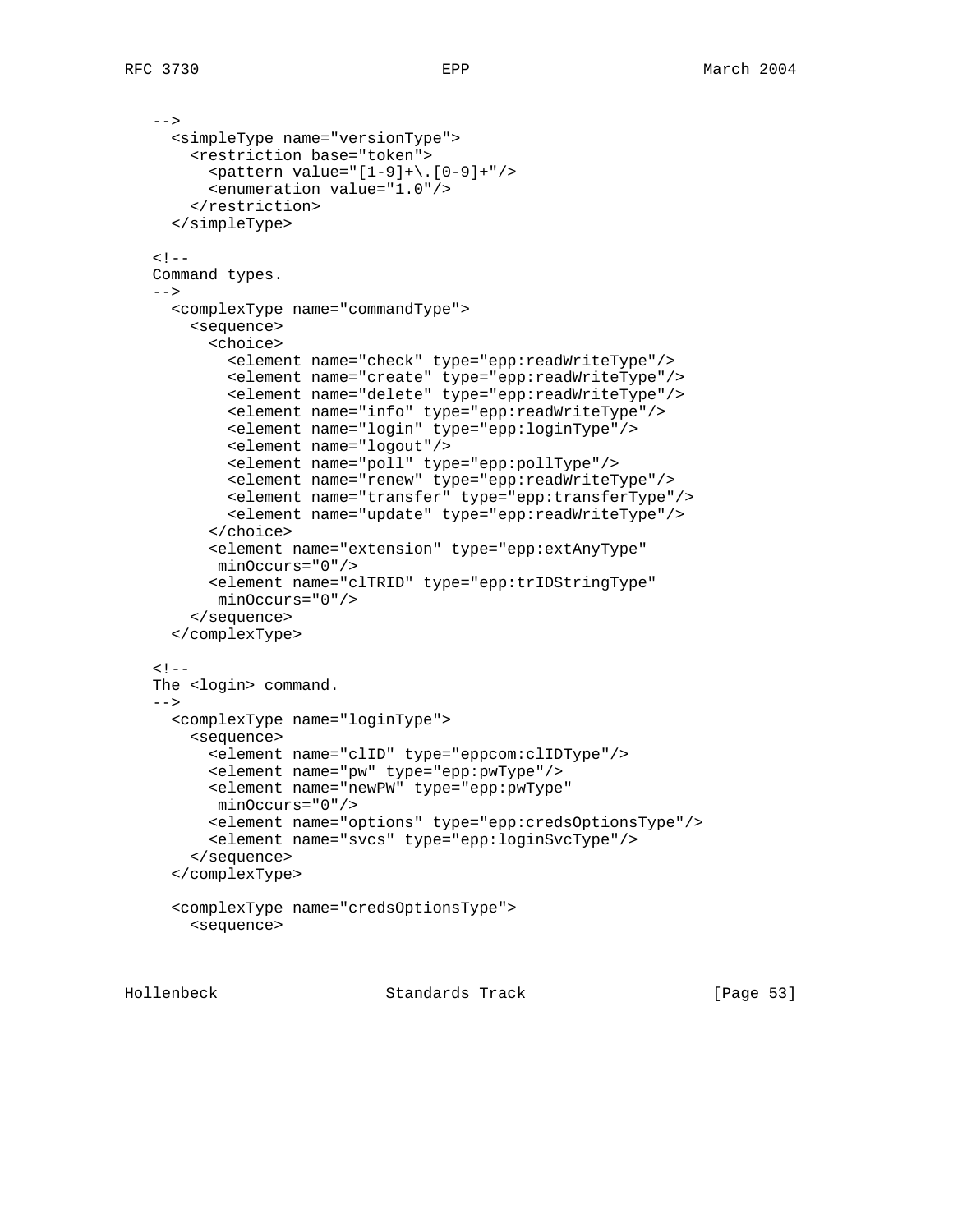```
 <element name="version" type="epp:versionType"/>
       <element name="lang" type="language"/>
     </sequence>
   </complexType>
   <simpleType name="pwType">
     <restriction base="token">
       <minLength value="6"/>
       <maxLength value="16"/>
     </restriction>
   </simpleType>
   <complexType name="loginSvcType">
     <sequence>
       <element name="objURI" type="anyURI"
       maxOccurs="unbounded"/>
       <element name="svcExtension" type="epp:extURIType"
        minOccurs="0"/>
     </sequence>
   </complexType>
<! -The <poll> command.
--&> <complexType name="pollType">
     <attribute name="op" type="epp:pollOpType"
     use="required"/>
     <attribute name="msgID" type="token"/>
   </complexType>
   <simpleType name="pollOpType">
     <restriction base="token">
      <enumeration value="ack"/>
       <enumeration value="req"/>
    </restriction>
   </simpleType>
< ! -- The <transfer> command. This is object-specific, and uses attributes
 to identify the requested operation.
--& <complexType name="transferType">
    <sequence>
       <any namespace="##other"/>
     </sequence>
     <attribute name="op" type="epp:transferOpType"
      use="required"/>
   </complexType>
```
Hollenbeck Standards Track [Page 54]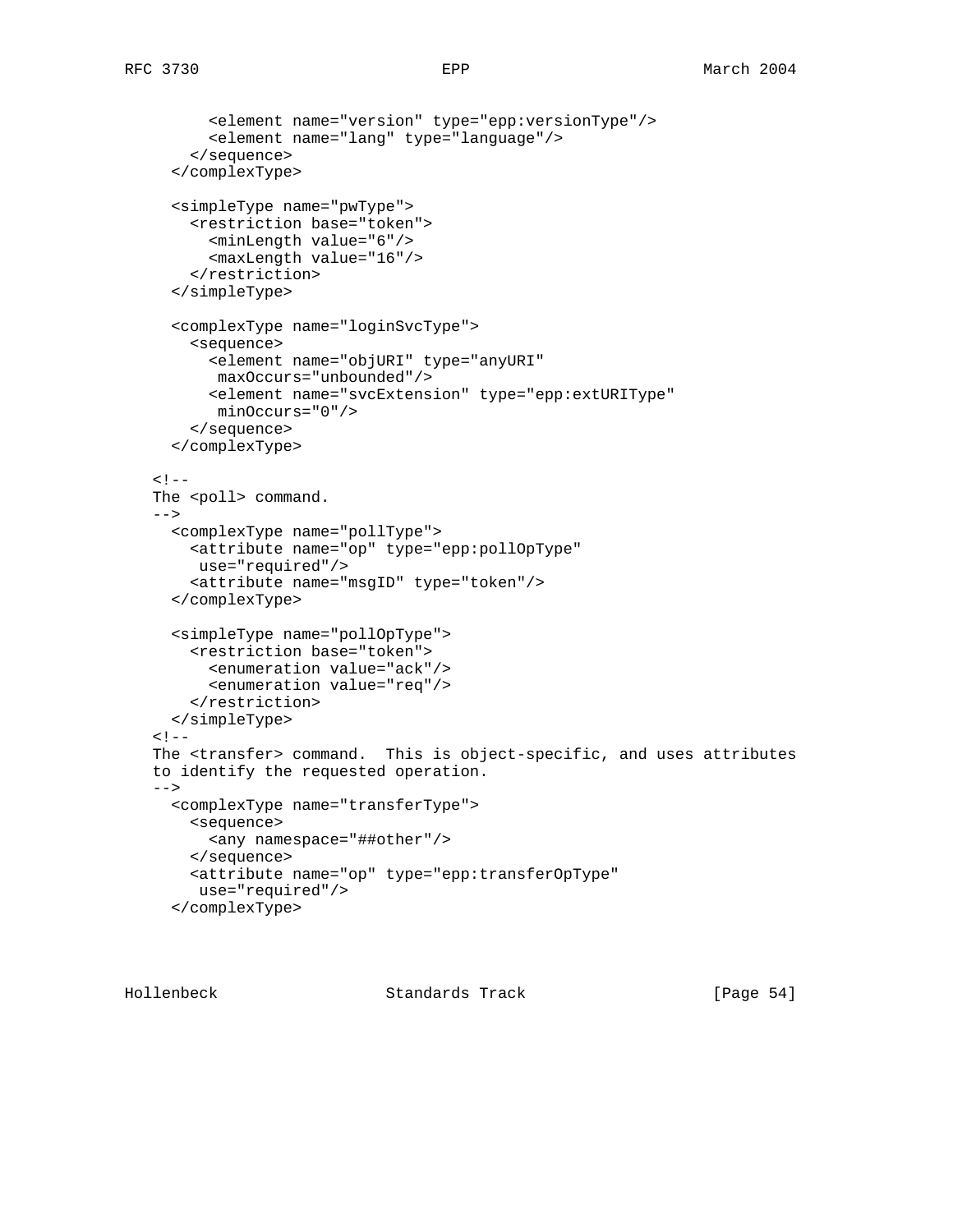```
 <simpleType name="transferOpType">
     <restriction base="token">
       <enumeration value="approve"/>
       <enumeration value="cancel"/>
       <enumeration value="query"/>
       <enumeration value="reject"/>
       <enumeration value="request"/>
     </restriction>
   </simpleType>
< ! -- All other object-centric commands. EPP doesn't specify the syntax or
 semantics of object-centric command elements. The elements MUST be
 described in detail in another schema specific to the object.
--&> <complexType name="readWriteType">
     <sequence>
       <any namespace="##other"/>
     </sequence>
   </complexType>
   <complexType name="trIDType">
     <sequence>
       <element name="clTRID" type="epp:trIDStringType"
       minOccurs="0"/>
       <element name="svTRID" type="epp:trIDStringType"/>
     </sequence>
   </complexType>
   <simpleType name="trIDStringType">
     <restriction base="token">
       <minLength value="3"/>
       <maxLength value="64"/>
     </restriction>
   </simpleType>
< ! - - Response types.
--& <complexType name="responseType">
     <sequence>
       <element name="result" type="epp:resultType"
       maxOccurs="unbounded"/>
       <element name="msgQ" type="epp:msgQType"
       minOccurs="0"/>
       <element name="resData" type="epp:extAnyType"
       minOccurs="0"/>
       <element name="extension" type="epp:extAnyType"
       minOccurs="0"/>
```
Hollenbeck Standards Track [Page 55]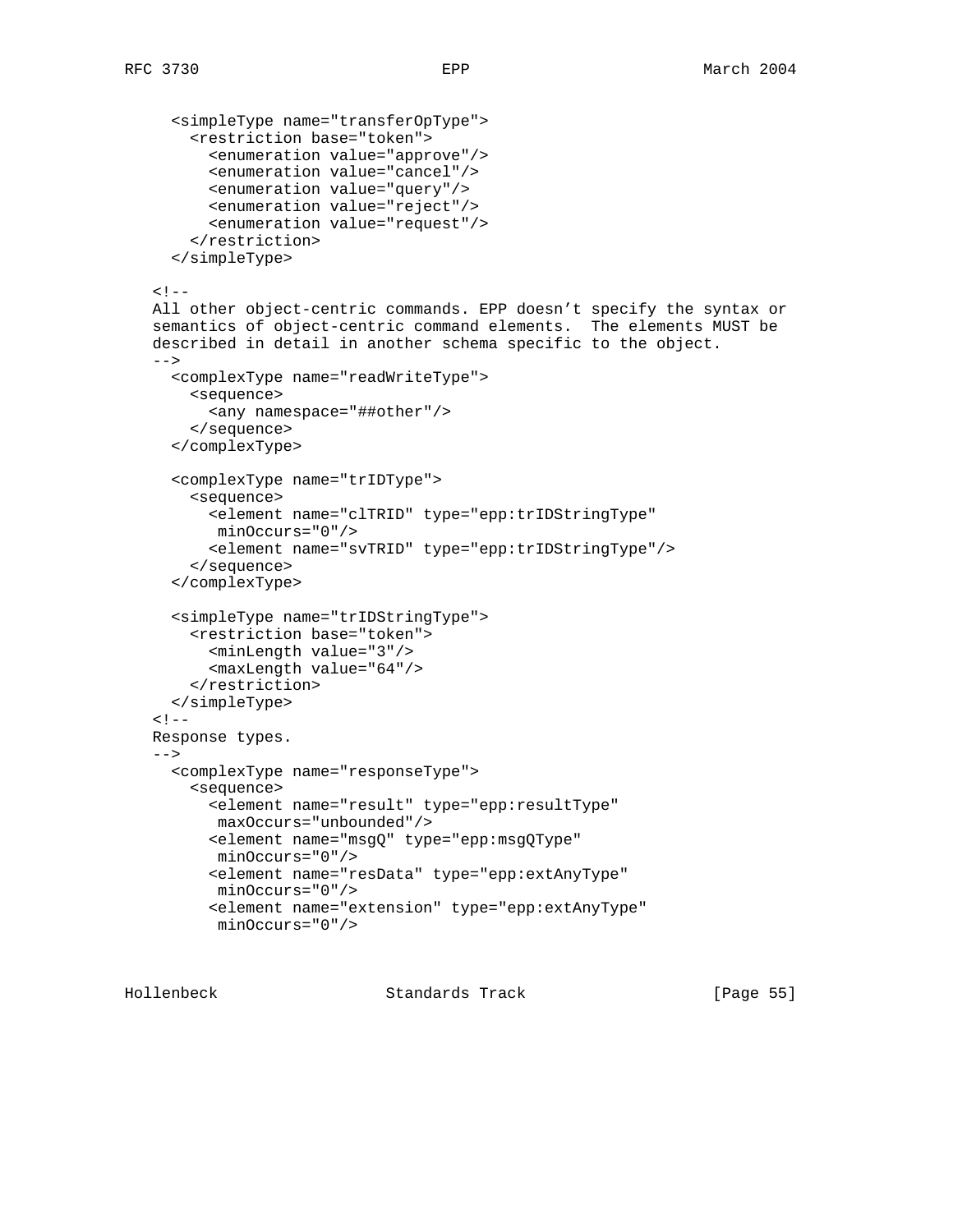```
 <element name="trID" type="epp:trIDType"/>
   </sequence>
 </complexType>
 <complexType name="resultType">
  <sequence>
     <element name="msg" type="epp:msgType"/>
     <choice minOccurs="0" maxOccurs="unbounded">
       <element name="value" type="epp:errValueType"/>
       <element name="extValue" type="epp:extErrValueType"/>
     </choice>
  </sequence>
   <attribute name="code" type="epp:resultCodeType"
   use="required"/>
 </complexType>
 <complexType name="errValueType" mixed="true">
  <sequence>
    <any namespace="##any" processContents="skip"/>
  </sequence>
   <anyAttribute namespace="##any" processContents="skip"/>
 </complexType>
 <complexType name="extErrValueType">
  <sequence>
     <element name="value" type="epp:errValueType"/>
     <element name="reason" type="epp:msgType"/>
   </sequence>
 </complexType>
 <complexType name="msgQType">
  <sequence>
    <element name="qDate" type="dateTime"
     minOccurs="0"/>
    <element name="msg" type="epp:mixedMsgType"
     minOccurs="0"/>
  </sequence>
  <attribute name="count" type="unsignedLong"
   use="required"/>
  <attribute name="id" type="eppcom:minTokenType"
   use="required"/>
 </complexType>
 <complexType name="mixedMsgType" mixed="true">
  <sequence>
    <any processContents="skip"
     minOccurs="0" maxOccurs="unbounded"/>
  </sequence>
```
Hollenbeck Standards Track [Page 56]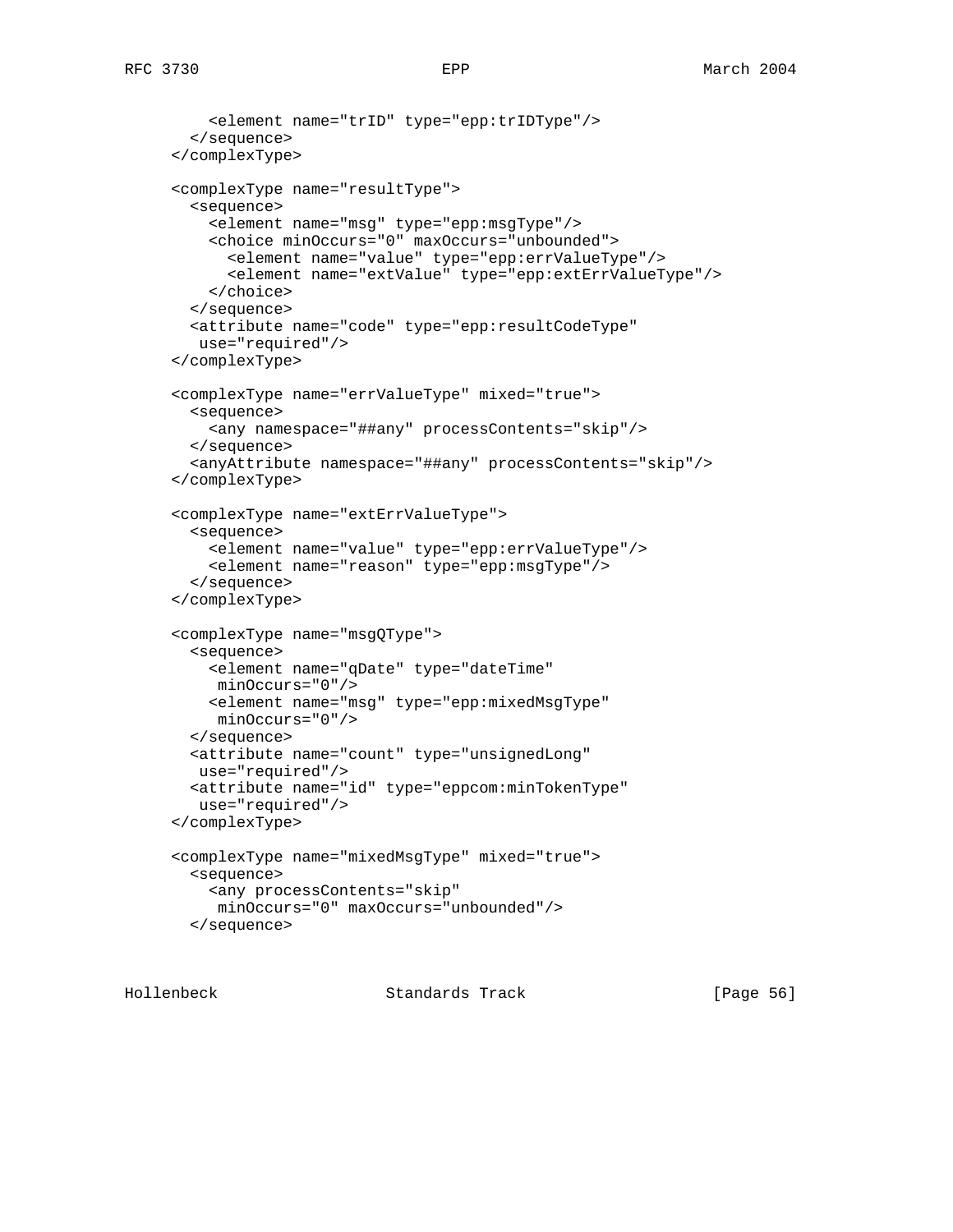```
 <attribute name="lang" type="language"
      default="en"/>
   </complexType>
\lt ! -- Human-readable text may be expressed in languages other than English.
--&> <complexType name="msgType">
     <simpleContent>
       <extension base="normalizedString">
         <attribute name="lang" type="language"
          default="en"/>
       </extension>
     </simpleContent>
   </complexType>
< ! -- EPP result codes.
-- <simpleType name="resultCodeType">
     <restriction base="unsignedShort">
       <enumeration value="1000"/>
       <enumeration value="1001"/>
       <enumeration value="1300"/>
       <enumeration value="1301"/>
       <enumeration value="1500"/>
       <enumeration value="2000"/>
       <enumeration value="2001"/>
       <enumeration value="2002"/>
       <enumeration value="2003"/>
       <enumeration value="2004"/>
       <enumeration value="2005"/>
       <enumeration value="2100"/>
       <enumeration value="2101"/>
       <enumeration value="2102"/>
       <enumeration value="2103"/>
       <enumeration value="2104"/>
       <enumeration value="2105"/>
       <enumeration value="2106"/>
       <enumeration value="2200"/>
       <enumeration value="2201"/>
       <enumeration value="2202"/>
       <enumeration value="2300"/>
       <enumeration value="2301"/>
       <enumeration value="2302"/>
       <enumeration value="2303"/>
       <enumeration value="2304"/>
       <enumeration value="2305"/>
```
Hollenbeck Standards Track [Page 57]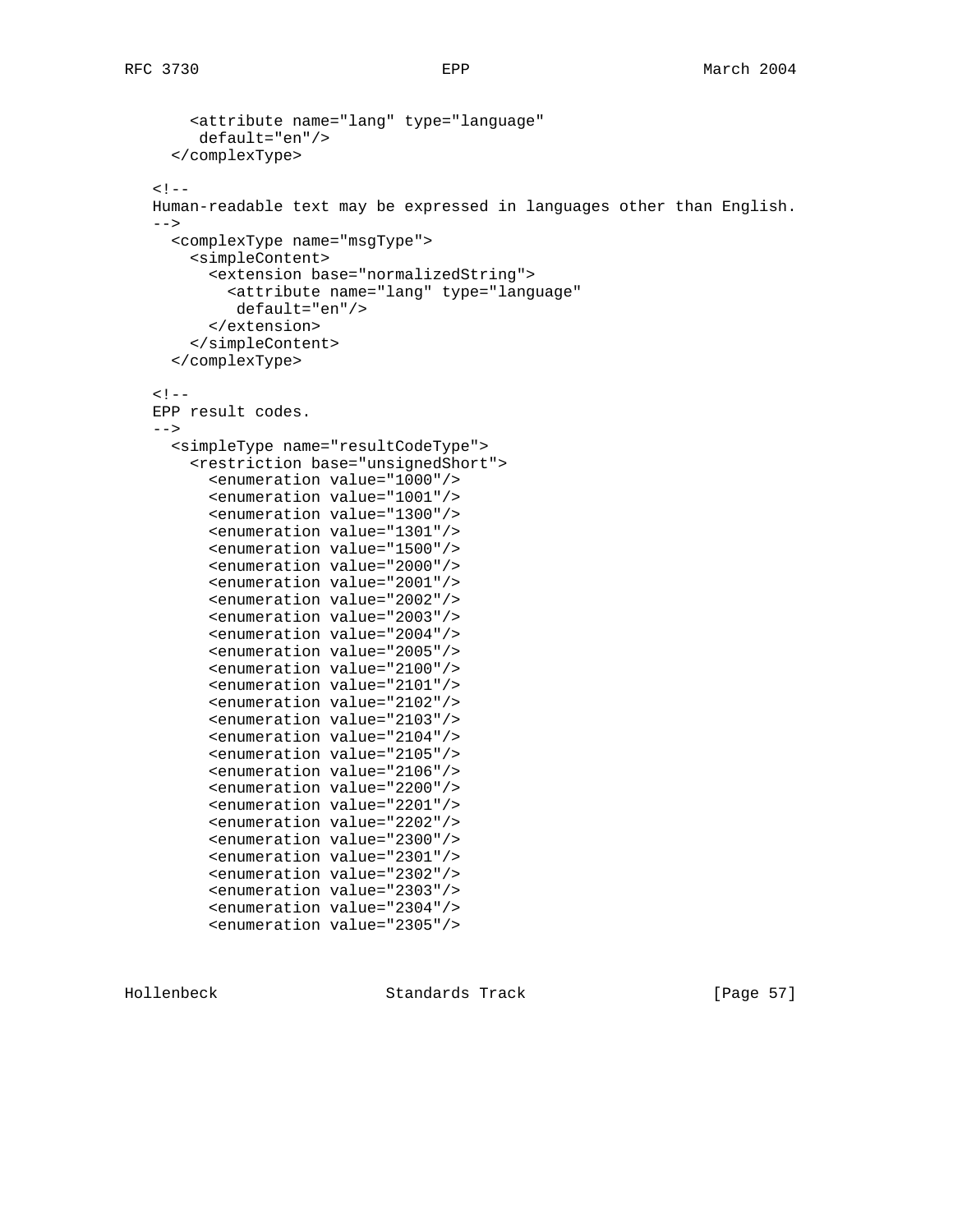```
 <enumeration value="2306"/>
          <enumeration value="2307"/>
          <enumeration value="2308"/>
          <enumeration value="2400"/>
          <enumeration value="2500"/>
          <enumeration value="2501"/>
          <enumeration value="2502"/>
        </restriction>
      </simpleType>
   \lt! --
    End of schema.
   -- </schema>
    END
4.2. Shared Structure Schema
      BEGIN
      <?xml version="1.0" encoding="UTF-8"?>
      <schema targetNamespace="urn:ietf:params:xml:ns:eppcom-1.0"
              xmlns:eppcom="urn:ietf:params:xml:ns:eppcom-1.0"
              xmlns="http://www.w3.org/2001/XMLSchema"
              elementFormDefault="qualified">
        <annotation>
          <documentation>
          Extensible Provisioning Protocol v1.0
          shared structures schema.
        </documentation>
      </annotation>
   <! - Object authorization information types.
   --&> <complexType name="pwAuthInfoType">
        <simpleContent>
          <extension base="normalizedString">
            <attribute name="roid" type="eppcom:roidType"/>
          </extension>
        </simpleContent>
      </complexType>
      <complexType name="extAuthInfoType">
        <sequence>
          <any namespace="##other"/>
        </sequence>
```
Hollenbeck Standards Track [Page 58]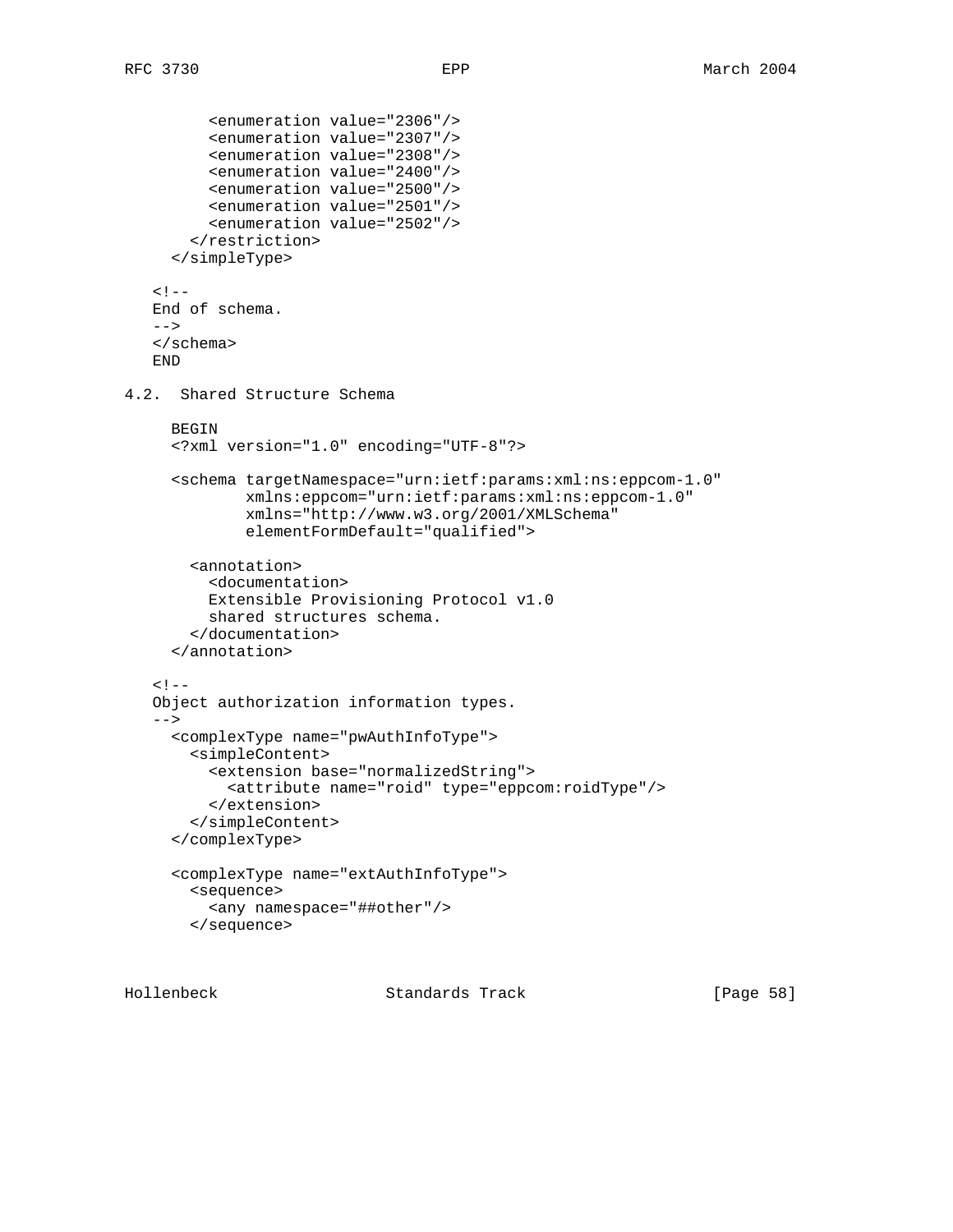```
 </complexType>
< ! - - <check> response types.
--&> <complexType name="reasonType">
     <simpleContent>
       <extension base="eppcom:reasonBaseType">
         <attribute name="lang" type="language"/>
       </extension>
     </simpleContent>
   </complexType>
   <simpleType name="reasonBaseType">
     <restriction base="token">
       <minLength value="1"/>
       <maxLength value="32"/>
     </restriction>
   </simpleType>
\lt! --
 Abstract client and object identifier type.
--& <simpleType name="clIDType">
     <restriction base="token">
       <minLength value="3"/>
       <maxLength value="16"/>
     </restriction>
   </simpleType>
< ! - - DNS label type.
--&> <simpleType name="labelType">
     <restriction base="token">
       <minLength value="1"/>
       <maxLength value="255"/>
     </restriction>
   </simpleType>
\lt ! -- Non-empty token type.
--&> <simpleType name="minTokenType">
     <restriction base="token">
       <minLength value="1"/>
     </restriction>
   </simpleType>
```
Hollenbeck Standards Track [Page 59]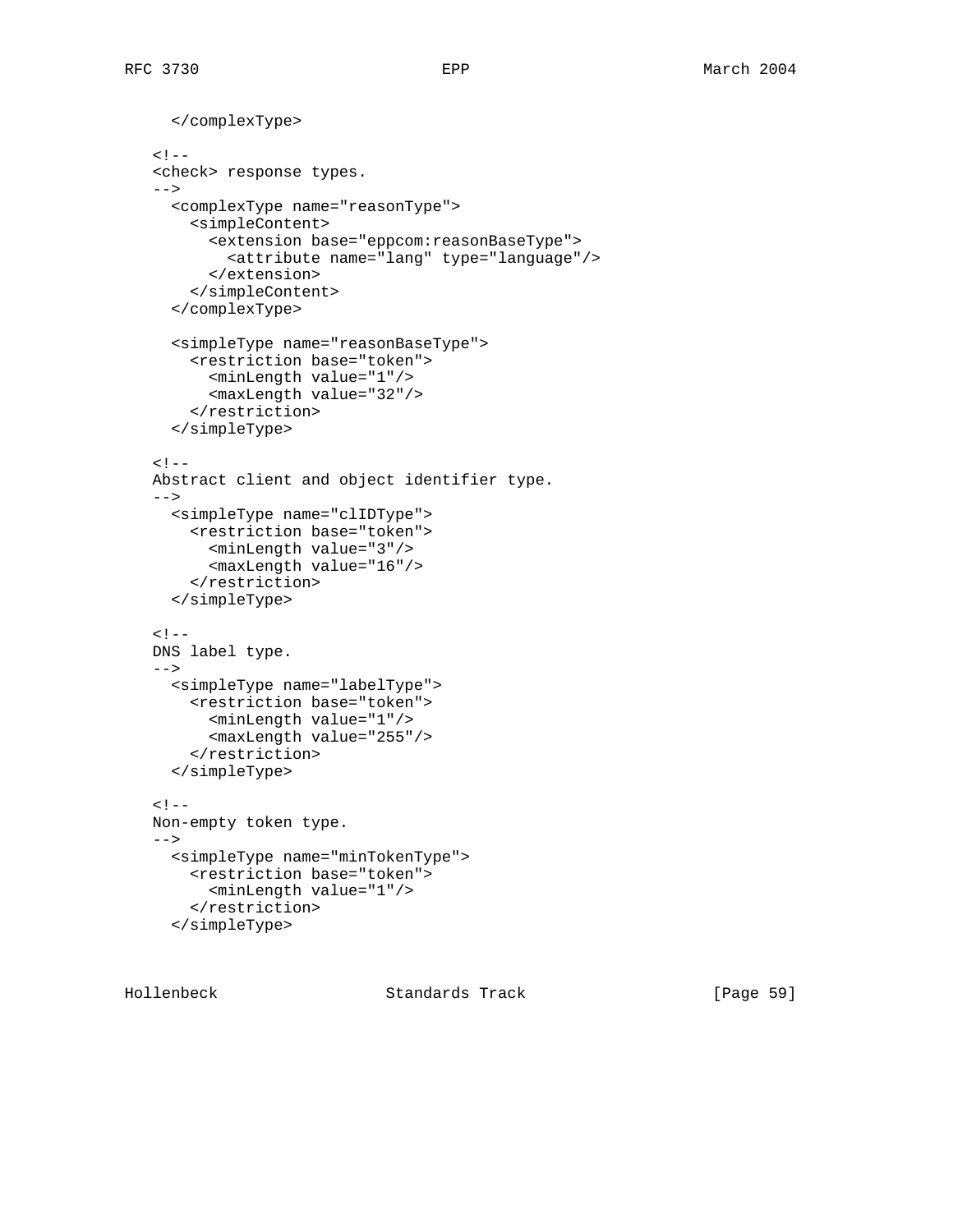```
<! - Repository Object IDentifier type.
 -->
   <simpleType name="roidType">
     <restriction base="token">
      \zeta <pattern value="(\w|_){1,80}-\w{1,8}"/>
     </restriction>
   </simpleType>
<! - Transfer status identifiers.
-- <simpleType name="trStatusType">
     <restriction base="token">
       <enumeration value="clientApproved"/>
       <enumeration value="clientCancelled"/>
       <enumeration value="clientRejected"/>
       <enumeration value="pending"/>
       <enumeration value="serverApproved"/>
       <enumeration value="serverCancelled"/>
     </restriction>
   </simpleType>
< ! - - End of schema.
--&> </schema>
 END
```
5. Internationalization Considerations

 EPP is represented in XML, which provides native support for encoding information using the Unicode character set and its more compact representations including UTF-8. Conformant XML processors recognize both UTF-8 and UTF-16. Though XML includes provisions to identify and use other character encodings through use of an "encoding" attribute in an <?xml?> declaration, use of UTF-8 is RECOMMENDED in environments where parser encoding support incompatibility exists.

 EPP includes a provision for returning a human-readable message with every result code. This document describes result codes in English, but the actual text returned with a result MAY be provided in a language negotiated when a session is established. Languages other than English MUST be noted through specification of a "lang" attribute for each message. Valid values for the "lang" attribute and "lang" negotiation elements are described in [RFC3066].

Hollenbeck Standards Track [Page 60]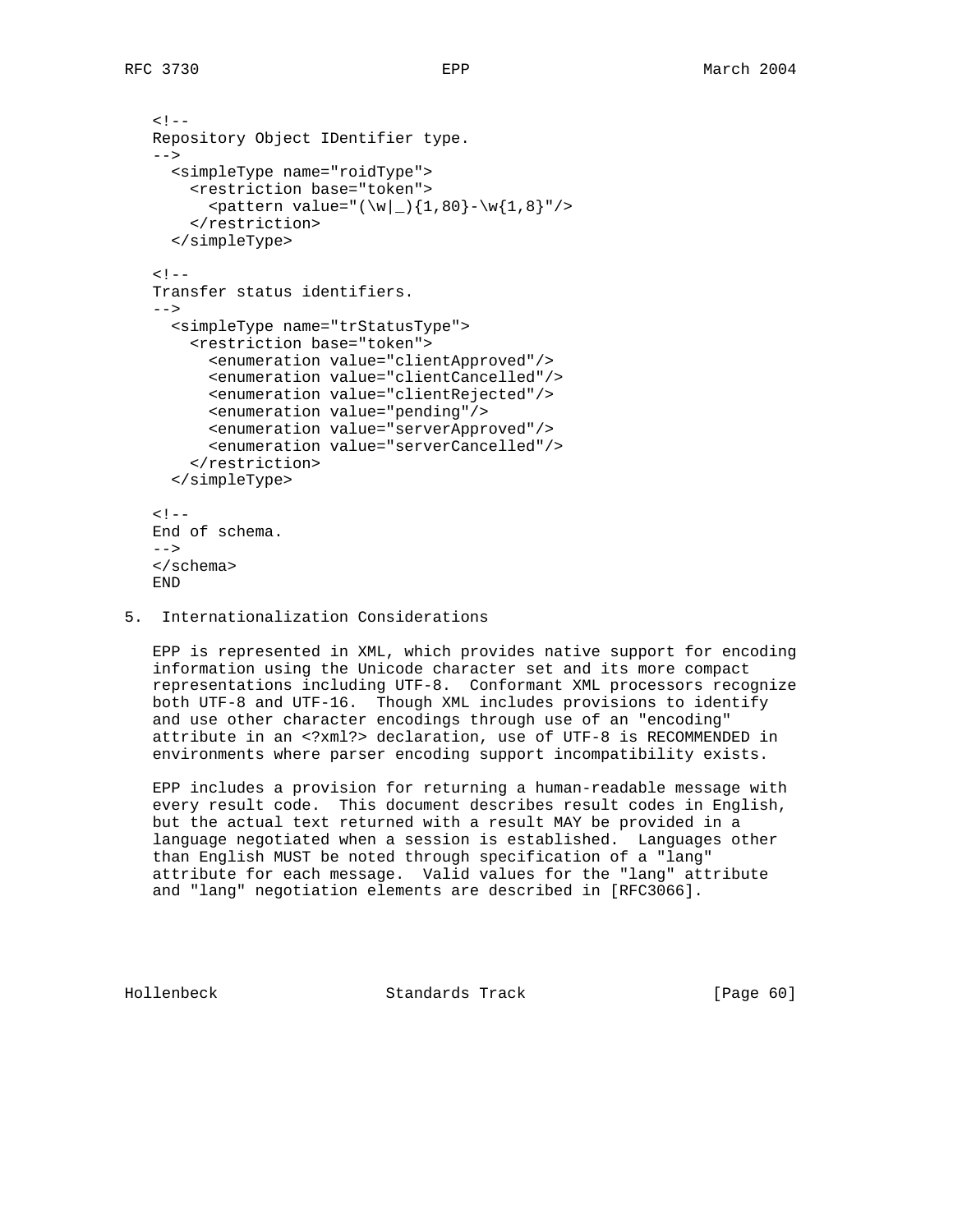All date-time values presented via EPP MUST be expressed in Universal Coordinated Time using the Gregorian calendar. XML Schema allows use of time zone identifiers to indicate offsets from the zero meridian, but this option MUST NOT be used with EPP. The extended date-time form using upper case "T" and "Z" characters defined in [RFC3339] MUST be used to represent date-time values as XML Schema does not support truncated date-time forms or lower case "T" and "Z" characters.

6. IANA Considerations

 This document uses URNs to describe XML namespaces and XML schemas conforming to a registry mechanism described in [RFC3688]. Four URI assignments have been registered by the IANA.

Registration request for the EPP namespace:

URI: urn:ietf:params:xml:ns:epp-1.0

 Registrant Contact: See the "Author's Address" section of this document.

XML: None. Namespace URIs do not represent an XML specification.

Registration request for the EPP XML schema:

URI: urn:ietf:params:xml:schema:epp-1.0

 Registrant Contact: See the "Author's Address" section of this document.

XML: See the "Base Schema" section of this document.

Registration request for the EPP shared structure namespace:

URI: urn:ietf:params:xml:ns:eppcom-1.0

 Registrant Contact: See the "Author's Address" section of this document.

XML: None. Namespace URIs do not represent an XML specification.

Registration request for the EPP shared structure XML schema:

URI: urn:ietf:params:xml:schema:eppcom-1.0

Hollenbeck Standards Track [Page 61]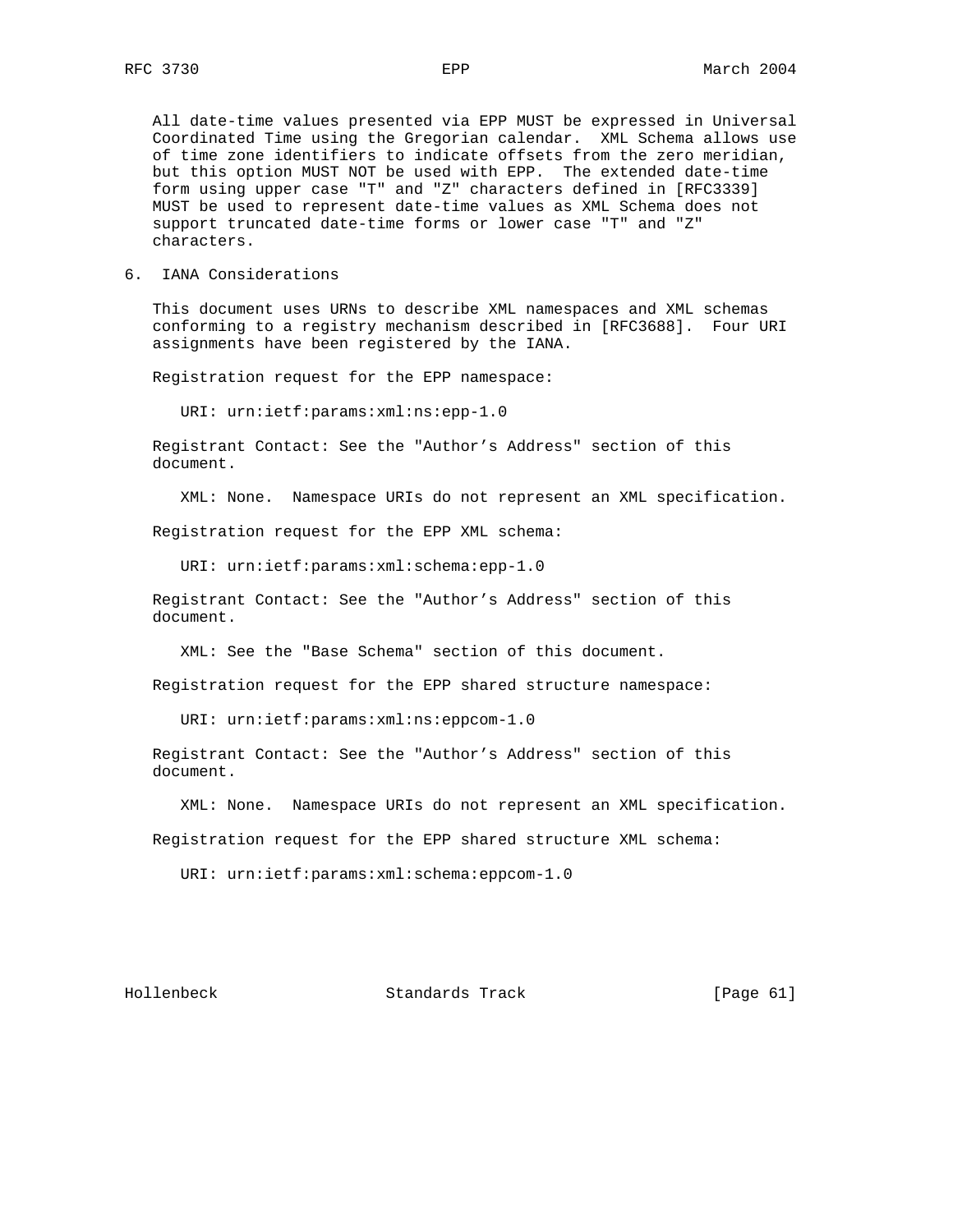Registrant Contact: See the "Author's Address" section of this document.

XML: See the "Shared Structure Schema" section of this document.

7. Security Considerations

 EPP provides only simple client authentication services. A passive attack is sufficient to recover client identifiers and passwords, allowing trivial command forgery. Protection against most common attacks and more robust security services MUST be provided by other protocol layers. Specifically, EPP instances MUST be protected using a transport mechanism or application protocol that provides integrity and confidentiality.

 EPP uses a variant of the PLAIN SASL mechanism described in [RFC2595] to provide a simple application-layer authentication service that augments or supplements authentication and identification services that might be available at other protocol layers. Where the PLAIN SASL mechanism specifies provision of an authorization identifier, authentication identifier, and password as a single string separated by ASCII NUL characters, EPP specifies use of a combined authorization and authentication identifier and a password provided as distinct XML elements.

 Repeated password guessing attempts can be discouraged by limiting the number of <login> attempts that can be attempted on an open connection. A server MAY close an open connection if multiple <login> attempts are made with either an invalid client identifier, an invalid password, or both an invalid client identifier and an invalid password.

 EPP uses authentication information associated with objects to confirm object transfer authority. Authentication information exchanged between EPP clients and third party entities MUST be exchanged using a facility that provides privacy and integrity services to protect against unintended disclosure and modification while in transit.

#### 8. Acknowledgements

 This document was originally written as an individual submission Internet-Draft. The provreg working group later adopted it as a working group document and provided many invaluable comments and suggested improvements. The author wishes to acknowledge the efforts of WG chairs Edward Lewis and Jaap Akkerhuis for their process and editorial contributions.

Hollenbeck Standards Track [Page 62]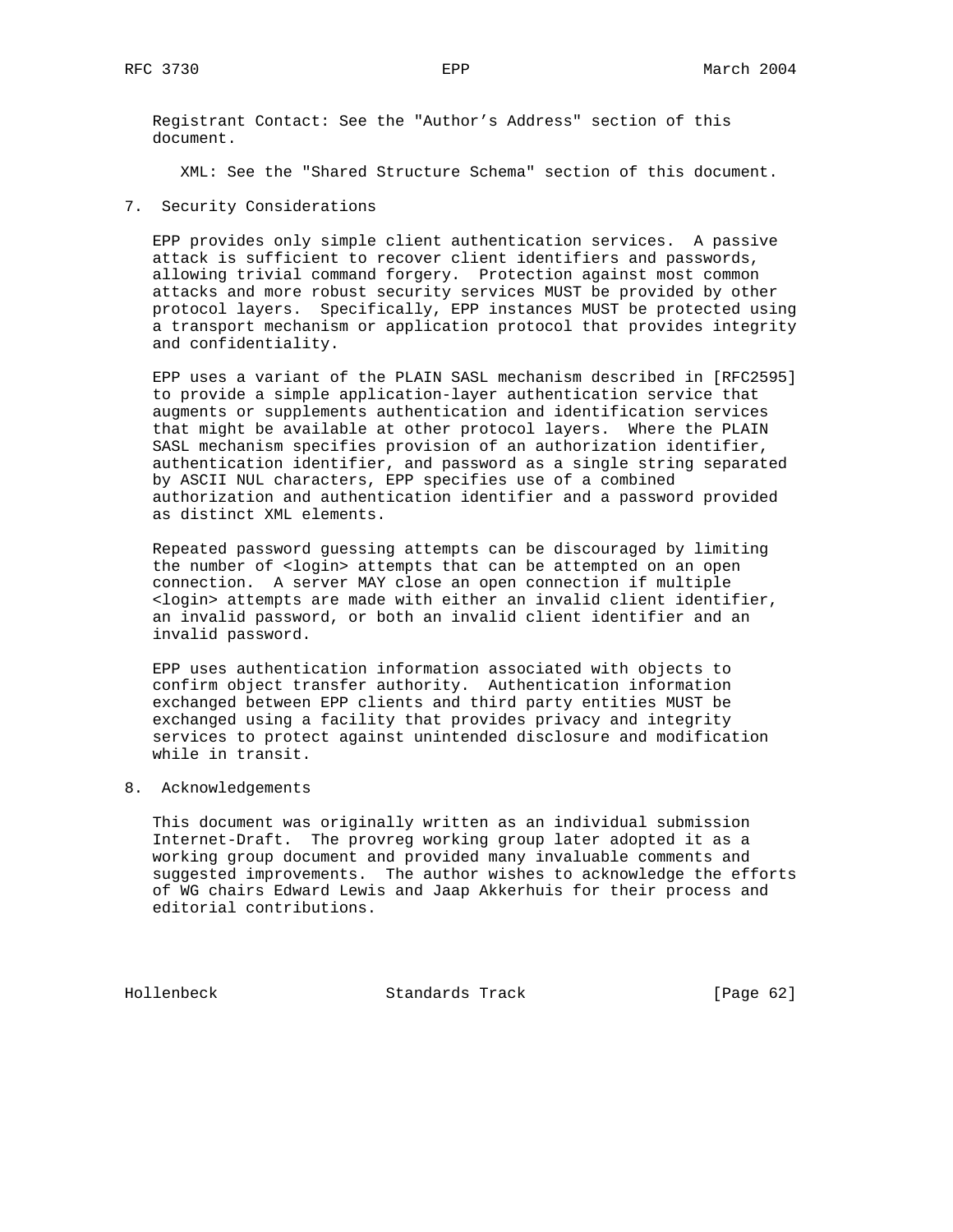Specific suggestions that have been incorporated into this document were provided by Chris Bason, Eric Brunner-Williams, Jordyn Buchanan, Roger Castillo Cortazar, Dave Crocker, Ayesha Damaraju, Sheer El- Showk, Patrik Faltstrom, James Gould, John Immordino, Dan Kohn, Hong Liu, Klaus Malorny, Dan Manley, Michael Mealling, Patrick Mevzek, Andrew Newton, Budi Rahardjo, Asbjorn Steira, Rick Wesson, and Jay Westerdal.

- 9. References
- 9.1. Normative References
	- [RFC2119] Bradner, S., "Key Words for Use in RFCs to Indicate Requirement Levels", BCP 14, RFC 2119, March 1997.
	- [RFC2277] Alvestrand, H., "IETF Policy on Character Sets and Languages", BCP 18, RFC 2277, January 1998.
	- [RFC2279] Yergeau, F., "UTF-8, a transformation format of ISO 10646", RFC 2279, January 1998.
	- [RFC2781] Hoffman, P. and F. Yergeau, "UTF-16, an encoding of ISO 10646", RFC 2781, February 2000.
	- [RFC2914] Floyd, S., "Congestion Control Principles", BCP 41, RFC 2914, September 2000.
	- [RFC3023] Murata, M., St.Laurent, S. and D. Kohn, "XML Media Types", RFC 3023, January 2001.
	- [RFC3066] Alvestrand, H., "Tags for the Identification of Languages", BCP 47, RFC 3066, January 2001.
	- [RFC3339] Klyne, G. and C. Newman, "Date and Time on the Internet: Timestamps", RFC 3339, July 2002.
	- [RFC3375] Hollenbeck, S., "Generic Registry-Registrar Protocol Requirements", RFC 3375, September 2002.
	- [RFC3688] Mealling, M., "The IETF XML Registry", BCP 81, RFC 3688, January 2004.
	- [XML] Editor T. Bray et al.: "Extensible Markup Language (XML) 1.0 (Second Edition)", W3C Recommendation 6 October 2000.
	- [XMLE] "XML 1.0 Second Edition Specification Errata", E22, 25 July 2001, http://www.w3.org/XML/xml-V10-2e-errata#E22.

Hollenbeck Standards Track [Page 63]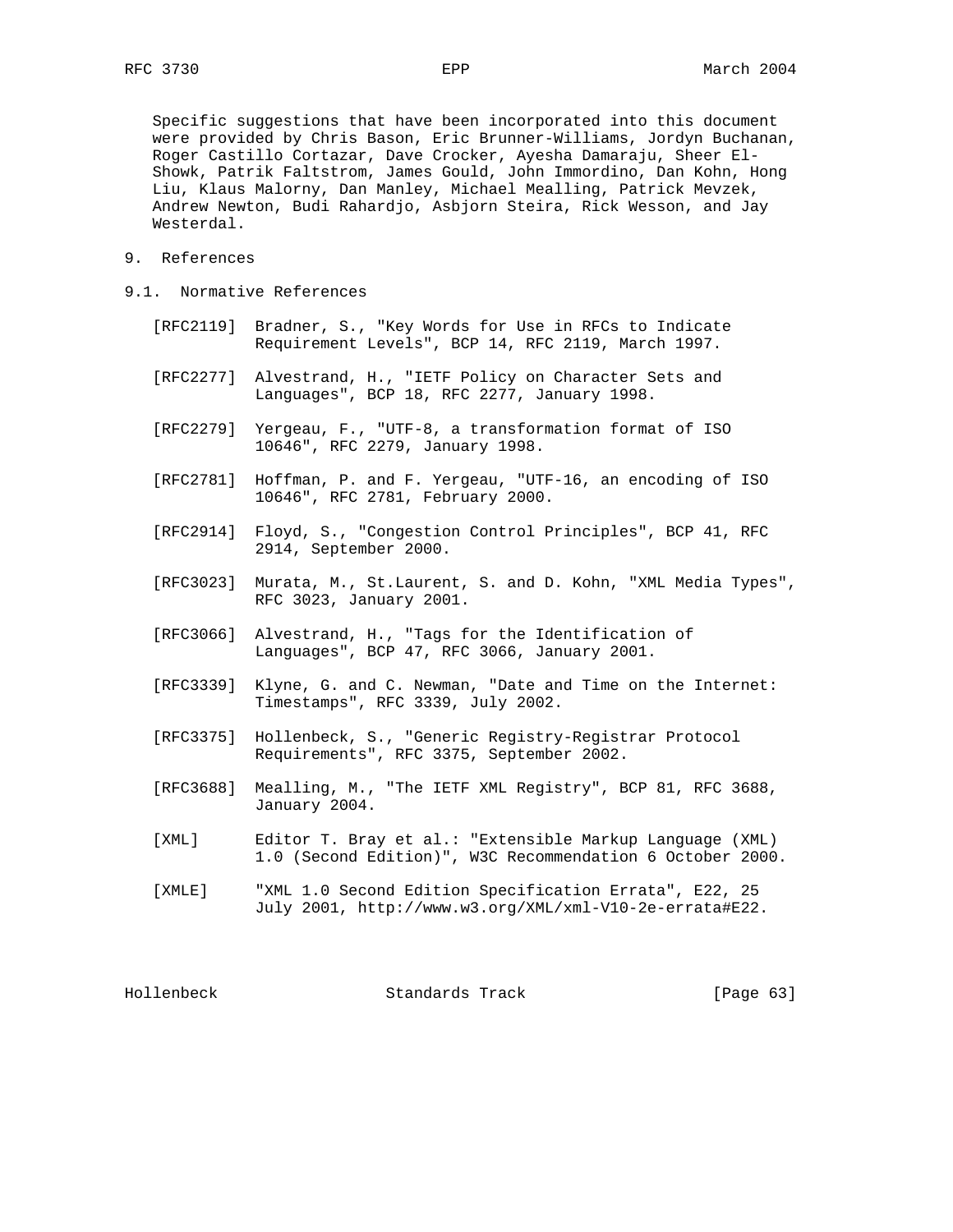- [XMLS-1] Editors H. Thompson et al.: "XML Schema Part 1: Structures", W3C Recommendation 2 May 2001.
- [XMLS-2] Editors P. Biron, A. Malhotra: "XML Schema Part 2: Datatypes", W3C Recommendation 2 May 2001.

9.2. Informative References

- [P3P] Editor M. Marchiori: "The Platform for Privacy Preferences 1.0 (P3P1.0) Specification", W3C Recommendation 16 April 2002.
- [RFC793] Postel, J., "Transmission Control Protocol", STD 7, RFC 793, September 1981.
- [RFC2595] Newman, C., "Using TLS with IMAP, POP3 and ACAP", RFC 2595, June 1999.
- [RFC2821] Klensin, J., Ed., "Simple Mail Transfer Protocol", RFC 2821, April 2001.
- [RFC2960] Stewart, R., Xie, Q., Morneault, K., Sharp, C., Schwarzbauer, H., Taylor, T., Rytina, I., Kalla, M., Zhang, L. and V. Paxson, "Stream Control Transmission Protocol", RFC 2960, October 2000.
- [RFC3080] Rose, M., "The Blocks Extensible Exchange Protocol Core", RFC 3080, March 2001.

Hollenbeck Standards Track [Page 64]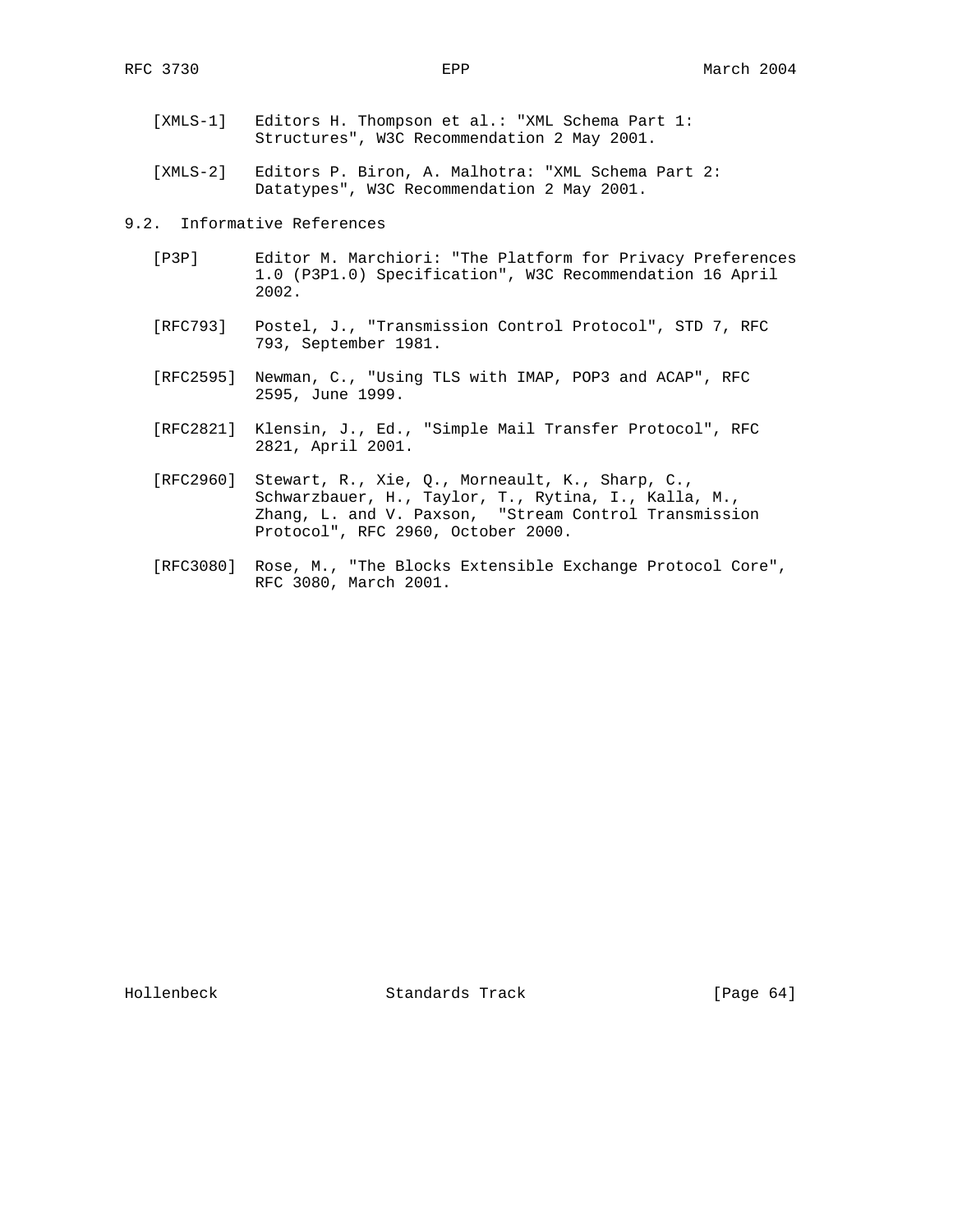Appendix A: Object Mapping Template

 This appendix describes a recommended outline for documenting the EPP mapping of an object. Documents that describe EPP object mappings SHOULD describe the mapping in a format similar to the one used here. Additional sections are required if the object mapping is written in Internet-Draft or RFC format.

1. Introduction

 Provide an introduction that describes the object and an overview of the mapping to EPP.

2. Object Attributes

 Describe the attributes associated with the object, including references to syntax specifications as appropriate. Examples of object attributes include a name or identifier and dates associated with modification events.

- 3. EPP Command Mapping
- 3.1. EPP Query Commands
- 3.1.1. EPP <check> Command

 Describe the object-specific mappings required to implement the EPP <check> command. Include both sample commands and sample responses.

3.1.2. EPP <info> Command

 Describe the object-specific mappings required to implement the EPP <info> command. Include both sample commands and sample responses.

3.1.3. EPP <poll> Command

 Describe the object-specific mappings required to implement the EPP <poll> command. Include both sample commands and sample responses.

3.1.4. EPP <transfer> Command

 Describe the object-specific mappings required to implement the EPP <transfer> query command. Include both sample commands and sample responses.

Hollenbeck Standards Track [Page 65]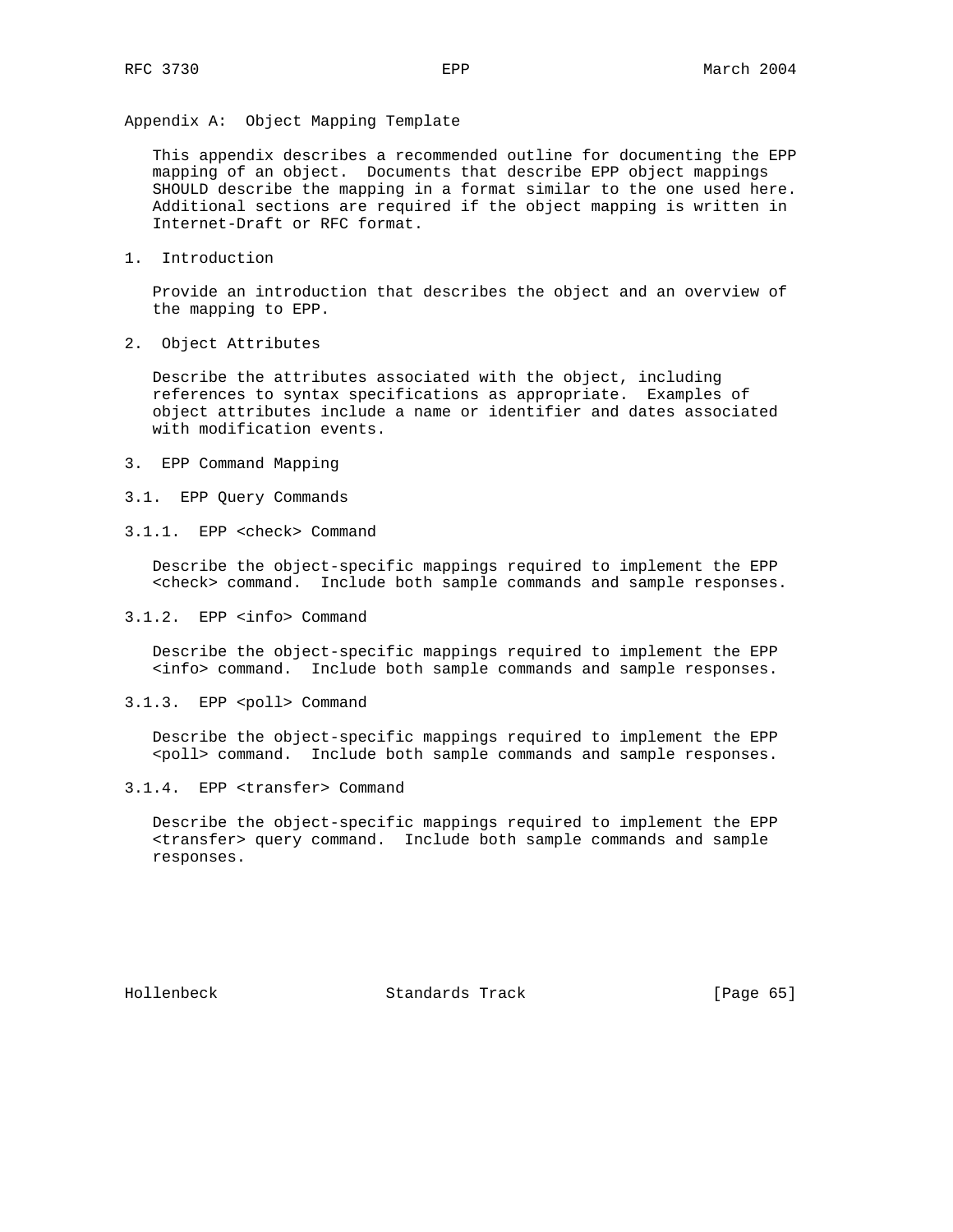# 3.2. EPP Transform Commands

## 3.2.1. EPP <create> Command

 Describe the object-specific mappings required to implement the EPP <create> command. Include both sample commands and sample responses. Describe the status of the object with respect to time, including expected client and server behavior if a validity period is used.

#### 3.2.2. EPP <delete> Command

 Describe the object-specific mappings required to implement the EPP <delete> command. Include both sample commands and sample responses.

#### 3.2.3. EPP <renew> Command

 Describe the object-specific mappings required to implement the EPP <renew> command. Include both sample commands and sample responses.

#### 3.2.4. EPP <transfer> Command

 Describe the object-specific mappings required to implement the EPP <transfer> command. Include both sample commands and sample responses.

# 3.2.5. EPP <update> Command

 Describe the object-specific mappings required to implement the EPP <update> command. Include both sample commands and sample responses.

#### 4. Formal Syntax

 Provide the XML schema for the object mapping. An XML DTD MUST NOT be used as DTDs do not provide sufficient support for XML namespaces and strong data typing.

Hollenbeck Standards Track [Page 66]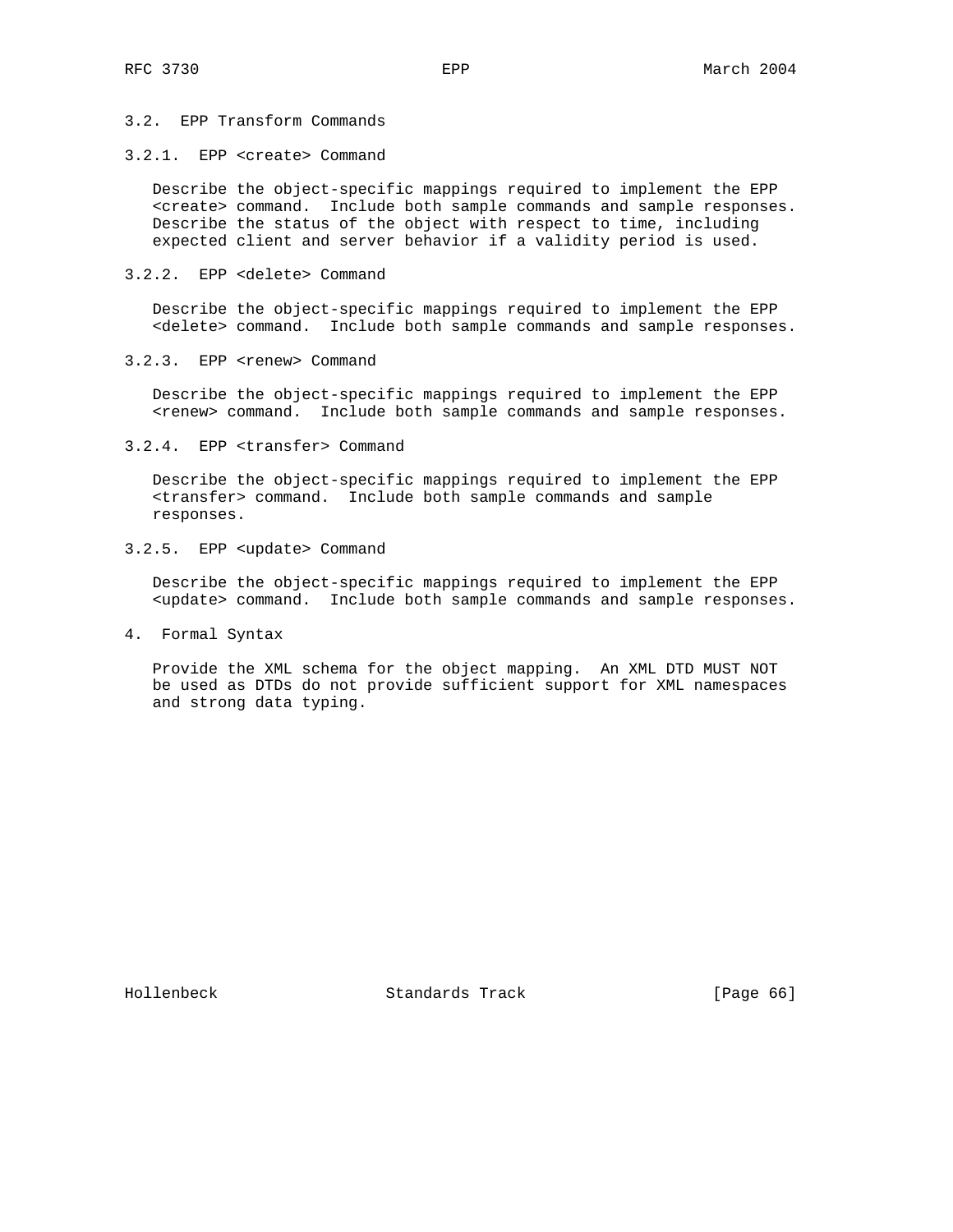Appendix B: Media Type Registration: application/epp+xml

MIME media type name: application

MIME subtype name: epp+xml

Mandatory parameters: none

 Optional parameters: Same as the charset parameter of application/xml as specified in [RFC3023].

 Encoding considerations: Same as the encoding considerations of application/xml as specified in [RFC3023].

 Security considerations: This type has all of the security considerations described in [RFC3023] plus the considerations specified in the Security Considerations section of this document.

 Interoperability considerations: XML has proven to be interoperable across WebDAV clients and servers, and for import and export from multiple XML authoring tools. For maximum interoperability, validating processors are recommended. Although non-validating processors can be more efficient, they are not required to handle all features of XML. For further information, see sub-section 2.9 "Standalone Document Declaration" and section 5 "Conformance" of [XML].

Published specification: This document.

 Applications which use this media type: EPP is device-, platform-, and vendor-neutral and is supported by multiple service providers.

 Additional information: If used, magic numbers, fragment identifiers, base URIs, and use of the BOM should be as specified in [RFC3023].

 Magic number(s): None. File extension(s): .xml Macintosh File Type Code(s): "TEXT"

 Person and email address for further information: See the "Author's Address" section of this document.

Intended usage: COMMON

Author/Change controller: IETF

Hollenbeck Standards Track [Page 67]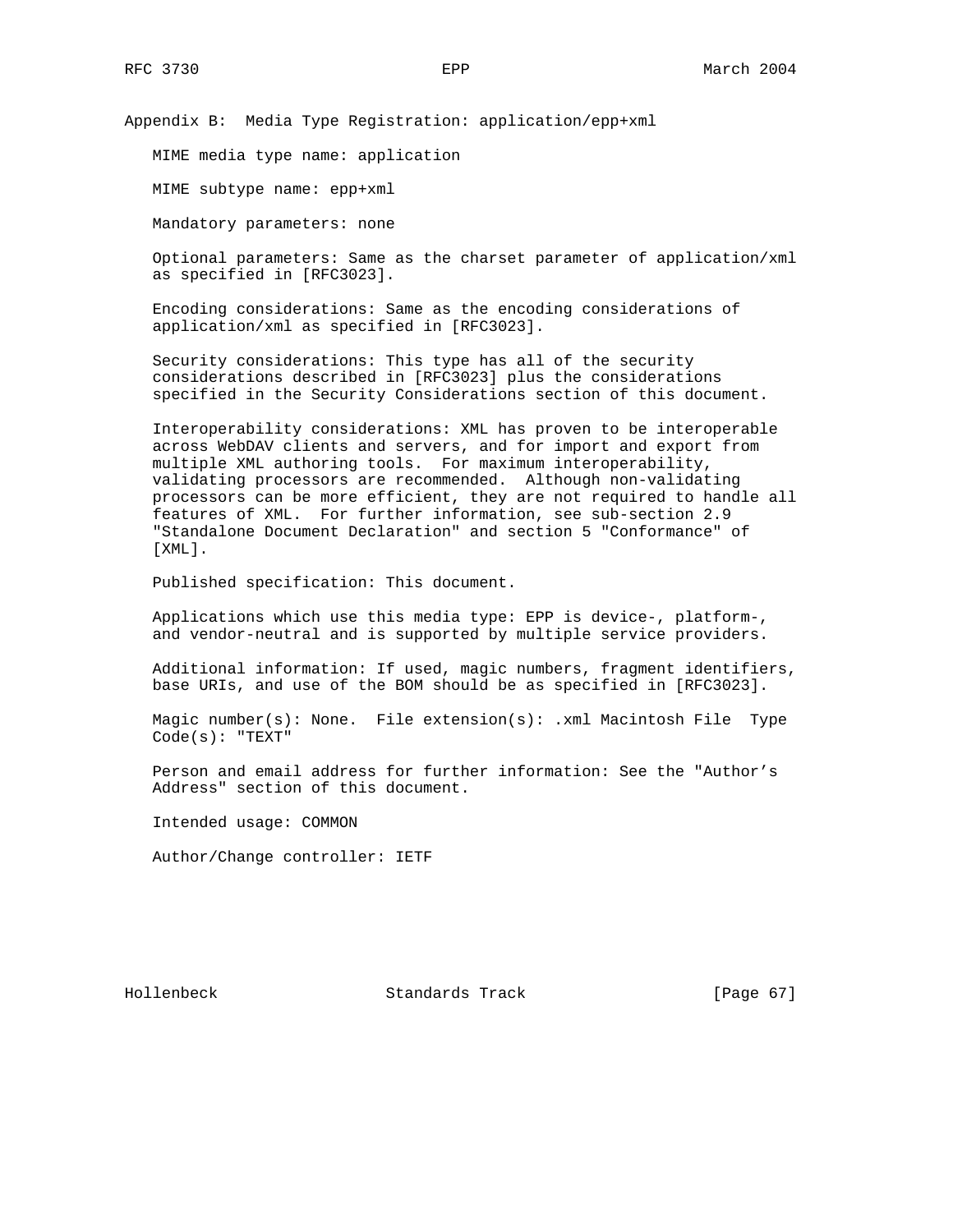Author's Address

 Scott Hollenbeck VeriSign Global Registry Services 21345 Ridgetop Circle Dulles, VA 20166-6503 USA

EMail: shollenbeck@verisign.com

Hollenbeck Standards Track [Page 68]